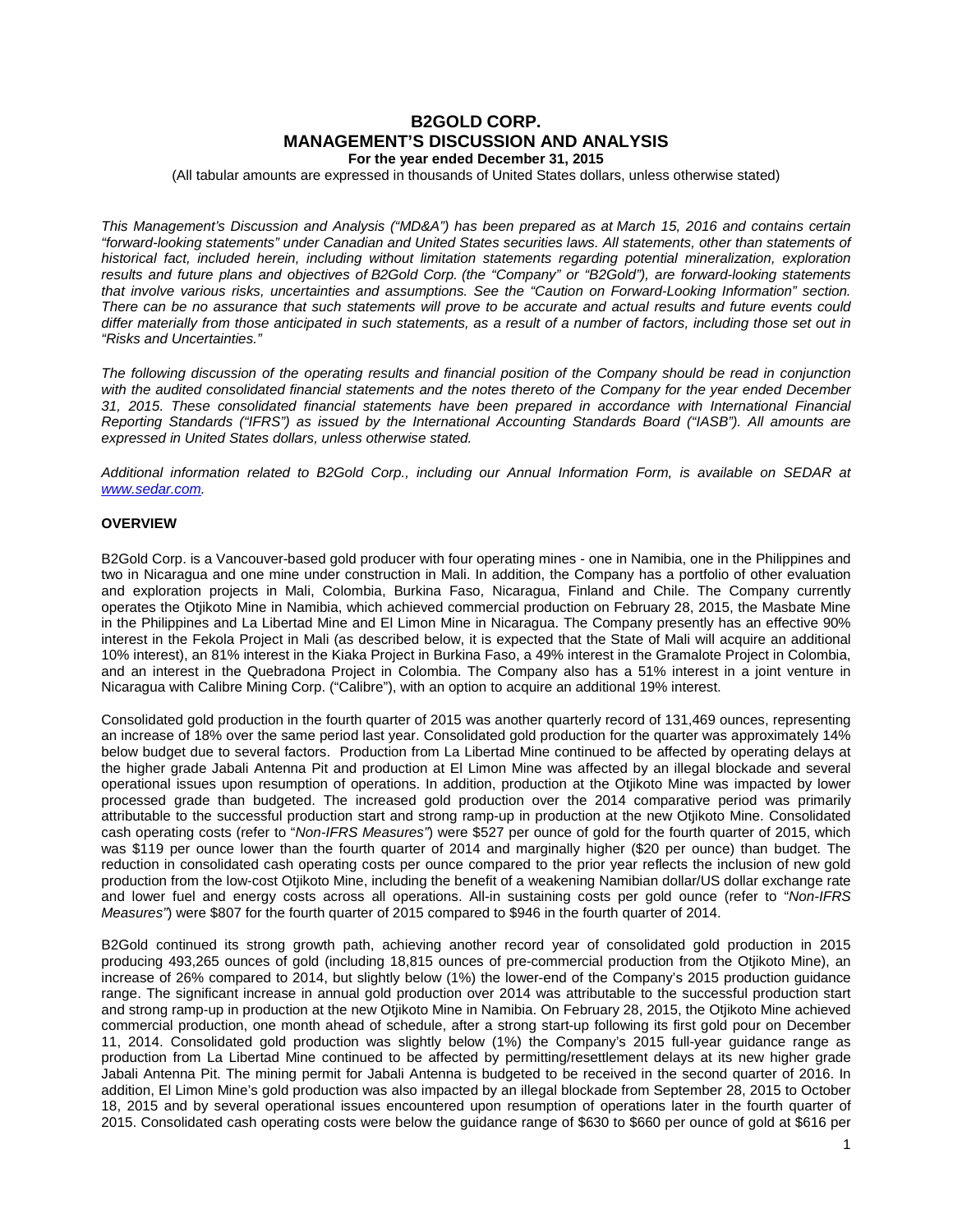ounce of gold for the year ended December 31, 2015, and were \$20 per ounce lower than budget and \$64 per ounce lower than the year ended December 31, 2014. The reduction in consolidated cash operating costs for the year ended December 31, 2015 was driven by similar factors to those noted for the fourth quarter of 2015. All-in sustaining costs per gold ounce were \$947 for 2015 compared to \$1,101 in 2014. All-in sustaining costs per gold ounce were lower than the 2015 guidance range of \$950 to \$1,025 as a result of lower than budgeted consolidated cash operating costs, lower than budgeted general and administrative costs and lower than planned sustaining capital expenditures.

On May 20, 2015 as amended March 11, 2016, the Company signed a credit agreement with a syndicate of international banks for a new revolving credit facility (the "New RCF") for an aggregate amount of \$350 million. The New RCF also allows for an accordion feature whereby upon receipt of additional binding commitments, the facility may be increased to \$450 million any time prior to the maturity date. HSBC, as sole lead arranger and sole bookrunner, will act as the administrative agent. The syndicate includes The Bank of Nova Scotia, Société Générale and ING Bank N.V, as Mandated Lead Arrangers. Upon closing, an initial drawdown of \$150 million was made under the New RCF which was used to repay the cumulative amount drawn under the Company's existing \$200 million revolving credit facility (the "Old RCF"). A subsequent drawdown of \$75 million was made for general corporate purposes.

On June 11, 2015, the Company announced the results of an optimized Feasibility Study for the Fekola Project in Mali which confirmed the Fekola Project's robust economics. The full Feasibility Study was published on July 24, 2015. Early works construction activities at the Fekola Project commenced in February 2015 and mine construction commenced in the fourth quarter of 2015.

For 2016, consolidated gold production at B2Gold is expected to increase to between 510,000 and 550,000 ounces, compared to 493,265 ounces produced in 2015. The higher production relates mainly to increased throughput at the Otjikoto Mine, following the completion of its mill expansion project in September 2015. Gold production in 2016 is anticipated to be slightly weighted towards the second-half of the year (53%).

Consolidated cash operating costs are projected to further decrease in 2016 and be in the range of \$560 to \$595 per ounce (2015 guidance range was \$630 to \$660 per ounce). The favourable reduction (approximately 10%) reflects the positive impact of greater production from the low-cost Otjikoto Mine, including the benefit of an anticipated weaker Namibian dollar, lower projected fuel and energy costs across all operations, and continued efforts to enhance productivity and cost efficiencies. The Company's consolidated all-in sustaining costs per gold ounce are also expected to be significantly lower, between \$895 and \$925 (2015 guidance range was \$950 to \$1,025). Due to the anticipated timing of budgeted capital expenditures, all-in sustaining costs per gold ounce are expected to be higher in the first half of 2016 than in the second-half.

The Company has entered into binding commitments for a Gold Prepaid Sales Financing Arrangement ("Prepaid Facility") of up to \$120 million with its Revolving Credit Facility Bank Syndicate led by HSBC Bank USA and including The Bank of Nova Scotia, Société Générale and ING Bank N.V. The Prepaid Facility, in the form of a metal sales forward contract, allows the Company to deliver pre-determined volumes of gold on agreed future delivery dates in exchange for an upfront payment ("Prepaid Amount").

An initial amount of \$100 million has been drawn on the Prepaid Facility. As consideration, the Company will deliver approximately 43,100 ounces of gold in each of 2017 and 2018. The ounces to be delivered represent 7% and 5% of forecast consolidated gold production in 2017 and 2018 respectively. Proceeds from the Prepaid Facility will be used for the development of the Company's Fekola Project in Mali.

On March 14, 2016, the Company, signed a commitment letter to enter into a Euro equivalent of \$80.9 million term Equipment Facility ("The Facility") with Caterpillar Financial SARL, as Mandated Lead Arranger, and Caterpillar Financial Services Corporation, as original lender. The aggregate principal amount of up to Euro equivalent of \$80.9 million is to be made available to the Company's majority-owned subsidiary, Fekola S.A. to finance or refinance the mining fleet and other mining equipment at the Company's Fekola Project in Mali.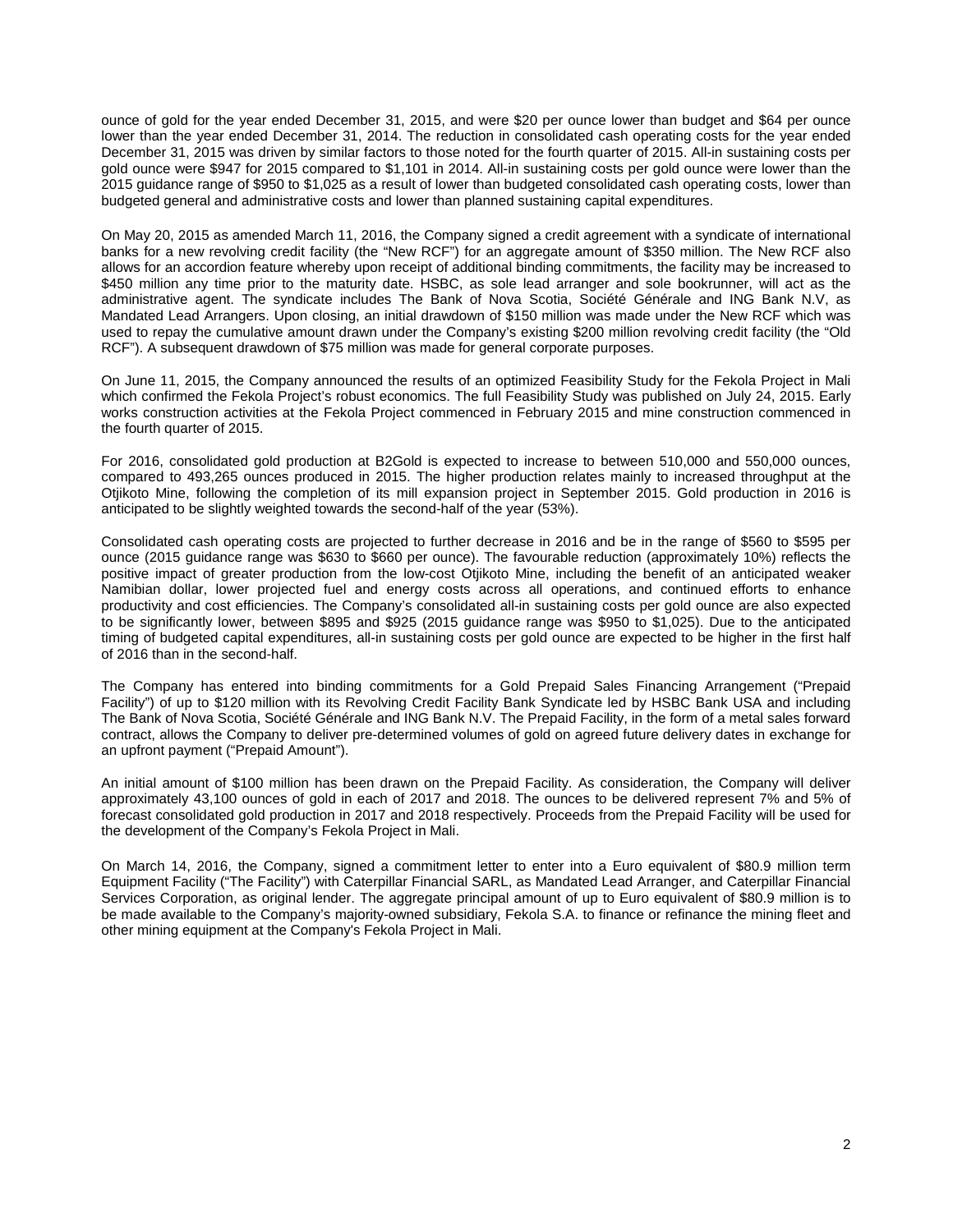# **REVIEW OF FINANCIAL RESULTS**

# *Selected Consolidated Quarterly and Annual Financial and Operating Results*

|                                                                                       | Three months ended<br>December 31<br>(unaudited) |            |            | Year ended<br>December 31<br>(unaudited) |         |
|---------------------------------------------------------------------------------------|--------------------------------------------------|------------|------------|------------------------------------------|---------|
|                                                                                       | 2015                                             | 2014       | 2015       | 2014                                     | 2013    |
| Gold revenue <sup>(2)</sup> (\$ in thousands)                                         | 139,008                                          | 122,422    | 553,656    | 486,624                                  | 544,272 |
| Gold sold, excluding Otjikoto pre-commercial production<br>results (ounces)           | 127,482                                          | 102,612    | 481,185    | 386,219                                  | 380,895 |
| Average realized gold price <sup>(2)</sup> (\$/ounce)                                 | 1,090                                            | 1,193      | 1,151      | 1,260                                    | 1,429   |
| Gold produced, excluding Otjikoto pre-commercial<br>production results (ounces)       | 131,469                                          | 111,804    | 474,450    | 384,003                                  | 366,313 |
| Gold produced, total including Otjikoto pre-commercial<br>production results (ounces) | 131,469                                          | 118,963    | 493,265    | 391,162                                  | 366,313 |
| Consolidated cash operating costs <sup>(1)(2)</sup> (\$/ounce gold)                   | 527                                              | 646        | 616        | 680                                      | 681     |
| Total cash costs <sup>(1)(2)</sup> (\$/ounce gold)                                    | 580                                              | 686        | 665        | 722                                      | 727     |
| All-in sustaining $cost^{(1)(2)}$ (\$/ounce gold)                                     | 807                                              | 946        | 947        | 1,101                                    | 1,064   |
| Adjusted net income (loss) $(1)(2)/(3)$ (\$ in thousands)                             | 1,640                                            | (8, 352)   | 13,344     | 6,712                                    | 59,006  |
| Adjusted earnings (loss) per share $(1)(2)/(3)$ -basic<br>(\$/share)                  | 0.00                                             | (0.01)     | 0.01       | 0.01                                     | 0.09    |
| Impairment of goodwill and other long-lived assets (\$ in<br>thousands)               | (107, 984)                                       | (435, 981) | (107, 984) | (734, 378)                               |         |
| Net (loss) income (\$ in thousands)                                                   | (115,085)                                        | (356, 750) | (145, 113) | (666, 385)                               | 67,303  |
| (Loss) earnings per share $-$ basic <sup>(3)</sup> (\$/share)                         | (0.13)                                           | (0.39)     | (0.16)     | (0.90)                                   | 0.11    |
| (Loss) earnings per share $-$ diluted <sup>(3)</sup> (\$/share)                       | (0.13)                                           | (0.39)     | (0.16)     | (0.90)                                   | 0.07    |
| Cash flows from operating activities (\$ in thousands)                                | 48,513                                           | 41,090     | 175,402    | 117,240                                  | 147,827 |
| Total assets (\$ in thousands)                                                        | 2,024,382                                        | 2,118,598  |            | 2,024,382 2,118,598 2,309,726            |         |
| Non-current liabilities (\$ in thousands)                                             | 612,923                                          | 508,539    | 612,923    | 508,539                                  | 539,538 |

*(1) Non-IFRS measure. A cautionary note regarding non-IFRS measures is included in the section titled "Non-IFRS Measures."* 

*(2) Includes the results from the Otjikoto Mine from March 1, 2015.*

*(3) Attributable to the shareholders of the Company.*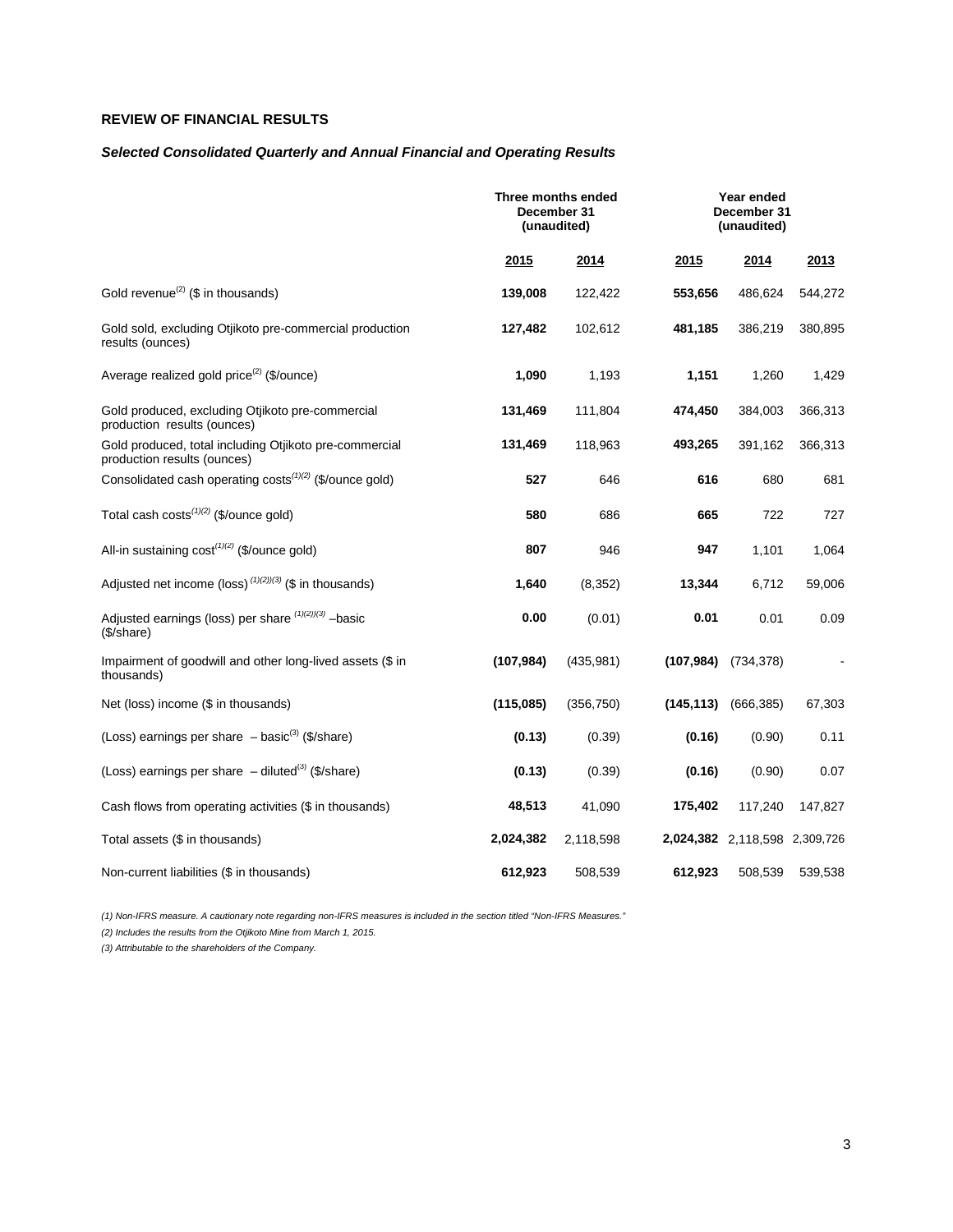# *Fourth quarter 2015 and 2014*

### *Revenue*

Consolidated gold revenue in the fourth quarter of 2015 was \$139 million on record sales of 127,482 ounces at an average realized price of \$1,090 per ounce compared to \$122.4 million on sales of 102,612 ounces at an average realized price of \$1,193 per ounce in the fourth quarter of 2014. The 14% increase in gold revenue was mainly attributable to a 24% increase in gold sales volume, partially offset by a 9% decline in the average realized gold price.

In the fourth quarter of 2015, the Masbate Mine accounted for \$49.2 million (Q4 2014 - \$68.6 million) of gold revenue from the sale of 45,068 ounces (Q4 2014 – 57,444 ounces), La Libertad Mine accounted for \$40.4 million (Q4 2014 - \$40.9 million) of gold revenue from the sale of 36,972 ounces (Q4 2014 – 34,264 ounces) while \$10.9 million (Q4 2014 - \$13.0 million) was contributed by El Limon Mine from the sale of 10,176 ounces (Q4 2014 – 10,904 ounces). The Otjikoto Mine accounted for \$38.5 million of gold revenue from the sale of 35,266 ounces in the fourth quarter of 2015.

### *Production and operating costs*

Consolidated gold production in the fourth quarter of 2015 was another quarterly record of 131,469 ounces, representing an increase of 18% over the same period last year. Consolidated gold production for the quarter was approximately 14% below budget due to several factors as production from La Libertad Mine continued to be affected by operating delays at the higher grade Jabali Antenna Pit and production at the El Limon Mine was affected by an illegal blockade and several operational issues upon resumption of operations. In addition, production at the Otjikoto Mine was impacted by lower processed grade than budgeted. The increased gold production over the 2014 comparative period was primarily attributable to the successful production start and strong ramp-up in production at the new Otjikoto Mine since commencement of commercial production on February 28, 2015.

In the fourth quarter of 2015, consolidated cash operating costs per gold ounce and all-in sustaining costs per gold ounce were both significantly lower than in the fourth quarter of 2014. Consolidated cash operating costs per gold ounce were \$527 compared to \$646 in the prior year quarter, a \$119 per ounce or 18% reduction. The favourable variances against prior year costs reflect the inclusion of new gold production from the low-cost Otjikoto Mine, including the benefit of a weakening Namibian dollar/US dollar exchange rate, and lower fuel and energy costs across all operations. These were partially offset by higher cash operating costs at the La Libertad, El Limon and Otjikoto mines due to lower than budgeted production in the fourth quarter of 2015. In addition to the reasons mentioned above, the prior year costs were also higher than the current period due to lower production from El Limon Mine. Refer to "Review of mining operations and development projects" for mine specific details. Consolidated cash operating costs per gold ounce were \$20 or 4% above budget mainly as a result of the lower production in the quarter, which was partially offset by lower fuel costs during the quarter. All-in sustaining costs per gold ounce for the fourth quarter of 2015 were \$807 compared to \$946 per ounce for the fourth quarter of 2014 which reflect the lower consolidated cash operating costs.

# *Depreciation and depletion*

Depreciation and depletion expense, included in total cost of sales, was \$40.7 million in the fourth quarter of 2015 compared to \$29.8 million in the same period in 2014. The increase in depreciation expense was mainly due to a 24% increase in the gold ounces sold. The depreciation charge per ounce of gold sold was \$320 per ounce compared to \$291 per ounce for the same period in 2014.

#### *Impairment of goodwill and other long-lived assets*

During the fourth quarter of 2015, the Company revised its long-term gold price assumption from \$1,300 per ounce to \$1,250 per ounce resulting in the Company recording net impairment charges totalling \$86.7 million (pre-tax \$108.0 million less \$21.3 million deferred tax recovery). The pre-tax impairment charges consisted mainly of a La Libertad Mine long-lived assets impairment charge of \$48.9 million, an El Limon Mine long-lived assets impairment charge of \$22.9 million and an investment in the Gramalote joint venture impairment charge of \$36.2 million (See *"Critical Accounting Estimates"*).

During the fourth quarter of 2014 and subsequent to the year-end, the Company completed an updated metallurgical sampling and analysis program as part of an expansion study for the Masbate Mine along with an updated life-of-mine plan based on 2014 year end reserve and resource estimates. Lower projected recoveries, lower long-term gold price assumption of \$1,300 per ounce (as compared to a spot gold price of \$1,676 per ounce at the CGA Mining Ltd. ("CGA") acquisition date) and a decision not to proceed with the Masbate mill expansion resulted in an impairment of the Masbate Mine. As a result, the Company recorded a net impairment charge of \$305.2 million (pre-tax \$436.0 million less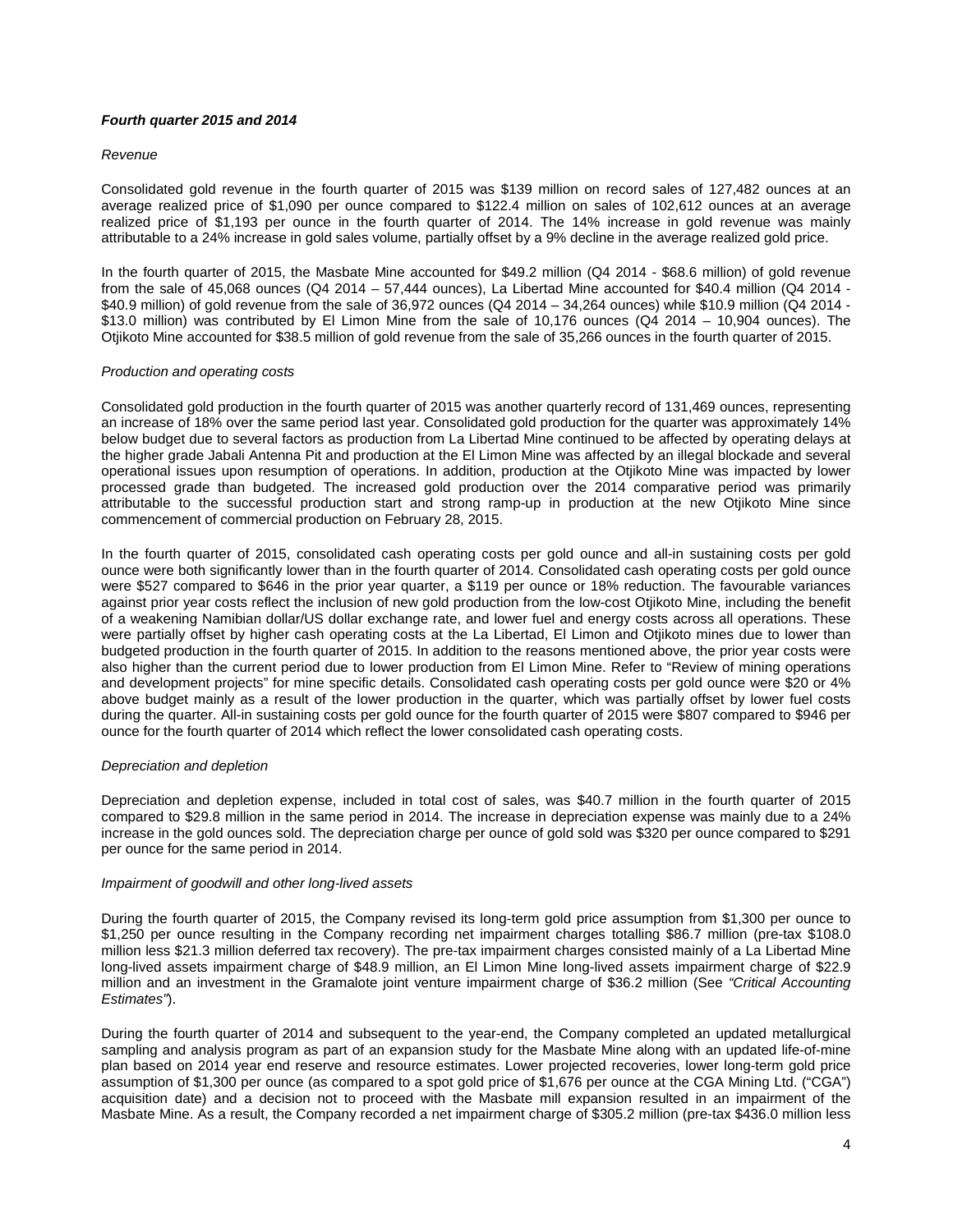\$130.8 million deferred tax recovery) at year end 2014. The Company updated this analysis at December 31, 2015 using the amended long-term gold price and updated operating and capital expenditure assumptions and concluded that no further impairment was required.

## *Other*

General and administrative ("G&A") costs relate mainly to the Company's head office in Vancouver, the Managua and Santo Domingo offices in Nicaragua, the Makati office in the Philippines, the Windhoek office in Namibia and the Company's other offshore subsidiaries. G&A decreased in the fourth quarter of 2015 compared to the fourth quarter of 2014 by approximately \$2.4 million to \$7.6 million. The decrease relates to lower Vancouver head office costs of \$1.9 million, the closure of the Company's office in Australia resulted in decreased costs in the amount of \$1.3 million partially offset by increased costs as a result of the inclusion of Windhoek office G&A following the commencement of commercial production at the Otjikoto Mine of \$0.7 million.

Share-based payment expense for the fourth quarter of 2015 increased by \$0.3 million to \$3.0 million due to the timing of the issuance of stock options and RSUs.

The Company recorded a provision of \$0.1 million during the fourth quarter of 2015 compared to \$13.5 million during the fourth quarter of 2014 for input taxes which were assessed as non-recoverable. The decrease was due to the Company reassessing the collectability of long outstanding balances at December 31, 2014. Of the total 2014 charge, \$13.0 million related to VAT balances acquired as part of the CGA acquisition. Subsequent to December 31, 2015, the Company has started receiving VAT refunds.

During the fourth quarter of 2015, the Company wrote off \$8.0 million of mineral property interests, including \$7.2 million of its Masbate undeveloped mineral interests based on drilling and exploration results. In the fourth quarter of 2014, the Company made a decision not to continue exploring the Trebol and adjacent properties in Nicaragua and gave up its right to the exploration concession. As a result, the carrying value of these properties was written down by \$21.1 million.

The Company's results for the fourth quarter of 2015 included a non-cash gain of \$1.1 million on the convertible senior subordinated notes compared to a non-cash gain of \$21.0 million in the fourth quarter of 2014. The convertible notes are measured at fair value on each financial reporting period-end date with changes flowing through the statement of operations.

The Company reported \$3.1 million in interest and financing expense during the fourth quarter of 2015 as compared with \$1.3 million in the fourth quarter of 2014. The increase in interest expense was due to increased debt levels in the period, relating mainly to the New RCF and equipment loans and lower capitalized interest during the period. Interest expense relating to the convertible senior subordinated notes was recorded as part of the overall change in fair value of the notes in the statement of operations.

For the three months ended December 31, 2015, the Company recorded \$8.5 million of unrealized losses on derivative instruments compared to an unrealized loss on derivative instruments of \$2.0 million for the three months ended December 31, 2014. Upon entering into the New RCF, the Company transferred its existing gold forward contracts at new pricing from the Old RCF lenders to the New RCF lenders. This novation of gold forward contracts led to them no longer being considered executory contracts and therefore are now included in the scope of IAS 39 with the result being that unrealized changes in fair value of the contracts must now be recorded in the statement of operations each reporting period. During the three months ended December 31, 2015, an unrealized loss on gold derivative instruments of \$4.4 million was recorded in the statement of operations and an unrealized loss of \$4.1 million on the Company's forward fuel price contracts was recorded.

The Company also reported \$1.6 million in write-downs of its available-for-sale investments in the fourth quarter of 2015 compared to \$4.2 million in the fourth quarter of 2014 due to continued decline in the market values of the underlying securities.

The Company recorded a net current income tax expense of \$4.8 million in the fourth quarter of 2015 compared to \$5.3 million net current income tax expense recorded in the fourth quarter of 2014. Income tax expense for the quarter was comprised mainly of withholding tax payments across the Company's operations and minimum tax payments in Nicaragua and the Philippines.

During the fourth quarter of 2014, a deferred income tax recovery of \$109.6 million was recorded mostly in relation to the impairment of the Masbate Mine long-lived assets.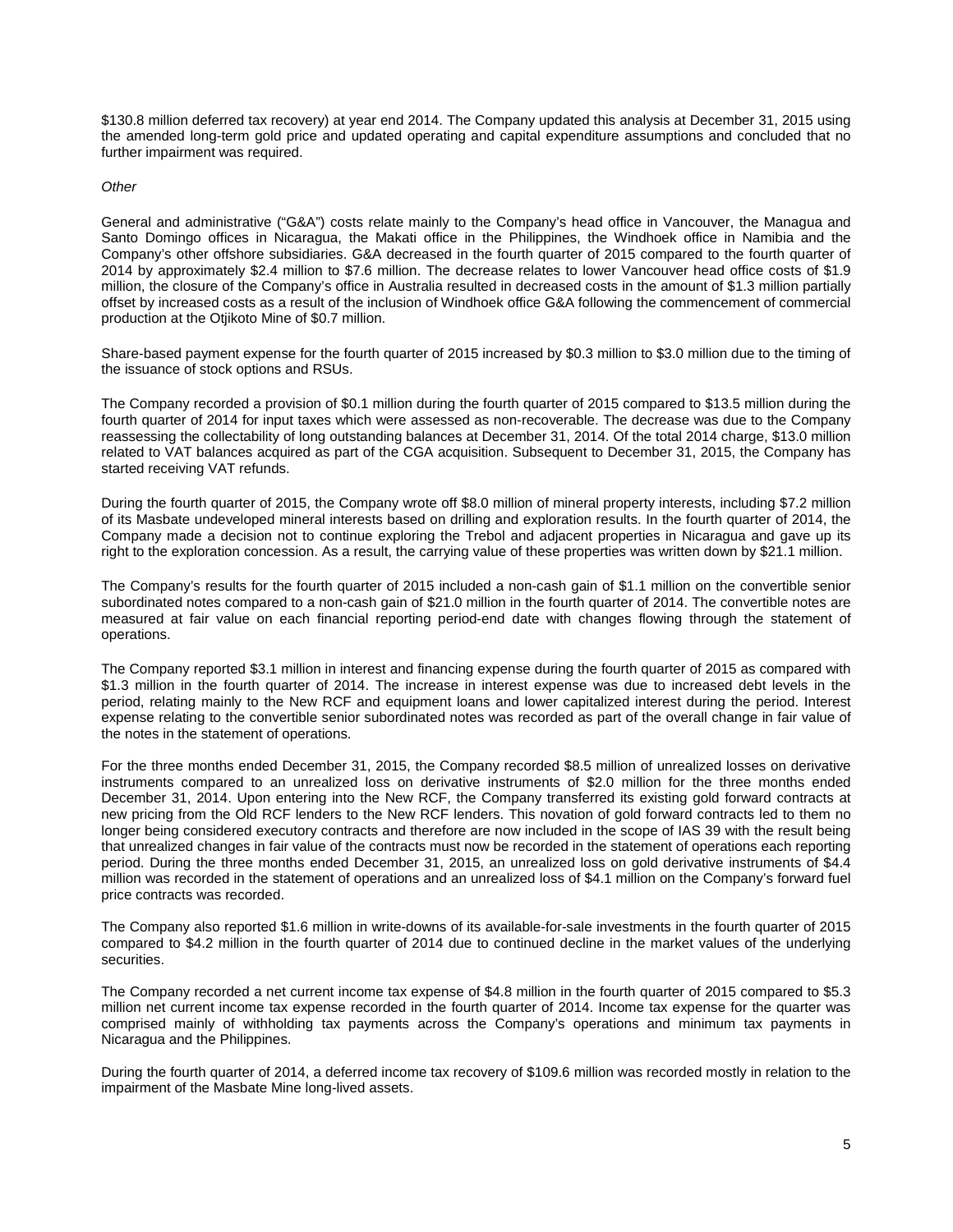For the fourth quarter of 2015, the Company generated a net loss of \$115.1 million (\$(0.13) per share) compared to net loss of \$356.8 million (\$(0.39) per share) in the comparable period of 2014. Adjusted net income (refer to "*Non-IFRS Measures"*) was \$1.6 million (\$0.00 per share) compared to an adjusted net loss of \$8.4 million (\$(0.01) per share) in the fourth quarter of 2014. Adjusted net income in the fourth quarter of 2015 primarily excluded a non-cash mark-to-market gain of \$1.1 million relating to the overall change in fair value of the Company's convertible senior subordinated notes, non-cash impairment of goodwill and other long-lived assets of \$108.0 million, non-cash write-down of mineral property interests of \$8.0 million, share-based payments of \$3.0 million and unrealized losses on derivative instruments of \$8.5 million.

Cash flow from operating activities increased to \$48.5 million (\$0.05 per share) in the fourth quarter of 2015 compared to \$41.1 million (\$0.04 per share) in the fourth quarter of 2014, despite a decline in average gold price realized per ounce sold of approximately \$103 per ounce. Cash flow from operating activities during the three months ended December 31, 2015 reflected higher sales volume compared to the same period in 2014 primarily as result of the inclusion of a full quarter's sales from Otjikoto in 2015 (sales of 35,266 ounces). The benefit of the higher sales volumes was offset by lower average gold prices and a \$13.4 million net working capital decrease mainly resulting from an increase in accounts receivable and prepaids balances, lower value-added tax receipts and lower accounts payable balances.

As at December 31, 2015, the Company had working capital of \$104.7 million including unrestricted cash and cash equivalents of \$85.1 million. In addition, the Company has \$125 million of undrawn capacity on its New RCF. On March 14, 2016, the Company entered into a Gold Prepaid Facility for up to \$120 million with its New RCF (\$350 million) Bank Syndicate. The Prepaid Facility, in the form of a metal sales forward contract, allows the Company to deliver predetermined volumes of gold on agreed future delivery dates in exchange for an upfront payment ("Prepaid Amount"). An initial amount of \$100 million has been drawn on the Prepaid Facility. As consideration, the Company will deliver approximately 43,100 ounces of gold in each of 2017 and 2018. The ounces to be delivered represent 7% and 5% of forecast consolidated gold production in 2017 and 2018 respectively. Proceeds from the Prepaid Facility will be used for the development of the Company's Fekola Project in Mali. Also, on March 14, 2016, the Company, signed a commitment letter to enter into a Euro equivalent of \$80.9 million term Equipment Facility ("The Facility") with Caterpillar Financial SARL, as Mandated Lead Arranger, and Caterpillar Financial Services Corporation, as original lender. The aggregate principal amount of up to Euro equivalent of \$80.9 million is to be made available to the Company's majority-owned subsidiary, Fekola S.A. to finance or refinance the mining fleet and other mining equipment at the Company's Fekola Project in Mali.

# *Annual results*

#### *Revenue*

For the full-year 2015, consolidated gold revenue was a record \$553.7 million (or \$576.8 million including \$23.1 million of pre-commercial sales from Otjikoto) on record year-to-date sales of 481,185 ounces (or 499,651 ounces including 18,466 ounces of pre-commercial sales from Otjikoto) at an average price of \$1,151 per ounce compared to \$486.6 million on sales of 386,219 ounces at an average price of \$1,260 per ounce in the same period last year.

For the year ended December 31, 2015, the Masbate Mine accounted for \$208.6 million (2014 - \$234.0 million) of gold revenue from the sale of 180,668 ounces (2014 – 186,544 ounces), La Libertad Mine accounted for \$142.3 million (2014 - \$189.6 million) of gold revenue from the sale of 123,644 ounces (2014 – 149,971 ounces) while \$61.0 million (2014 - \$63.0 million) was contributed by El Limon Mine from the sale of 52,776 ounces (2014 – 49,704 ounces). The Otjikoto Mine accounted for \$141.7 million of gold revenue from the sale of 124,097 ounces from March 1, 2015 to December 31, 2015, subsequent to reaching commercial production on February 28, 2015. Total Otjikoto Mine sales for the twelve months ended December 31, 2015 were \$164.8 million from the sale of 142,563 ounces including pre-commercial production revenues of \$23.1 million. For accounting purposes, gold revenue earned net of related production costs from the sale of pre-commercial production have been credited to Otjikoto's mineral property development costs.

#### *Production and operating costs*

Consolidated gold production for the year ended December 31, 2015 was a record 493,265 ounces, including 18,815 ounces of pre-commercial production from the Otjikoto Mine, an increase of 26% over 2014, but slightly below (1%) the lower-end of the Company's 2015 production guidance range. The significant increase in annual gold production over 2014 was attributable to the successful production start and strong ramp-up in production at the new Otjikoto Mine in Namibia. On February 28, 2015, the Otjikoto Mine achieved commercial production, one month ahead of schedule, after an accelerated start-up following its first gold pour on December 11, 2014. Consolidated gold production was slightly below (1%) the Company's 2015 full-year guidance range as production from La Libertad Mine continued to be affected by permitting/resettlement delays at its new higher grade Jabali Antenna Pit. The mining permit for Jabali Antenna is anticipated to be received in the second quarter of 2016. In addition, El Limon Mine's gold production was also impacted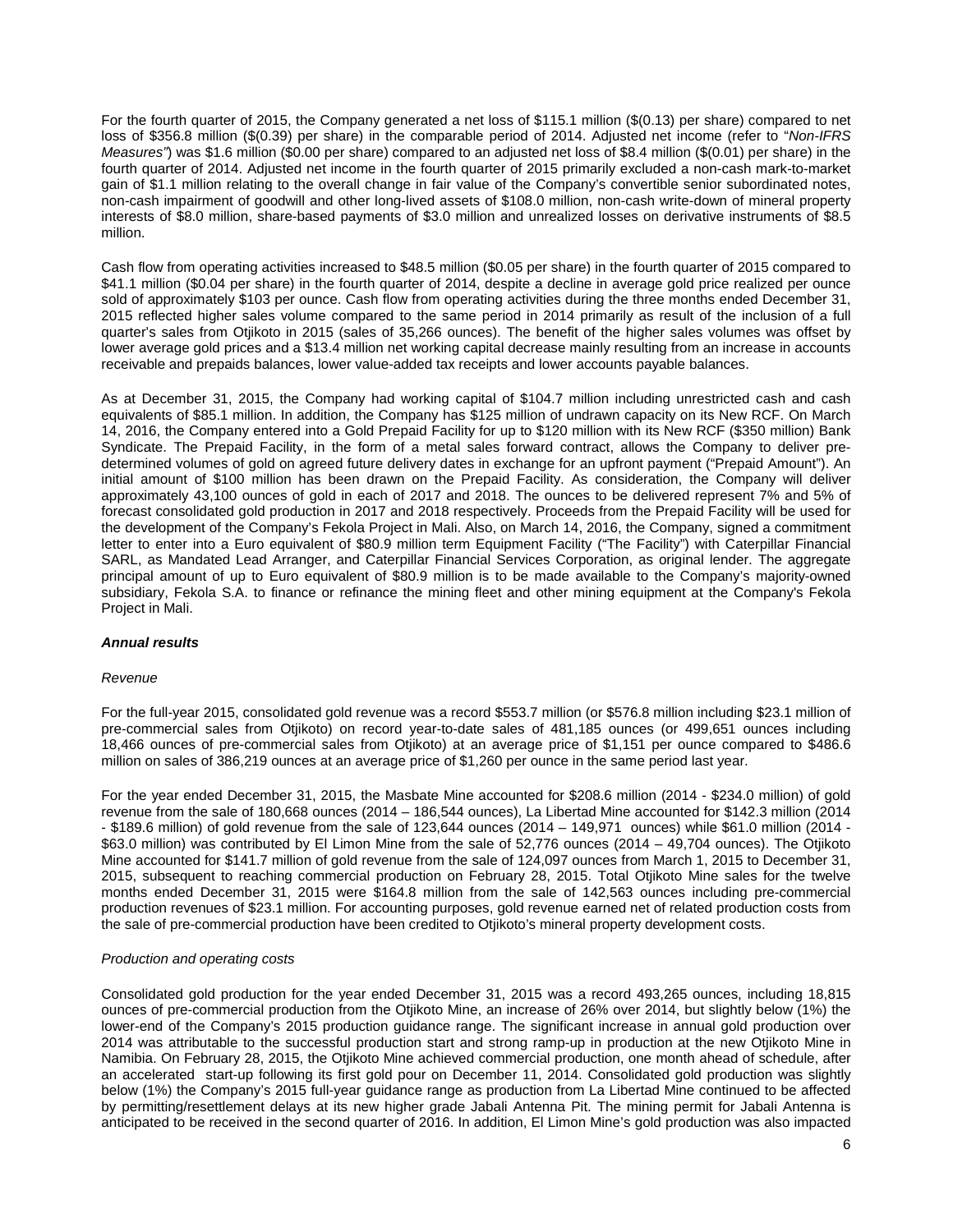by an illegal blockade from September 28, 2015 to October 18, 2015 and by several operational issues encountered upon resumption of operations later in the fourth quarter of 2015 including difficulties re-establishing planned plant throughput and dewatering of the Santa Pancha Deep zone.

Consolidated cash operating costs per gold ounce of \$616 were below the 2015 guidance range of \$630 to \$660 for the year ended December 31, 2015, and were \$20 per ounce lower than budget and \$64 per ounce lower than the year ended December 31, 2014. The favourable variances against budget reflect the benefit of a weakening Namibian dollar/US dollar exchange rate at the Otjikoto Mine and lower fuel and energy costs across all operations. These were partially offset by higher cash operating costs at La Libertad Mine due to grade being lower than budgeted production during the year ended December 31, 2015 and higher cash operating costs at El Limon Mine due to lower production in the fourth quarter of 2015 resulting from the lower production as described above. Compared to the prior year's consolidated cash operating costs, consolidated cash operating costs during the year ended December 31, 2015 were lower due to the inclusion of low cost Otjikoto Mine results from March 1, 2015, lower operating costs in 2015 for the Masbate Mine and higher throughput and production at El Limon Mine. These cost reductions were partially offset by lower production and higher cash operating costs at La Libertad Mine. Refer to "Review of mining operations and development projects" for mine specific details. All-in sustaining costs per gold ounce for the year ended December 31, 2015 were \$947 compared to \$1,101 for 2014. All-in sustaining costs were lower than the 2015 guidance range of \$950 to \$1,025 per ounce as a result of lower than budgeted cash operating costs, lower than budgeted G&A costs and marginally lower (\$2.9 million) than planned sustaining capital expenditures.

### *Depreciation and depletion*

Depreciation and depletion expense, included in total cost of sales, was \$144.3 million for the year ended December 31, 2015 compared to \$112.6 million in 2014. The increase in depreciation expense was mainly due to a 25% increase in the gold ounces sold. The depreciation charge of \$300 per ounce of gold sold for the year ended December 31, 2015 was consistent with the comparable period of 2014 of \$291 per ounce of gold sold.

### *Impairment of goodwill and other long-lived assets*

During the year ended December 31, 2015, the Company recorded net impairment charges totalling \$86.7 million (pretax \$108.0 million less \$21.3 million deferred tax recovery). The pre-tax impairment charges consisted mainly of a La Libertad Mine long-lived assets impairment charge of \$48.9 million, an El Limon Mine long-lived assets impairment charge of \$22.9 million and an investment in the Gramalote joint venture impairment charge of \$36.2 million (See *"Critical Accounting Estimates"*).

During the year ended December 31, 2014, the Company recorded impairment charges totalling \$734.4 million. The impairment charges consisted mainly of a goodwill impairment charge of \$202.1 million, Masbate Mine long-lived assets impairment charge of \$436.0 million and an investment in the Gramalote joint venture impairment charge of \$96.3 million.

# *Other*

For the year ended December 31, 2015, G&A of \$36.4 million was \$1.6 million lower than G&A of \$38.0 million in 2014 due to lower Vancouver based head office costs which were partially offset by the inclusion of Windhoek office G&A following the commencement of commercial production at the Otjikoto Mine.

Share-based payment expense for the year ended December 31, 2015 decreased \$0.9 million to \$15.2 million as a result of the timing and volume of issuances of stock options, RSUs and incentive trust shares. During the year ended December 31, 2014, 750,000 shares were issued from the incentive trust resulting in a share-based payment expense of \$2.1 million. No incentive shares were issued during the year ended December 31, 2015.

A provision of \$0.7 million was recorded during the year ended December 31, 2015 for input taxes which were assessed as non-recoverable compared to \$16.3 million in 2014. At December 31, 2014, the Company reassessed the collectability of long outstanding balances. Of the total 2014 charge recorded, \$13 million related to historical balances acquired as part of the CGA acquisition.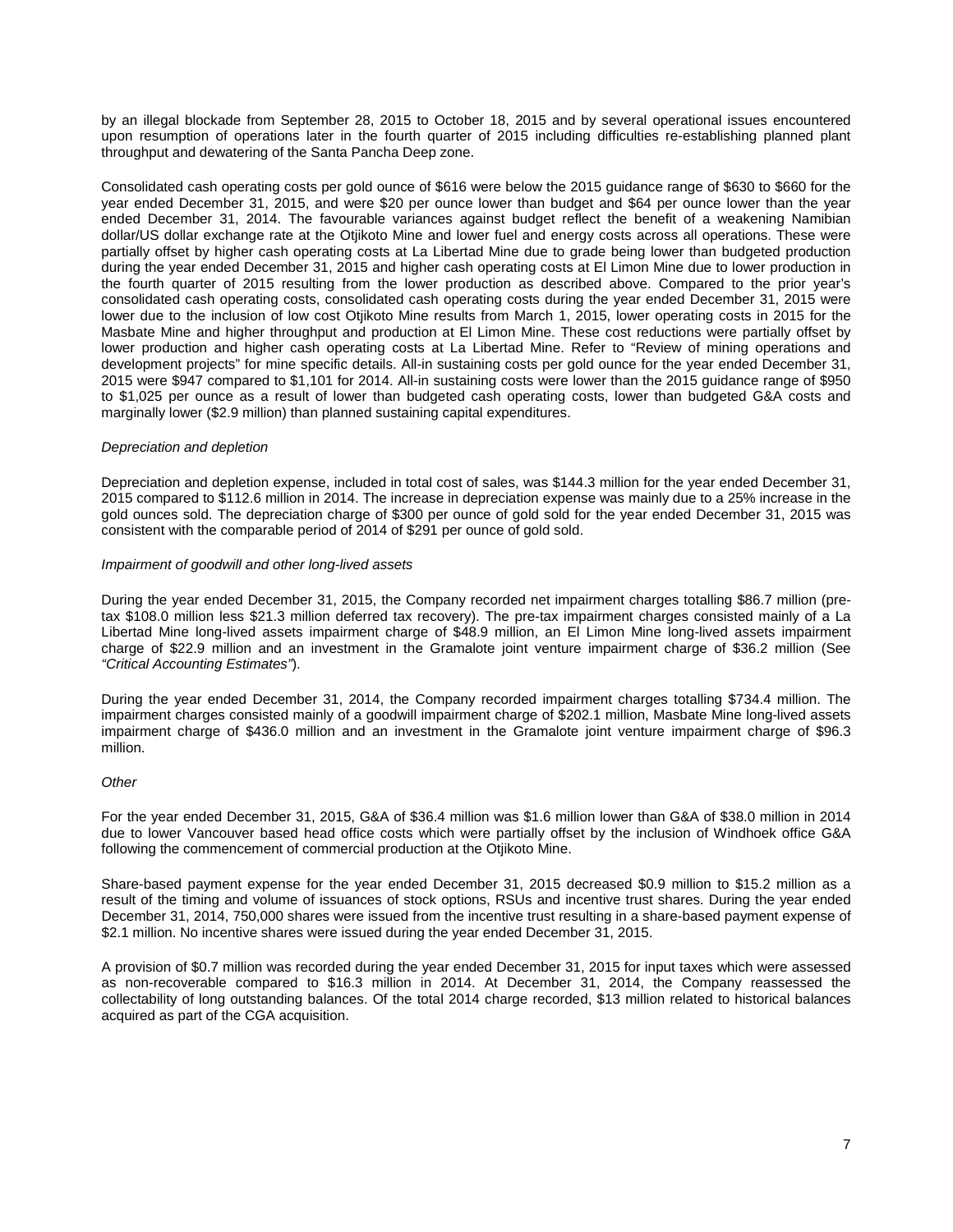During the year ended December 31, 2015, the Company wrote off \$16.1 million of mineral property interests. On October 12, 2015, the Company received notification from the Ministry of Environment and Natural Resources in Nicaragua that it had not approved the environmental permit for the Pavon Project citing environmental concerns. Consequently, capitalized costs related to Pavon of \$8.5 million were recorded as an expense in the statement of operations during the year ended December 31, 2015. During the same period, the Company also wrote off \$7.2 million of its Masbate Mine undeveloped mineral interests based on drilling and exploration results. During the year ended December 31, 2014, the Company made a decision not to continue exploring the Trebol and adjacent properties and gave up its right to the exploration concession. As a result, the carrying value of these properties was written off in the amount of \$21.5 million.

The Company's results for the year ended December 31, 2015 included a non-cash gain of \$6.9 million on the convertible senior subordinated notes compared to a non-cash gain of \$9.8 million in 2014. The convertible notes are measured at fair value on each financial reporting period-end date with changes flowing through the statement of operations.

The Company's results for the year ended December 31, 2015 also included a gain of \$2.2 million resulting from the sale of the Bellavista property in January 2015 for consideration of \$1 million in cash and a 2% net smelter returns royalty on the sale of minerals produced from the Bellavista project valued at \$nil.

The Company reported \$16.1 million (net of capitalized interest) in interest and financing expense during the year ended December 31, 2015 as compared with \$5.7 million in 2014. For the year ended December 31, 2015, interest and financing expense included two non-recurring non-cash finance expenses totalling \$5.5 million - the write-off of deferred financing fees relating to the Old RCF of \$3.0 million and finance fees relating to the novation of gold forward contracts of \$2.5 million. The remaining increase in interest expense was due to increased debt levels in the period, relating mainly to the New RCF and equipment loans. Interest expense relating to the convertible senior subordinated notes was recorded as part of the overall change in fair value of the notes in the statement of operations.

For the year ended December 31, 2015, the Company recorded \$23.5 million of unrealized losses on derivative instruments compared to an unrealized loss on derivative instruments of \$0.1 million for 2014. Upon entering into the New RCF, the Company transferred its existing gold forward contracts from the Old RCF lenders to the New RCF lenders. This novation of gold forward contracts led to them no longer being considered executory contracts and therefore are now included in the scope of IAS 39 with the result being that unrealized changes in fair value of the contracts must now be recorded in the statement of operations each reporting period. Consequently, on the date of novation, \$11.5 million relating to the fair value of the old contracts at the time of novation was treated as an unrealized loss on derivative instruments and \$2.5 million, relating to the cost of the novation, was treated as a financing charge as discussed above. Between the date of novation and December 31, 2015, an unrealized loss on the gold derivative instruments of \$7.4 million was recorded in the statement of operations relating to these contracts. In addition at December 31, 2015, an unrealized loss of \$5.1 million on the Company's forward fuel price contracts was recorded. This loss arises from fuel hedging undertaken for the 2016 and 2017 calendar years. At year end, the fuel hedges represent approximately 31% of the Company's anticipated fuel usage over the next two years to protect against increases in fuel costs in those years. The Company's fuel hedging policy is not to hedge more than 50% of its expected fuel consumption for the next 12 month period, and not to hedge more than 25% of its forecast fuel consumption for the following 12 month period. As a result, any potential losses arising from fuel hedging are expected to be more than offset by savings from fuel price declines on the unhedged portion of its consumption.

For the year ended December 31, 2015, the Company reported \$6.8 million in write-downs of its available-for-sale investments compared to \$7.2 million in 2014 due to continued decline in the market values of the underlying securities.

The Company recorded a net current income tax expense of \$9.2 million in the year ended December 31, 2015 compared to a charge of \$24.3 million in 2014. The reduction in net tax expense amount is a result of a number of factors including lower gold revenues at La Libertad Mine in 2015 and a reversal of tax provisions previously accrued for tax assessments, which were settled in 2015.

During the year ended December 31, 2014, a deferred income tax recovery of \$109.3 million was recorded mostly in relation to the impairment of the Masbate Mine long-lived assets.

For the year ended December 31, 2015, the Company generated a net loss of \$145.1 million (\$(0.16) per share) compared to net loss of \$666.4 million (\$(0.90) per share) in 2014. Adjusted net income (refer to "*Non-IFRS Measures"*) for the year ended December 31, 2015 was \$13.3 million (\$0.01 per share) compared to \$6.7 million (\$0.01 per share) in 2014. Adjusted net income in the year ended December 31, 2015 primarily excluded a non-cash mark-to-market gain of \$6.9 million relating to the overall change in fair value of the Company's convertible senior subordinated notes, non-cash impairment of long-lived assets of \$108.0 million, non-cash write-down of mineral property interests of \$16.1 million,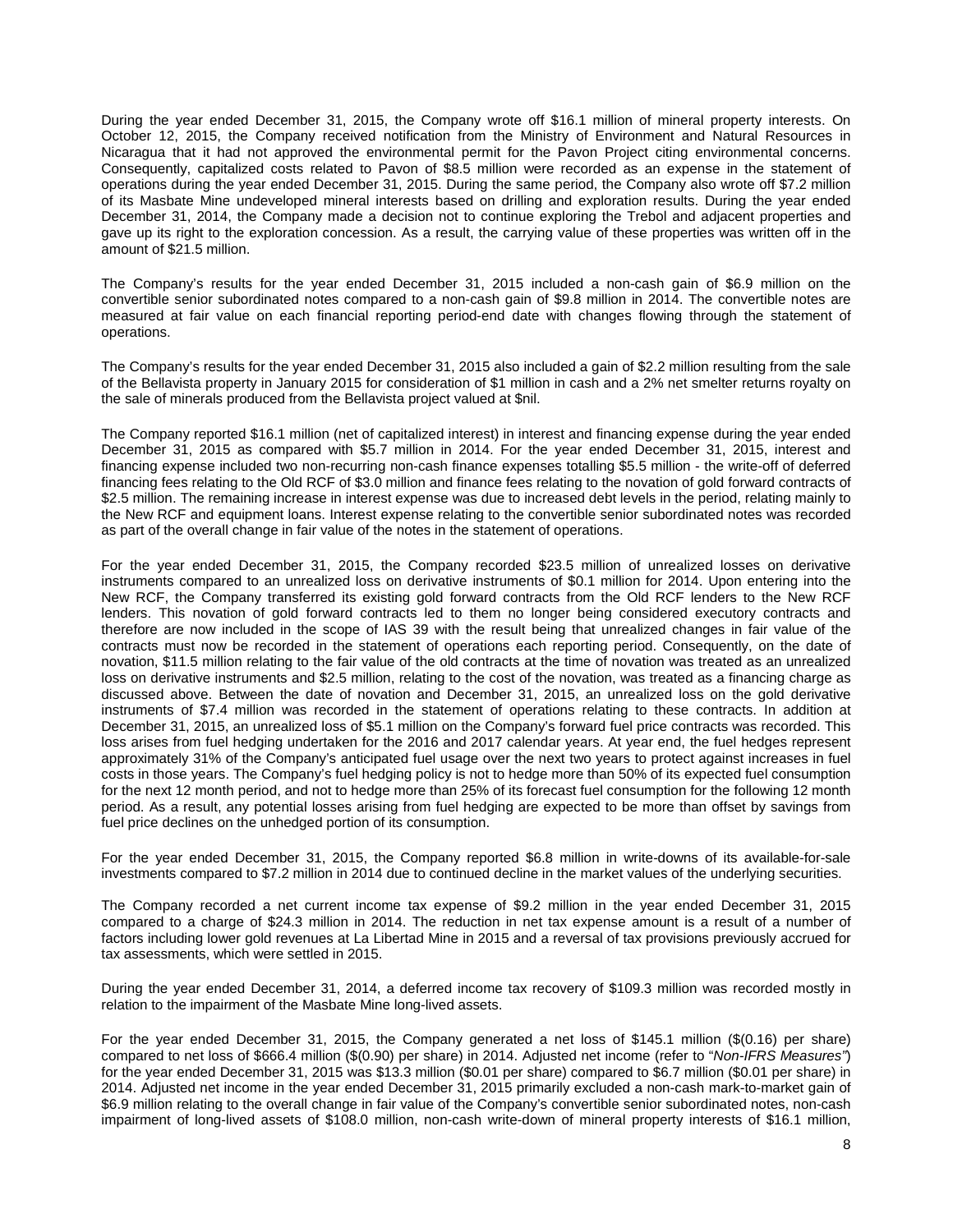share-based payments of \$15.2 million, unrealized losses on derivative instruments of \$23.5 million, non-recurring noncash interest and financing expenses of \$5.5 million and the gain on sale of the Bellavista property of \$2.2 million.

Cash flow from operating activities was \$175.4 million (\$0.19 per share) during the year ended December 31, 2015 compared to \$117.2 million (\$0.16 per share) in 2014, despite a decrease in average realized gold prices per ounce sold of \$109 per ounce. The increase in operating cashflows for the year ended December 31, 2015 is mainly the result of increased gold sales following the commencement of commercial production at the Otjikoto Mine on March 1, 2015, positive working capital changes of \$10.5 million and a reduction in VAT costs of \$6.4 million. The main changes in working capital related to inventories and accounts payable. The year ended December 31, 2015 benefitted from the drawdown of the ore stockpile at the Masbate Mine in the amount of \$6.4 million and a reduction of gold bullion inventory of \$8.6 million. These positive cashflow variances from operating activities were partially offset by lower realized gold prices (9%) in the period.

# **REVIEW OF MINING OPERATIONS AND DEVELOPMENT PROJECTS**

### *Otjikoto Mine - Namibia*

|                                                       | One month<br>ended<br>March 31,<br>2015 (Post- March 31,<br><b>Commercial</b><br>Production) (unaudited)<br>(unaudited) | <b>Three</b><br>months<br>ended<br>2015 | <b>Three</b><br>months<br>ended June<br>30, 2015<br>(unaudited) | <b>Three</b><br>months<br>ended<br>September December<br>30, 2015 | <b>Three</b><br>months<br>ended<br>31, 2015 | ended<br><b>December</b><br>31, 2015<br>(Post-<br>(unaudited) (unaudited) Commercial<br>Production)<br>(unaudited) | Ten months Year ended<br><b>December</b><br>31, 2015<br>(unaudited) |
|-------------------------------------------------------|-------------------------------------------------------------------------------------------------------------------------|-----------------------------------------|-----------------------------------------------------------------|-------------------------------------------------------------------|---------------------------------------------|--------------------------------------------------------------------------------------------------------------------|---------------------------------------------------------------------|
| Gold revenue (\$ in thousands)                        | 16,187                                                                                                                  | 39,281                                  | 44,559                                                          | 42,443                                                            | 38,492                                      | 141,681                                                                                                            | 164,775                                                             |
| Gold sold (ounces)                                    | 13,683                                                                                                                  | 32,149                                  | 37,249                                                          | 37,899                                                            | 35,266                                      | 124,097                                                                                                            | 142,563                                                             |
| Average realized gold price (\$/ ounce)               | 1,183                                                                                                                   | 1,222                                   | 1,196                                                           | 1,120                                                             | 1,091                                       | 1,142                                                                                                              | 1,156                                                               |
| Tonnes of ore milled                                  | 237,712                                                                                                                 | 656,538                                 | 711,462                                                         | 704,132                                                           | 762,267                                     | 2,415,573                                                                                                          | 2,834,399                                                           |
| Grade (grams/tonne)                                   | 1.65                                                                                                                    | 1.53                                    | 1.63                                                            | 1.71                                                              | 1.63                                        | 1.66                                                                                                               | 1.63                                                                |
| Recovery (%)                                          | 98.6                                                                                                                    | 97.2                                    | 98.7                                                            | 99.1                                                              | 98.3                                        | 98.7                                                                                                               | 98.4                                                                |
| Gold production (ounces)                              | 12,319                                                                                                                  | 31,134                                  | 36,963                                                          | 38,252                                                            | 39,374                                      | 126,908                                                                                                            | 145,723                                                             |
| Cash operating costs $(1)$ (\$/ ounce)                | 477                                                                                                                     | N/A                                     | 485                                                             | 393                                                               | 385                                         | 425                                                                                                                | N/A                                                                 |
| Total cash $costs^{(1)}$ (\$/ ounce)                  | 515                                                                                                                     | N/A                                     | 522                                                             | 424                                                               | 414                                         | 459                                                                                                                | N/A                                                                 |
| All-in sustaining cost <sup>(1)</sup> (\$/ounce gold) | 629                                                                                                                     | N/A                                     | 611                                                             | 510                                                               | 509                                         | 550                                                                                                                | N/A                                                                 |
| Capital expenditures <sup>(2)</sup> (\$ in thousands) | N/A                                                                                                                     | 13,526                                  | 6,007                                                           | 8,284                                                             | 6,963                                       | N/A                                                                                                                | 34,780                                                              |
| Exploration <sup>(2)</sup> (\$ in thousands)          | N/A                                                                                                                     | 802                                     | 1,166                                                           | 1,271                                                             | 957                                         | N/A                                                                                                                | 4,196                                                               |

*(1) Non-IFRS measure. A cautionary note regarding non-IFRS measures is included in the section titled "Non-IFRS Measures."*

*(2) Capital expenditures and exploration are presented on a quarterly basis only.*

In the fourth quarter of 2015, the new Otjikoto Mine produced 39,374 ounces of gold, approximately 12% or 5,123 ounces below budget. Gold production for the fourth quarter was lower than budget mainly due to lower than expected average gold grade processed (1.63 grams per tonne ("g/t") compared to budget of 1.92 g/t) partially offset by better than expected mill throughput (762,267 tonnes processed versus 757,375 tonnes budgeted) and very high mill recoveries of 98.3% (versus 95.0% budgeted). For the full-year 2015, the Otjikoto Mine produced 145,723 ounces of gold, including 18,815 ounces of pre-commercial production, in the mid-range of its 2015 production guidance of 140,000 to 150,000 ounces.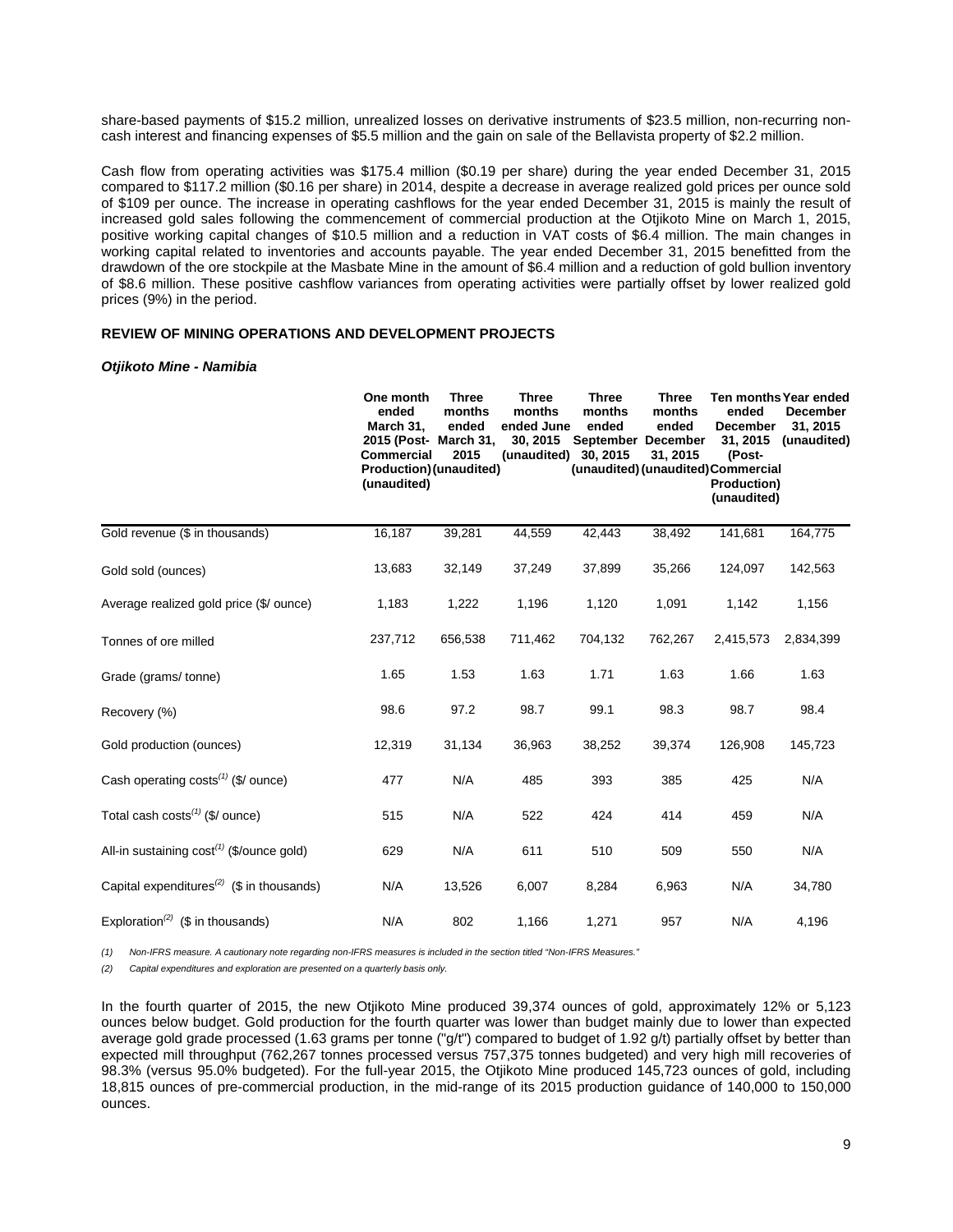The Otjikoto Mine's cash operating cost per gold ounce (refer to *"Non-IFRS Measures"*) for the fourth quarter of 2015 was \$385 which was \$21 per ounce lower than budget. The reduction in costs per ounce was mainly attributable to a weaker Namibian dollar/US dollar foreign exchange rate and lower fuel prices. Mining and processing costs were positively impacted by diesel and gasoline prices which were 10% lower than budget and heavy fuel oil ("HFO") prices which were 28% lower than budget. For the fourth quarter of 2015, reported cash operating costs in US dollars were also positively impacted by a 29% weaker Namibian dollar/US dollar foreign exchange rate than budgeted. The Otjikoto Mine's cash operating cost for the ten months ended December 31, 2015 (commercial production was achieved February 28, 2015) was \$425 per ounce which was significantly below our 2015 guidance range of \$500 to \$525 per ounce. The lower realized cost per ounce reflects both favourable exchange rates and fuel cost impacts as well as an effective commissioning of the mine during the year. All-in sustaining costs per gold ounce for the ten months ended December 31, 2015 were \$550 per ounce (refer to *"Non-IFRS Measures"*).

Net capital expenditures in the fourth quarter of 2015 totalled \$7.0 million and included \$3.6 million for deferred stripping. Net capital expenditures in the year ended December 31, 2015 totalled \$34.8 million and included expansion costs of \$10.8 million, a net cash inflow of \$7.1 million for pre-commercial sales proceeds offset by pre-commercial production costs (the pre-production revenue credited to the Otjikoto Mine's mineral property development costs was \$23.1 million from the sale of 18,466 ounces) and development costs of \$31.1 million. The Otjikoto Mine development costs for the year ended December 31, 2015 include cash payments of \$14.4 million for capital costs incurred and accrued in 2014.

The expansion of the Otjikoto mill from 2.5 million tonnes per year to 3.0 million tonnes per year was completed on schedule in September 2015. The plant expansion included the installation of two additional leach tanks and a pebble crusher.

The Otjikoto Mine is forecast to produce between 160,000 and 170,000 ounces of gold in 2016, compared to 145,723 ounces produced in 2015. Cash operating costs per gold ounce are forecast to be approximately \$400 to \$440.

With the completed mill expansion, the Otjikoto Mine is projected to process approximately 3.3 million tonnes of ore for the year at an average grade of 1.59 g/t gold. Gold recoveries are expected to average 97%. Most ore in 2016 is expected to come from the existing Otjikoto Pit, with a minor component from Wolfshag as the pit is developed. The production profile is expected to increase quarter by quarter in 2016 due to increasing grade as Phase 1 of the Otjikoto Pit is completed. As a result, gold production is expected to be slightly weighted towards the second-half of the year (55%).

In late 2015, the Company completed an updated geological and grade model for the Otjikoto deposit. The new Otjikoto Mine model incorporated data from drilling completed after the 2012 Feasibility Study, 2015 close-spaced grade control data, and in-pit structural mapping. This improved model has helped the Company better understand the complexity of the grade distribution in the high nugget effect Otjikoto Pit. The updated model reports higher tonnage, slightly lower average grade, and roughly 10% less total contained ounces of gold. The new Otjikoto Mine model and related engineering work have been incorporated in the 2016 budget estimates.

During 2015, the Company completed 14,181 metres of in-fill drilling at the Wolfshag zone. New mineral reserves and mineral resources for the Wolfshag zone are currently being evaluated, incorporating the new drilling information, and these are expected to reflect the conversion of a significant element of previously announced mineral resources from the mineral resource inferred category to the indicated mineral resource category. The updated indicated mineral resource identified will then be evaluated to determine the optimal size of the Wolfshag open pit, before transitioning to underground mining. Open pit mining from Wolfshag is scheduled to commence producing ore tonnage in the fourth quarter of 2016.

As a result of these changes, the Company has prepared a preliminary new Otjikoto Life of Mine plan, which incorporates the new Otjikoto model as well as preliminary modelling and scheduling of the Wolfshag zone into the overall Otjikoto Life of Mine plan. The preliminary new Life of Mine plan indicates that over the four years 2016-2019, gold production will average 170,000 ounces per year. Production for the years 2020 and beyond will vary depending on the conversion of Wolfshag underground and open pit resources to reserves and bringing a potential underground mine into production on schedule. An updated new Life of Mine Plan incorporating new geotechnical, hydrogeological, and other studies and designs has now been delayed to the end of 2016 in order to assess options for a larger Wolfshag open pit and related underground mining.

For 2016, sustaining capital at the Otjikoto Mine is estimated to be approximately \$17.4 million, which includes \$14.7 million to expand the mining fleet for the development of the Wolfshag open pit. Non-sustaining capital costs are budgeted at \$30.9 million for pre-stripping at the Wolfshag Phase 1 and Otjikoto Phase 2 Pits.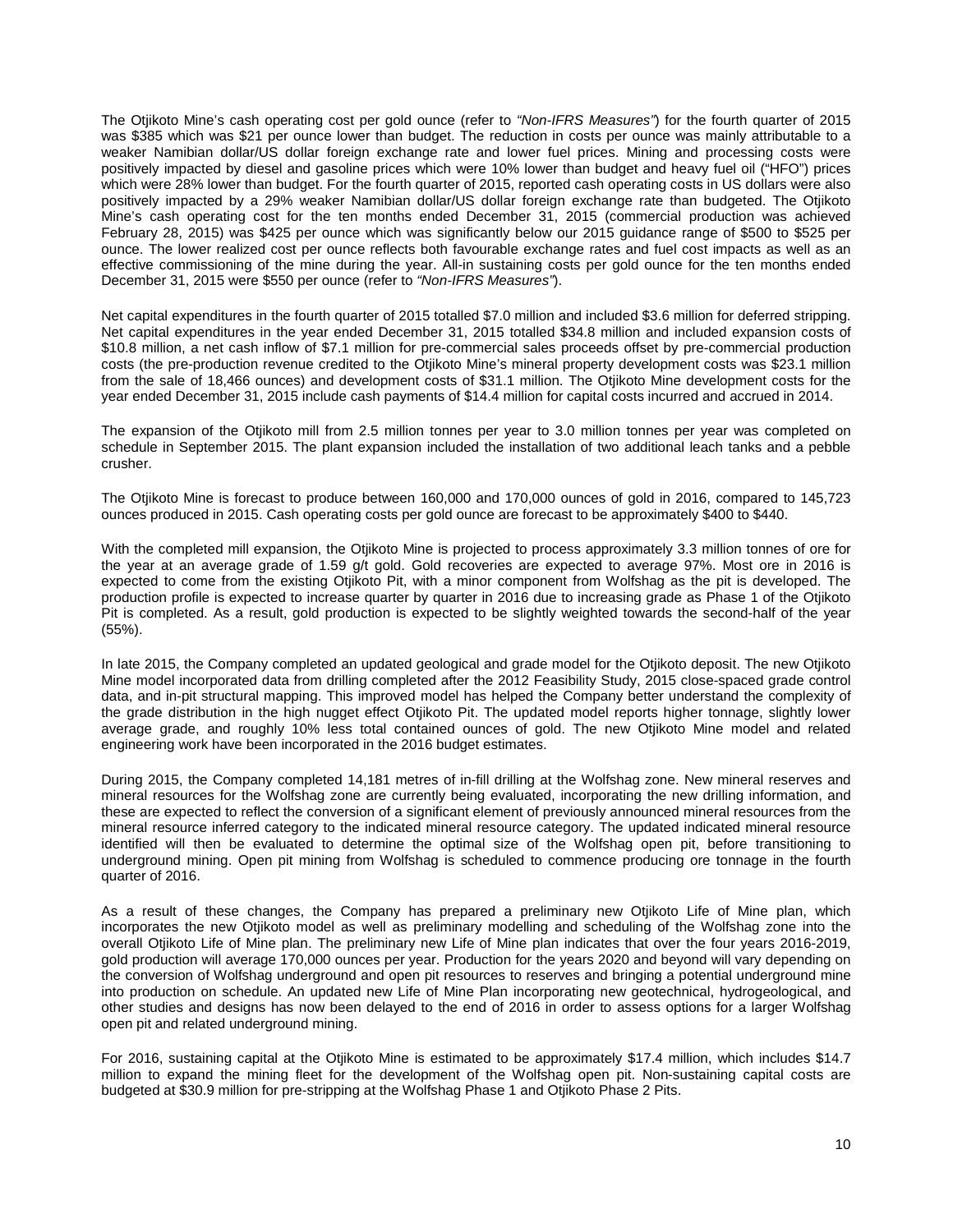The total exploration budget for the Otjikoto Mine in 2016 is \$4.7 million, which is planned to include 10,700 meters of drilling to infill the down plunge extension of the Wolfshag resource. In addition, drilling will commence to test the newly acquired Ondundu project, located 190 kilometres southwest of the Otjikoto Mine.

### *Masbate Mine – Philippines*

|                                                       |             | Three months ended<br>December 31<br>(unaudited) | Year ended<br>December 31<br>(unaudited) |           |
|-------------------------------------------------------|-------------|--------------------------------------------------|------------------------------------------|-----------|
|                                                       | <u>2015</u> | 2014                                             | 2015                                     | 2014      |
| Gold revenue (\$ in thousands)                        | 49,219      | 68,608                                           | 208,641                                  | 233,953   |
| Gold sold (ounces)                                    | 45,068      | 57,444                                           | 180,668                                  | 186,544   |
| Average realized gold price (\$/ ounce)               | 1,092       | 1,194                                            | 1,155                                    | 1,254     |
| Tonnes of ore milled                                  | 1,681,891   | 1,735,934                                        | 6,876,408                                | 6,134,326 |
| Grade (grams/tonne)                                   | 1.19        | 1.36                                             | 1.05                                     | 1.17      |
| Recovery (%)                                          | 74.1        | 83.1                                             | 75.9                                     | 80.9      |
| Gold production (ounces)                              | 47,958      | 62,972                                           | 175,803                                  | 186,195   |
| Cash operating costs <sup>(1)</sup> (\$/ ounce gold)  | 512         | 607                                              | 657                                      | 724       |
| Total cash costs <sup>(1)</sup> (\$/ ounce gold)      | 601         | 649                                              | 726                                      | 771       |
| All-in sustaining cost <sup>(1)</sup> (\$/ounce gold) | 795         | 776                                              | 965                                      | 1,023     |
| Capital expenditures (\$ in thousands)                | 9,755       | 7,390                                            | 37,691                                   | 39,889    |
| Exploration (\$ in thousands)                         | 1,649       | 927                                              | 5,055                                    | 4,081     |

*(1) Non-IFRS measure. A cautionary note regarding non-IFRS measures is included in the section titled "Non-IFRS Measures."* 

The Masbate Mine produced 47,958 ounces of gold in the fourth quarter of 2015 compared to 62,972 ounces in the fourth quarter of 2014, which was in-line with expectations. Gold production was approximately 24% lower in the fourth quarter of 2015 compared to the same period last year, mainly due to lower grades and lower recoveries. In the fourth quarter of 2014, higher grade oxide material from the Colorado Pit was processed with mill feed of approximately 72% oxide and gold grades averaging 1.36 g/t. For the fourth quarter of 2015, 25% of the feed for the plant was oxide ore and 75% was a mix of transitional and fresh ore as compared to a budget of 20% oxide ore. The oxide source was from the Colorado Pit. The transitional and fresh material was sourced from the Main Vein Stage 1 and 2, and Panique pits. Both material types were supplemented by stockpile sources.

The Masbate Mine's cash operating costs per gold ounce (refer to *"Non-IFRS Measures"*) in the fourth quarter of 2015 were \$512, 10% lower than budget and \$95 per ounce lower than in the prior-year quarter. Cash operating costs per ounce in the fourth quarter of 2015 benefitted from lower fuel and energy consumption and cost, and a year-to-date \$2 million retroactive adjustment to explosives costs due to the negotiation of a new contract with the explosives supplier. The actual purchase price of HFO and diesel were 44% and 35% lower than budget, respectively. In the fourth quarter, power consumption was reduced by 17%.

For the full-year 2015, the Masbate Mine produced 175,803 ounces of gold in the mid-range of its 2015 production guidance of 170,000 to 180,000 ounces. Gold production for the year was approximately 6% lower than in the previous year, due mainly to lower grades and recoveries, offset by higher throughput. In the second-half of 2014, production at the Masbate Mine benefited from mining of a high grade area within the Colorado Pit with significantly higher grades than typically encountered through the rest of the Colorado Pit.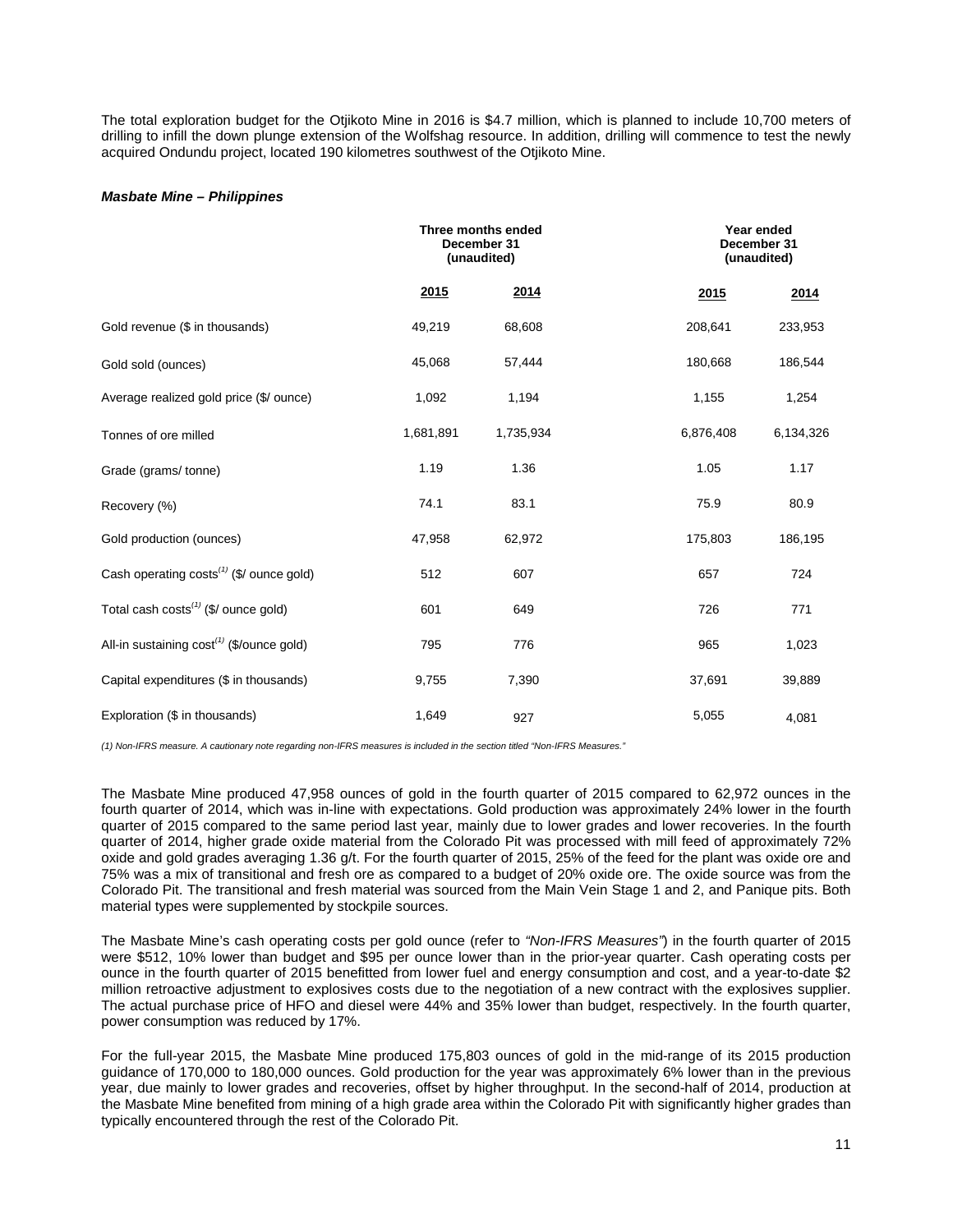The Masbate Mine's cash operating costs per gold ounce for the year ended December 31, 2015 were \$657, a reduction of \$67 per ounce from the prior year and \$93 per ounce under budget. Actual cash operating costs were significantly lower than the Company's 2015 guidance range of \$740 to \$775 per gold ounce. Cost improvements for the year were driven by reductions in fuel and energy costs, lower explosive costs, production fleet productivity improvements, and reduced process costs related to power and liner consumption. HFO purchases were \$0.34 per litre compared to a budget of \$0.49 per litre, resulting in power costs of \$0.13 per kWh versus a budget of \$0.16 per kWh. Diesel costs were \$0.49 per litre compared to a budget of \$0.66 per litre for the year. All-in sustaining costs per gold ounce for the year were \$965 per ounce (Refer to *"Non-IFRS Measures"*).

Capital expenditures in the fourth quarter of 2015 totalled \$9.8 million which consisted mainly of plant upgrade (\$4.7 million), mine equipment (\$1.8 million), prestripping (\$1.2 million) and land purchases (\$1.1 million). Year-to-date capital expenditures totalled \$37.7 million, consisting mainly of plant upgrade (\$8.6 million), mine equipment (\$8.1 million), prestripping (\$6.7 million), mine infrastructure projects such as accessing, dump and stockpile development (\$3.1 million), land purchases (\$3.6 million), process plant initiatives (\$2.5 million) and tailings pond upgrades (\$2.1 million).

The Company has reviewed expansion case options for the process plant. Results from metallurgical studies indicate that project economics are improved with a coarser grind size if leach retention time is in excess of 24 hours, and that modifications must be made to the plant to ensure that process throughput remains at 6.5 million tonnes per year as the ore feed becomes harder with a lower percentage of oxide ore. Consequently, at this time, the Company has elected to limit its expansion activities to the installation of additional process tanks to increase leach retention time ("Masbate Plant Upgrade"). Additional expansion cases may be revisited in the future should economic conditions change, to move to finer grind sizing or to add additional plant capacity. The purpose of the Masbate Plant Upgrade is to promote improved gold recovery and higher throughput by the addition of pre-aeration, cyclone modifications (among other grinding circuit modifications) and longer retention time (increased tank capacity) for coarser material, thereby optimizing the economics of the existing facility without the large capital investment associated with a third ball mill.

The Company had originally planned to install the additional process tanks in 2015, however this was delayed to ensure that the specifications for tanks and agitators matched the designs for plant optimization. At December 31, 2015 the Company had incurred \$8.6 million on the Masbate Plant Upgrade. The tanks are expected to be operational in the second quarter of 2016 and the remaining work of cyclones, screens, pre-aeration systems and carbon regeneration systems is expected to be commissioned late in the third quarter of 2016. Additional costs of \$22.2 million expected to be incurred in 2016 to complete installation of the tanks (and other works) are included in the 2016 capital budget.

In the first quarter of 2015, the extension of the Masbate Mine's income tax holiday was approved for an additional year to June 2016. The Company is in the process of applying for one additional year's extension to June 30, 2017.

For the Masbate Mine, 2016 gold production is expected to be between 175,000 and 185,000 ounces, consistent with 2015 levels. Cash operating costs per gold ounce are forecast to be between \$620 and \$660.

The Masbate Mine is budgeted to process an average of 18,360 tonnes of ore per day for a total of approximately 6.7 million tonnes of ore for the year, reflecting an optimal throughput level while maximizing gold recoveries. Gold grades processed in 2016 are expected to average 1.15 g/t and gold recoveries are anticipated to average 72.1%. Mill feed is budgeted to consist of transitional and fresh (primary) ore sourced predominantly from the Main Vein Stage 1 Pit (81%) and oxide ore from the Colorado Pit (19%).

Sustaining capital costs at the Masbate Mine are budgeted to total \$24.6 million, consisting primarily of capitalized stripping costs (\$6.5 million), land purchases (\$6.4 million), equipment purchases for both mine and process operations (\$5 million) and mine infrastructure development and facilities improvements (\$3.9 million). Non-sustaining capital costs related to the Plant Upgrade Project are budgeted to total \$22.2 million.

The Masbate exploration budget for 2016 is approximately \$4.9 million including 18,000 meters of drilling. The program includes further drilling in the Pajo area and on several other targets around the property.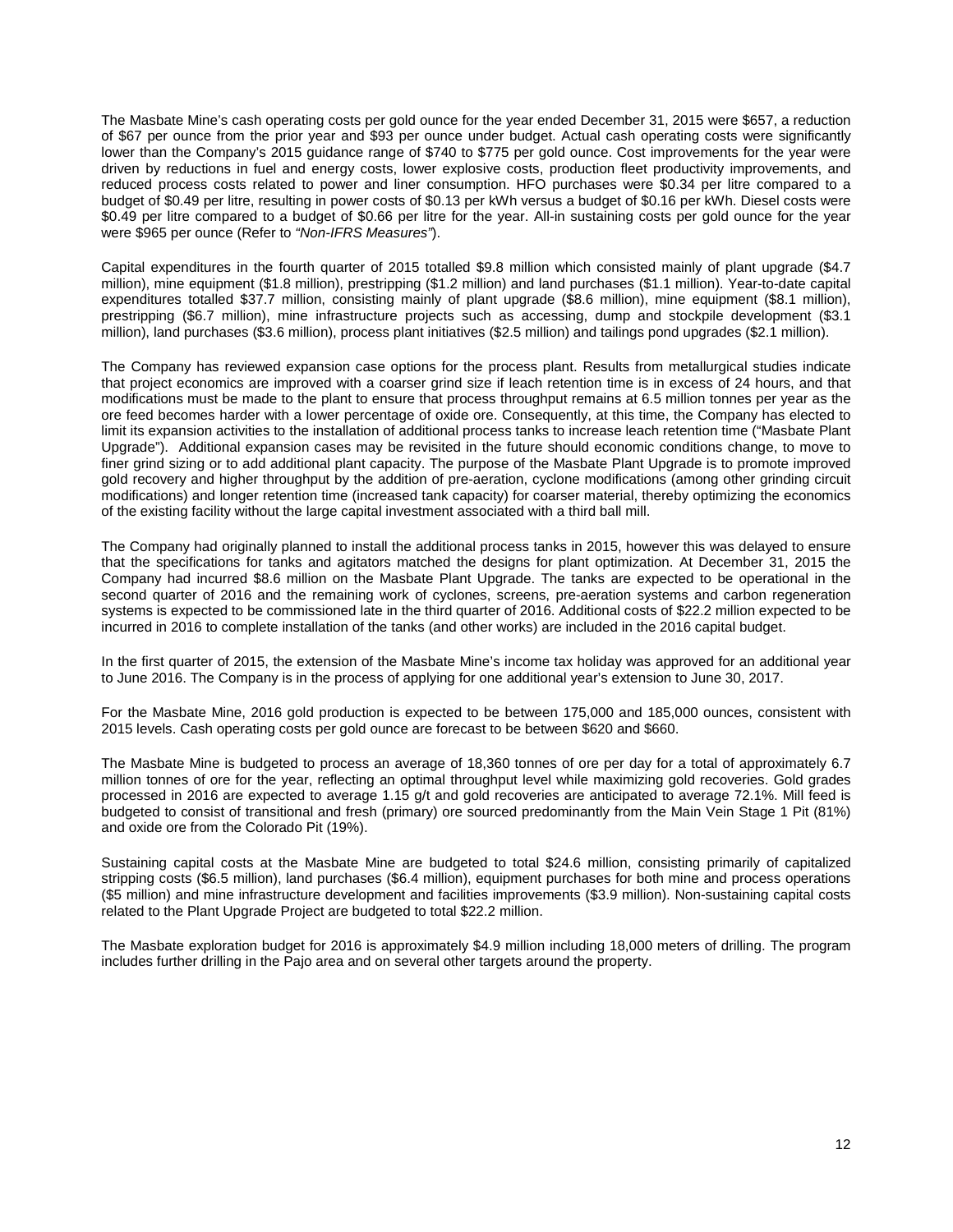# *La Libertad Mine - Nicaragua*

|                                                       | Three months ended<br>December 31<br>(unaudited) |         |           | Year ended<br>December 31<br>(unaudited) |
|-------------------------------------------------------|--------------------------------------------------|---------|-----------|------------------------------------------|
|                                                       | 2015                                             | 2014    | 2015      | 2014                                     |
| Gold revenue (\$ in thousands)                        | 40,363                                           | 40,853  | 142,291   | 189,648                                  |
| Gold sold (ounces)                                    | 36,972                                           | 34,264  | 123,644   | 149,971                                  |
| Average realized gold price (\$/ ounce)               | 1,092                                            | 1,192   | 1,151     | 1,265                                    |
| Tonnes of ore milled                                  | 584,511                                          | 547,477 | 2,307,921 | 2,190,937                                |
| Grade (grams/tonne)                                   | 1.99                                             | 2.21    | 1.71      | 2.26                                     |
| Recovery (%)                                          | 94.3                                             | 94.9    | 94.2      | 94.3                                     |
| Gold production (ounces)                              | 35,234                                           | 36,862  | 119,475   | 149,763                                  |
| Cash operating $costs^{(1)}$ (\$/ ounce gold)         | 601                                              | 634     | 716       | 572                                      |
| Total cash $costs^{(1)}$ (\$/ ounce gold)             | 623                                              | 660     | 740       | 598                                      |
| All-in sustaining cost <sup>(1)</sup> (\$/ounce gold) | 877                                              | 876     | 988       | 883                                      |
| Capital expenditures (\$ in thousands)                | 6,635                                            | 4,442   | 20,503    | 28,363                                   |
| Exploration (\$ in thousands)                         | 1,382                                            | 1,183   | 4,637     | 4,654                                    |

*(1) Non-IFRS measure. A cautionary note regarding non-IFRS measures is included in the section titled "Non-IFRS Measures."* 

In the fourth quarter of 2015, La Libertad Mine produced 35,234 ounces of gold, approximately 19% or 8,141 ounces below budget. Gold production in the fourth quarter continued to be affected by permitting/resettlement delays at the new higher grade Jabali Antenna Pit. As a result, head grades were lower than anticipated (1.99 g/t compared to budget of 2.57 g/t). The Jabali Antenna Pit is now scheduled to enter the production stream in the second quarter of 2016, upon completion of permitting and resettlement activities. Gold production in the fourth quarter of 2015 was also 4% lower compared to 36,862 ounces produced in the fourth quarter of 2014, as the prior-year quarter had benefited from higher grade ore being processed from the Santa Maria Pit which is no longer active. The mill continues to operate well processing 584,511 tonnes (Q4 2014 – 547,477 tonnes) with gold recoveries averaging 94.3% (Q4 2014 – 94.9%). For the full-year 2015, La Libertad Mine produced 119,475 ounces of gold, approximately 15% below its original 2015 production guidance range of 135,000 to 145,000 ounces, but in-line with the reguided range of 120,000 to 125,000 ounces provided at the end of the third quarter. Annual gold production for the year was 20% lower compared to 149,763 ounces produced in 2014, as the prior-year had benefited from higher grade ore being processed from the Crimea and Santa Maria Pits which are no longer active. The mill continued to operate well in 2015, processing 2.3 million tonnes (2014 – 2.2 million tonnes) with gold recoveries averaging 94% (2014 – 94%).

La Libertad Mine's cash operating costs per gold ounce (refer to *"Non-IFRS Measures"*) in the fourth quarter of 2015 were \$601, \$94 per ounce higher than budget due principally to lower gold production related to mine grade as discussed above. Compared to the fourth quarter of 2014, cash operating costs per ounce were \$33 lower in the fourth quarter of 2015. Cash operating costs in the fourth quarter of 2014 had higher process maintenance costs and higher mining costs associated with material movement from the Mojon Pit. For the year ended December 31, 2015, La Libertad Mine's cash operating costs per gold ounce were \$716, \$144 per ounce higher than in 2014 and \$95 above budget/2015 guidance range. The increase over prior year actuals was driven by lower mine grades with the higher grade Crimea and Santa Maria pits having been mined out in 2014 and additional waste movement in 2015. The higher than budgeted cash operating costs per ounce exceeded the upper end of our 2015 guidance range of \$605 to \$635 per ounce and was mainly grade related as La Libertad Mine experienced delays in moving to the new higher grade Jabali pit areas, which is now scheduled for the second quarter of 2016. All-in sustaining costs for the year were \$988 per ounce.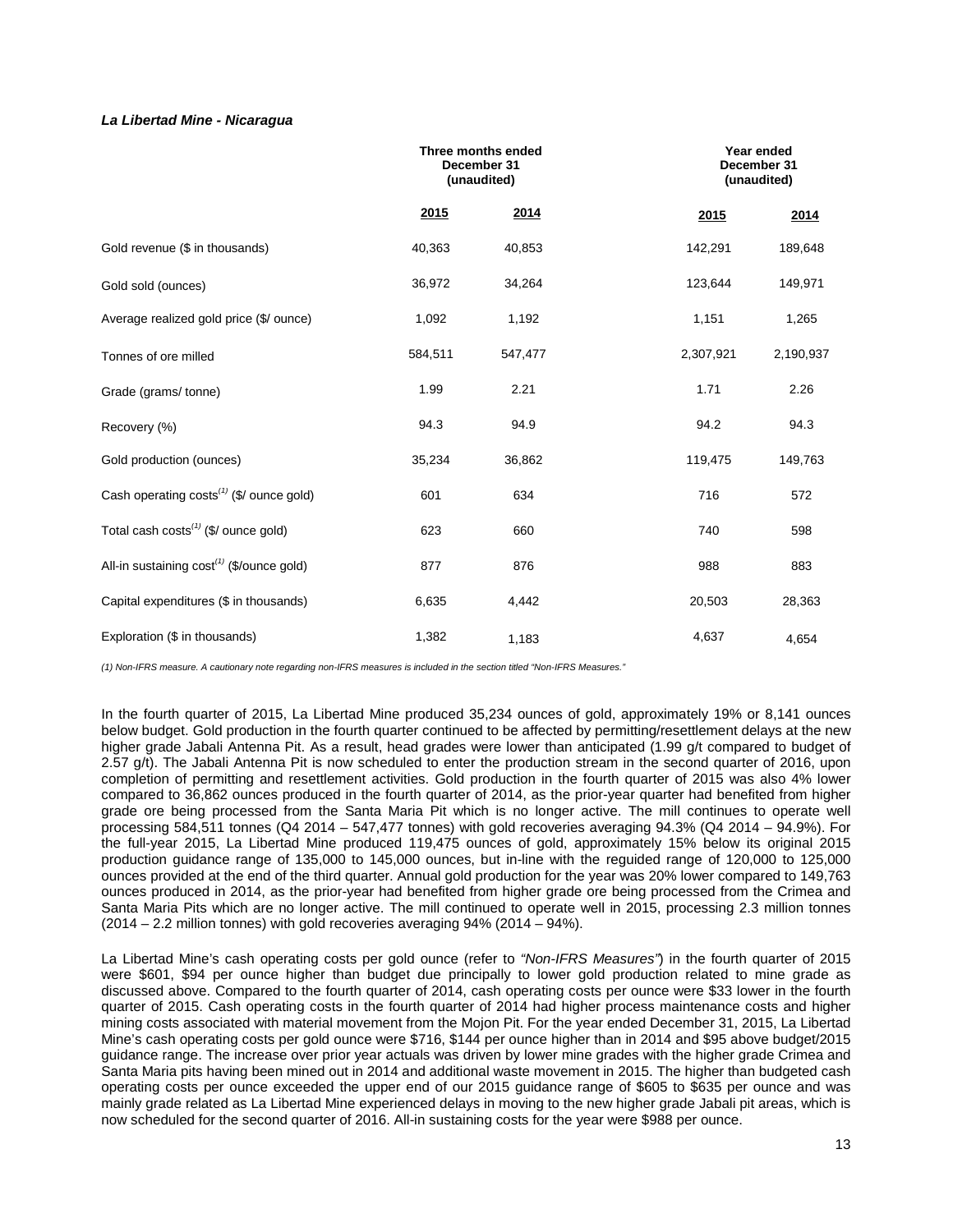Capital expenditures in the fourth quarter of 2015 totalled \$6.6 million which consisted mainly of prestripping (\$1.5 million), Mojon underground development work (\$1.5 million), and resettlement work (\$0.9 million). Year-to-date capital expenditures totalled \$20.5 million, consisting mainly of tailings storage facility design and construction (\$6.5 million), prestripping (\$3.4 million), resettlement work (\$2.3 million), and Mojon underground development work (\$1.5 million).

La Libertad Mine is expected to produce approximately 125,000 to 135,000 ounces of gold in 2016 at a cash operating cost per ounce of approximately \$650 to \$680.

La Libertad Mine is budgeted to process an average of 6,350 tonnes of ore per day for a total of approximately 2.3 million tonnes of ore for the year at an average grade of 1.86 g/t gold. Gold recoveries are expected to average 94%. Mill feed is expected to consist mainly of high grade ore from the Jabali Central (31%), Jabali Antenna (9%), and Los Angeles (5%) open pits, which will be blended with lower grade spent ore (50%) and material from Mojon underground development (5%).

Gold production at La Libertad in 2016 is expected to be slightly weighted towards the second-half of the year (55%), as the new high grade Jabali Antenna Pit is now scheduled to commence production in the second quarter of 2016, upon completion of permitting and resettlement activities. The mining permit for Jabali Antenna is anticipated to be received in the second quarter of 2016. Negotiations have been finalized for resettlement from the key areas near the pit, and agreements are currently being formalized. Documented resolution of those key areas, expected by the end of March 2016 is a requirement prior to concluding the permitting process with the government of Nicaragua. Budgeted sustaining capital costs for La Libertad Mine in 2016 total \$28 million, including pre-stripping costs (\$11.1 million), land purchases (\$6.6 million), tailings pond expansion (\$5 million), Mojon underground mine development (\$3.7 million) and water management infrastructure in Jabali consisting of a new pumping station and treatment plant (\$1.4 million). The Company has budgeted non-sustaining capital costs of approximately \$3.5 million, primarily for underground development.

La Libertad Mine's exploration budget for 2016 is approximately \$5 million for a total of 9,050 metres of planned diamond drilling. The program comprises largely of brownfields (near mine) drilling, including Jabali Antenna East infill drilling, Mojon underground potential and other targets.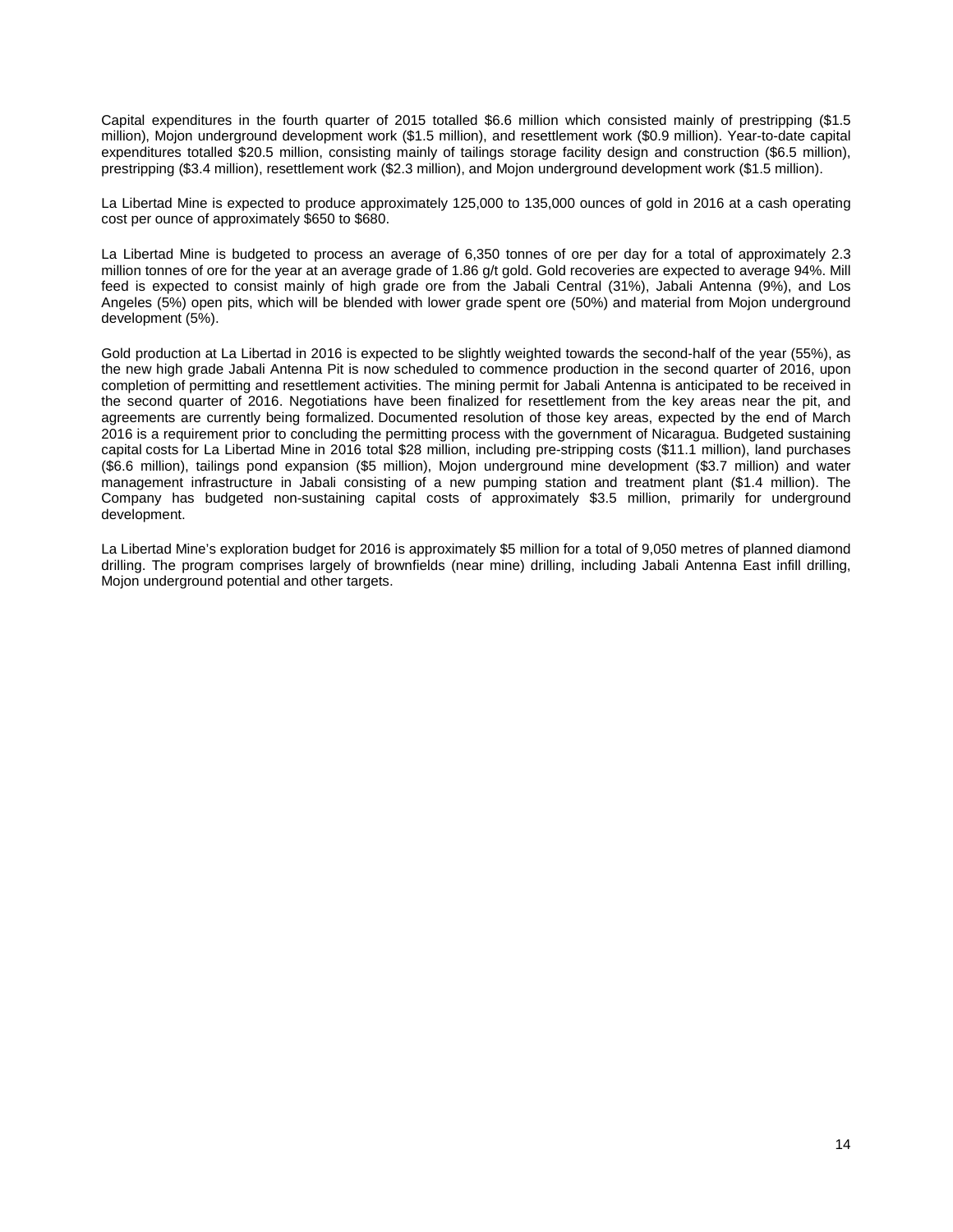# *El Limon Mine – Nicaragua*

|                                                | Three months ended<br>December 31<br>(unaudited) |         | Year ended<br>December 31<br>(unaudited) |         |
|------------------------------------------------|--------------------------------------------------|---------|------------------------------------------|---------|
|                                                | 2015                                             | 2014    | 2015                                     | 2014    |
| Gold revenue (\$ in thousands)                 | 10,935                                           | 12,961  | 61,044                                   | 63,023  |
| Gold sold (ounces)                             | 10,176                                           | 10,904  | 52,776                                   | 49,704  |
| Average realized gold price (\$/ ounce)        | 1,075                                            | 1,189   | 1,157                                    | 1,268   |
| Tonnes of ore milled                           | 93,213                                           | 126,262 | 468,972                                  | 482,065 |
| Grade (grams/tonne)                            | 3.19                                             | 3.18    | 3.69                                     | 3.38    |
| Recovery (%)                                   | 93.7                                             | 92.9    | 94.1                                     | 91.6    |
| Gold production (ounces)                       | 8,903                                            | 11,970  | 52,264                                   | 48,045  |
| Cash operating costs $(1)$ (\$/ ounce)         | 958                                              | 886     | 713                                      | 844     |
| Total cash $costs^{(1)}$ (\$/ ounce)           | 1,033                                            | 959     | 783                                      | 921     |
| All-in sustaining $cost^{(1)}$ (\$/ounce gold) | 1,466                                            | 1,268   | 1,279                                    | 1,354   |
| Capital expenditures (\$ in thousands)         | 2,075                                            | 2,219   | 18,846                                   | 15,539  |
| Exploration (\$ in thousands)                  | 659                                              | 732     | 3,324                                    | 4,163   |

*(1) Non-IFRS measure. A cautionary note regarding non-IFRS measures is included in the section titled "Non-IFRS Measures."*

In the fourth quarter of 2015, El Limon Mine produced 8,903 ounces of gold (Q4 2014 – 11,970 ounces), significantly below budget of 17,572 ounces, due to the following three issues. The first issue was an illegal blockade that impeded production from September 28, 2015 to October 18, 2015. The second issue arose, upon resumption of operations, when difficulties were encountered in achieving planned plant throughput of 62 tonnes per hour. Design throughput was re-established in mid-November after review and modification of a number of physical and operational parameters related to ore sizing and grinding operation, including the SAG mill liners. The third issue occurred in December as the mine switched to a planned deep well dewatering system. The well refresh rate was found to be lower than expected, affecting the rate at which underground operations were able to lower the water elevation and access deeper, higher grade stopes. This issue is presently in the process of being resolved with the addition of more localized drain holes to provide additional capacity to collect water. For the full-year 2015, El Limon Mine produced 52,264 ounces of gold, slightly below the lower end of its 2015 production guidance range (of 55,000 to 65,000 ounces). Gold production for the year was approximately 9% higher compared to 2014, as gold production in the prior-year had been negatively affected by installation delays for a dewatering system at Santa Pancha 1 which impeded access to higher grade zones.

El Limon Mine's cash operating costs per gold ounce (refer to *"Non-IFRS Measures"*) in the fourth quarter of 2015 were \$958, \$356 per ounce higher than budget and \$72 per ounce higher than in the prior-year quarter. Cash operating costs per gold ounce were higher than budget and the prior year quarter due to lower production as described above. Cash operating costs per ounce were \$713 for the year ended December 31, 2015, approximately \$19 per ounce above budget and \$131 per ounce lower than the same period in 2014. All-in sustaining costs per gold ounce for the year were \$1,279 per ounce (Refer to *"Non-IFRS Measures"*).

Capital expenditures in the fourth quarter of 2015 totalled \$2.1 million which consisted mainly of underground deferred development (\$0.6 million), underground equipment (\$0.5 million), process plant equipment and SAG mill improvements (\$0.5 million), and tailings dam expansion (\$0.2 million). Year-to-date capital expenditures totalled \$18.8 million, consisting mainly of tailings dam expansion (\$6.3 million), underground deferred development (\$4.6 million), underground equipment (\$4.7 million) and process plant equipment and improvements (\$2.3 million).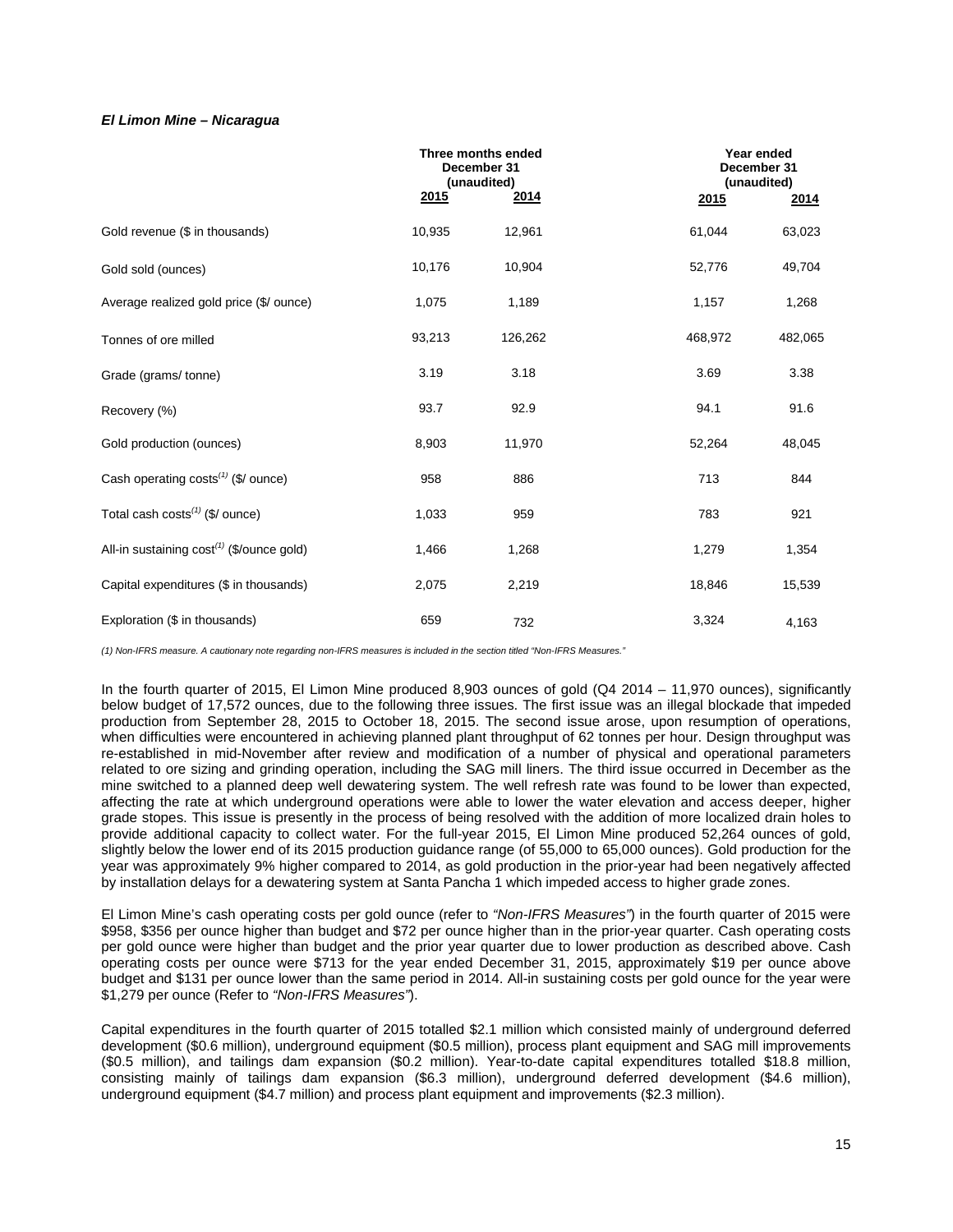From September 28, 2015 to October 18, 2015, access to the operation of El Limon Mine and process facility had been illegally blocked by a group of workers, community members, and other persons not affiliated with El Limon Mine. As a result, mining operations were temporarily halted. The illegal blockade commenced at the conclusion of a legal process instituted to dismiss three employees who were complicit in initiating prior illegal blockades.

On October 17, 2015, the Government of Nicaragua instructed the police to remove the illegal blockade, arrest those responsible for prior violent actions that left one police officer deceased and others injured, and establish civil order in the town of El Limon. The illegal blockade was successfully removed by the police and workers were able to return to work. On October 19, 2015, normal operations resumed at the mine.

On October 12, 2015, the Ministry of Environment and Nature Resources denied the mine permit process for the Pavon Project, citing environmental concerns. As the Company cannot now develop this project, the related costs of \$8.5 million have been recorded as an expense in the statement of operations.

In 2016, forecast gold production from El Limon Mine is 50,000 to 60,000 ounces at a cash operating cost per gold ounce of approximately \$610 to \$650.

El Limon Mine is budgeted to process approximately 0.5 million tonnes of ore at an average grade of 3.88 g/t gold with gold recoveries averaging 94% for 2016. All process ore is expected to come from underground sources (Santa Pancha 1 and Santa Pancha 2) this year. Gold production is expected to be slightly weighted towards the second-half of the year (55%), as the SAG mill ring gear change-out is planned for the second quarter of 2016 and grades are expected to be slightly higher in the second-half.

The Company plans to undertake sustaining capital expenditures at El Limon Mine totaling \$10 million in 2016, of which \$6.7 million relates to underground development.

El Limon Mine's exploration budget for 2016 is approximately \$4.1 million for a total of 8,300 metres of planned diamond drilling. The program largely comprises of brownfields (near mine) drilling, including further #8 shaft infill drilling, Atravesada infill drilling and some blue-sky potential to the west side of the property.

# *Fekola Project - Mali*

On June 11, 2015, the Company announced the results of an optimized Feasibility Study for the Fekola Project in Mali which indicated robust economics. Highlights of the optimized Feasibility Study on a 100% ownership and pre-tax basis (as noted below, it is expected that the State of Mali will acquire a 20% interest in the Fekola Project) include:

- An open pit gold mine with an initial production life of mine ("LOM") of 12.5 years based on the probable mineral reserves;
- Estimated average annual gold production for years one through seven of 350,000 ounces per year at a \$418 operating cash cost per ounce (based on low grade stockpiling in the early years of operation);
- Estimated average annual LOM gold production of 276,000 ounces per year at an operating cash cost of \$552 per ounce;
- New open pit probable mineral reserves of 49.2 million tonnes at a grade of 2.35 g/t gold containing 3.72 million ounces of gold at a stripping ratio of 4.5:1;
- Estimated average LOM gold recovery of 92.8% resulting in a total of 3.45 million ounces produced over the 12.5 year LOM;
- Estimated pre-production capital cost of \$395 million plus \$67 million of equipment financing. This does not include approximately \$37.9 million of early works (including access roads, construction aggregate stockpiling, airstrip construction and land clearing), completed by the end of June 2015;
- At an indicated gold price of \$1,300 per ounce (the base case gold price used in the Feasibility Study), an estimated cumulative LOM pre-tax net cash-flow of \$1.66 billion. At a gold price of \$1,200 and \$1,100 per ounce (the sensitivity analysis indicated), an estimated cumulative LOM pre-tax net cash flow of \$1.34 billion and \$1.02 billion, respectively; and,
- At an indicated gold price of \$1,300 per ounce (the base case gold price used in the Feasibility Study), an estimated net present value (at a 5% discount rate) of \$1.01 billion and pre-tax internal rate of return of 35%. At a gold price of \$1,200 and \$1,100 per ounce (the sensitivity analysis indicated), an estimated net present value (at a 5% discount rate) of \$0.80 billion and \$0.58 billion, respectively, and an estimated pretax internal rate of return of 30% and 25%, respectively.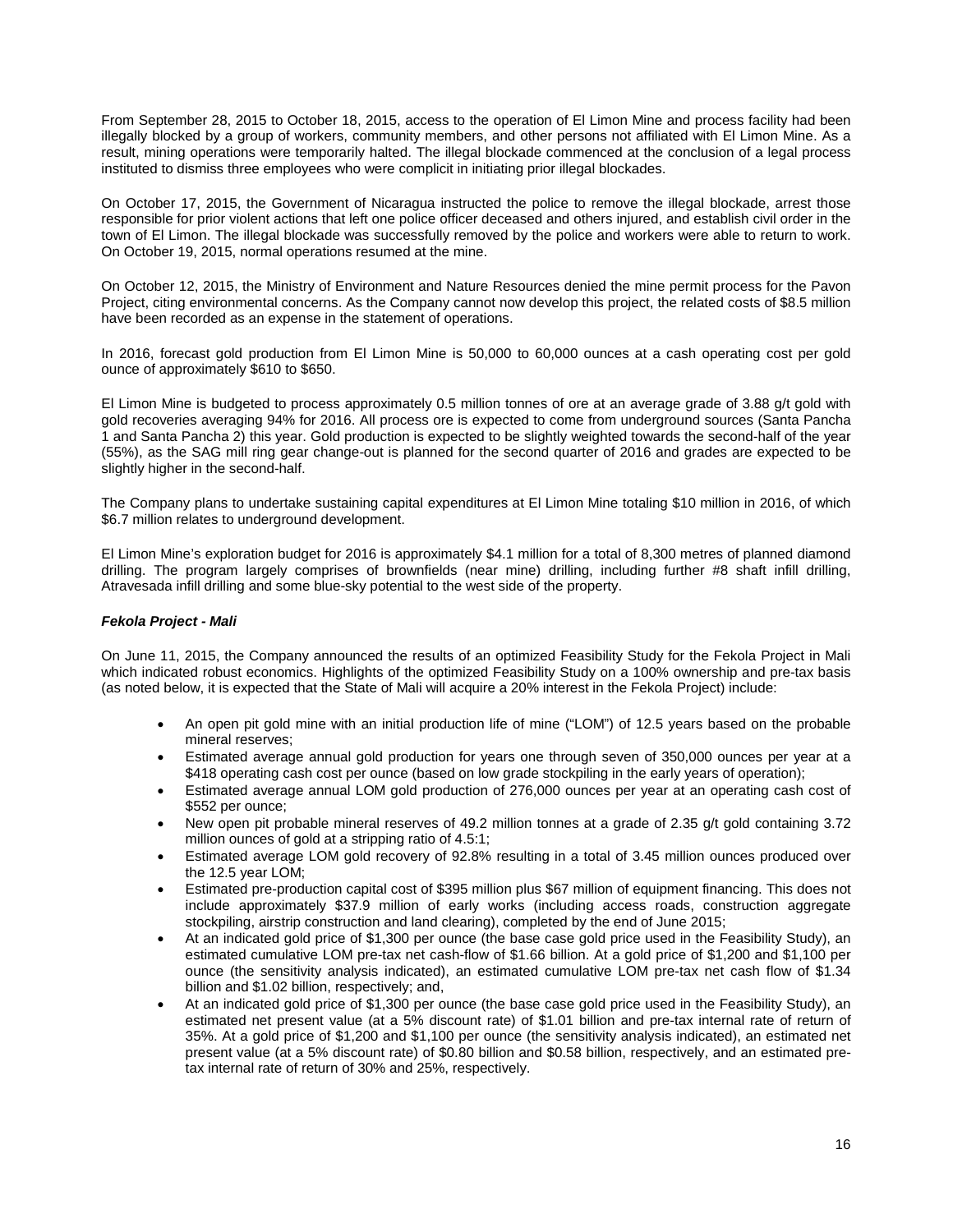For additional details regarding the Feasibility Study, please refer to the Company's press release dated June 11, 2015 or the technical report in respect of the Feasibility Study which was filed on July 24, 2015, each of which may be found under B2Gold's corporate profile on SEDAR at [www.sedar.com.](http://www.sedar.com/) 

In the fourth quarter of 2015, activities ramped up in preparation for full construction. Significant activities included:

- Formal ground-breaking ceremonies for the Fekola Project with local and national leaders;
- Clearing and topsoil removal at the tailings basin;
- Blasting at the tailings basin to generate rip-rap and embankment material;
- Camp construction including earthwork, concrete foundations, and erection of living quarters as well as power, water, and other support facilities;
- Construction of workshops, laydown areas, office facilities, and fencing for the construction site; and
- Civil works including earthworks and steel piling installation in the mill and leach tank areas.

In addition to the on-site progress, the B2Gold project team continued to work on final design, procurement, and planning. Numerous major mill packages have been issued for purchase including grinding mills, crushers, tanks, and motors. Detailed design for the Fekola Project plant and infrastructure construction is being completed by Lycopodium Engineering (Australia). This is the same engineering group that was used to design the Otjikoto Mine and many of the same Lycopodium project engineers are involved in the design phase. Additionally, many of the same vendors that have provided equipment to the Otjikoto Mine have been successful in their bids on equipment packages for the Fekola Project infrastructure and plant. In addition, the mill is under construction by the same core team that recently completed Otjikoto Mine with many of the key team members working with B2Gold since the Company's inception.

The initial 2015 budget for the Fekola Project for early earthworks was \$38 million for the early earthworks and \$4 million for the feasibility study costs. Following completion of the Fekola feasibility study in June 2015, the 2015 Fekola Project construction budget and timing was approved, resulting in an increase of \$77 million in budgeted Fekola costs from \$38 million to \$115 million, to cover the purchase of additional plant and equipment, order of long-lead items and ongoing site development. The \$77 million uplift was the 2015 portion of the total expected feasibility construction costs of \$395 million discussed above. Actual expenditures for 2015 were \$129.3 million (\$37.9 million for early earthworks and \$91.4 million for development). The additional \$14 million incurred was due to the timing of deposit advances. In December 2015 the Company took advantage of purchasing opportunities in the market place to make some strategic long-lead item orders to secure the project schedule at favorable pricing terms. As a result, the timing of deposits on certain longlead items was accelerated to December 2015 instead of the first quarter of 2016. Major advanced purchases included payments for the power plant, mills and processing equipment, processing construction equipment, and civil/mining equipment. The advances related to these purchases reflect changes in timing only and do not impact the overall forecast Fekola Project pre-production capital costs of \$395 million.

The 2016 construction and development budget for the Fekola Project totals approximately \$233 million. In 2016, the Company expects to continue to develop the project with work in all major areas. Excavation and compaction of the mill area will be supported by an on-site geotechnical laboratory and concrete will be provided by an on-site batch plant. Concrete work will commence in the first quarter of 2016 and structural steel and tank erection is expected to begin in the second quarter of 2016. Major earthworks expected to be undertaken in 2016 include the tailings storage facility and the surface water dam. Construction activities including the access road, airstrip, construction site establishment, and tailings storage facility are ahead of the original project schedule. Based on current assumptions the Fekola Project remains on schedule to commence production in late 2017.

On March 14, 2016 the Company, signed a commitment letter to enter into a Euro equivalent of \$80.9 million term Equipment Facility ("The Facility") with Caterpillar Financial SARL, as Mandated Lead Arranger, and Caterpillar Financial Services Corporation, as original lender. The aggregate principal amount of up to Euro equivalent of \$80.9 million is to be made available to the Company's majority-owned subsidiary, Fekola S.A. to finance or refinance equipment at the Company's Fekola Project. The total commitment amount of \$80.9 million is \$14 million higher than the equipment financing originally estimated in the Fekola Feasibility Study.

In 2015, exploration at the Fekola Project included 52,767 meters of core, reverse circulation, air core and auger drilling and focussed on the main open pit Fekola Project deposit, the extension of the main Fekola Project mineralization to depth outside the feasibility design pit and a number of regional grassroots targets. In 2016, the exploration program in Mali is expected to include approximately 43,000 meters of diamond, reverse circulation and aircore drilling at the Fekola Project and targets around the Fekola Project. The total budget for 2016 will be \$6.9 million.

In January 2015, the Company purchased the remaining 10% interest in Songhoi Resources SARL ("Songhoi") owned by a Malian company. The purchase price consisted of \$21.2 million in cash and common shares and the grant of a 1.65% net smelter royalty ("NSR") on the Fekola Project after deducting costs for smelting, refining and government fees. The cash and common shares are payable in three tranches: (1) \$5.7 million cash and \$6 million payable in common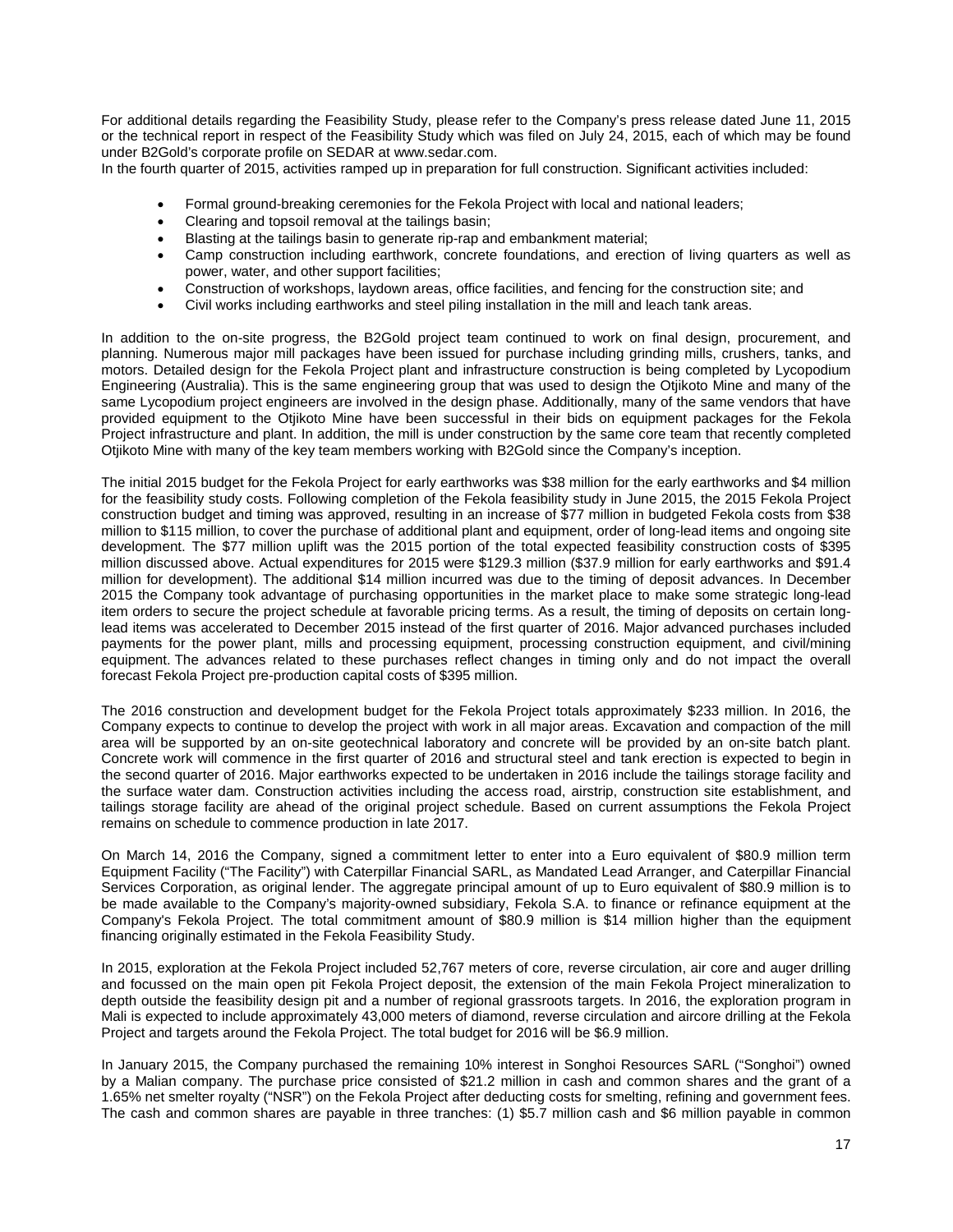shares were paid/issued on closing (paid/issued), (2) \$2 million cash and \$4 million payable in cash or common shares at the holder's option on the first anniversary of the agreement date (paid January 18, 2016) and (3) \$1.5 million cash and \$2 million payable in cash or common shares at the holder's option upon achievement of commercial production at the Fekola Project.

The Company is in the process of incorporating a wholly-owned subsidiary company in Mali (the "Exploitation Company"). In conjunction with the negotiation of a related shareholder's agreement, the mining license for the Fekola Project currently held in Songhoi will be transferred to the Exploitation Company and the Government of Mali will take a free carried 10% equity interest in the Exploitation Company. The Malian Mining Code also allows the Government of Mali the option to purchase (at market terms) an additional 10% interest in the Exploitation Company. The Government of Mali has expressed an interest in exercising its option to purchase the additional 10% interest and negotiations are ongoing. Both parties have engaged an independent external valuator to prepare a valuation of the additional 10% interest in the Exploitation Company so that a final purchase price can be determined. If the Government of Mali elects to proceed, as anticipated, the final ownership of the Exploitation Company will be 80% held by the Company and 20% held by the Government of Mali. The Company has also begun the process of negotiating a new Mining Convention with the Government of Mali which will govern the procedural and economic parameters pursuant to which the Company will operate the Fekola Project. Creation of the Exploitation Company was completed in February 2016 and the Company expects to finalise ownership interests in the Exploitation Company in the second quarter of 2016. At that point the Fekola Project mining licence will also be transferred into the Exploitation Company in accordance with Malian Law. The Company expects to complete its Convention negotiations by no later than the end of 2016.

In 2005 Papillon, which was subsequently acquired by the Company, entered into an exclusive joint agreement with a local Malian company whereby Papillon agreed to pay the local Malian company 1% of any dividend received from any joint exploitation company formed in Mali. On March 19, 2015, the Company and the local Malian company signed an agreement whereby the rights described above were terminated. As consideration for these rights, B2Gold shares were issued for a total value of \$4 million and a cash payment of \$4 million was made. The 1% dividend is equivalent to a noncontrolling interest as it would give the local Malian company a participation in the net assets of any joint exploitation company. As a result, the \$8 million consideration paid was recorded as a charge to retained deficit.

# *Kiaka Project – Burkina Faso*

An environmental and social impact assessment ("ESIA") was completed and submitted to the regulatory agencies in February 2014 and a permitting study to advance the Kiaka Project to an exploitation licence was completed and submitted to the Ministry of Mines and Energy in Burkina Faso in March 2014. The two permitting applications were based on processing 6 million tonnes per annum of higher grade ore at the plant while the lower grade ore is stockpiled, and uses a smaller pit that resulted in an improved ore to waste ratio. The Company completed the public consultation process and other requirements and formal approval of the ESIA was granted on April 15, 2015. Final review of the mining license has been completed, the formal application was submitted on July 15, 2015 and the Council of Ministers approved the mining license on November 25, 2015.

The Company has incorporated a new exploitation company, Kiaka SA, by way of a shareholders meeting held on January 20, 2016. The shareholding of Kiaka SA is held 9% by GAMS-Mining F&I LTD, 10% by the State of Burkina Faso and 81% by us (indirectly through our subsidiary, Kiaka Gold SARL). The process of getting the mining license formally signed and issued to Kiaka SA is ongoing.

Burkina Faso has adopted a new Mining Code which was approved on July 16, 2015. The impact that this new Mining Code will have on the Kiaka Project is currently under review and is being discussed with the new administration. The new Mining Code became effective on October 29, 2015 when it was formally published. The new Mining Code includes increases in corporate income tax, an additional 1% tax for a Local Development Fund and a preferred dividend for the State. All of these changes are negative for the Kiaka Project and other development projects in Burkina Faso.

The transition leadership in Burkina Faso has stepped down as national elections were held in Burkina Faso on November 29, 2015, and a new cabinet was appointed on January 13, 2016. The administration is led by Roch Marc Christian Kobore, the new President, Minister of Defense and Veterans' Affairs.

The Company continues to evaluate its timeline for update of the feasibility study, based on current economic conditions.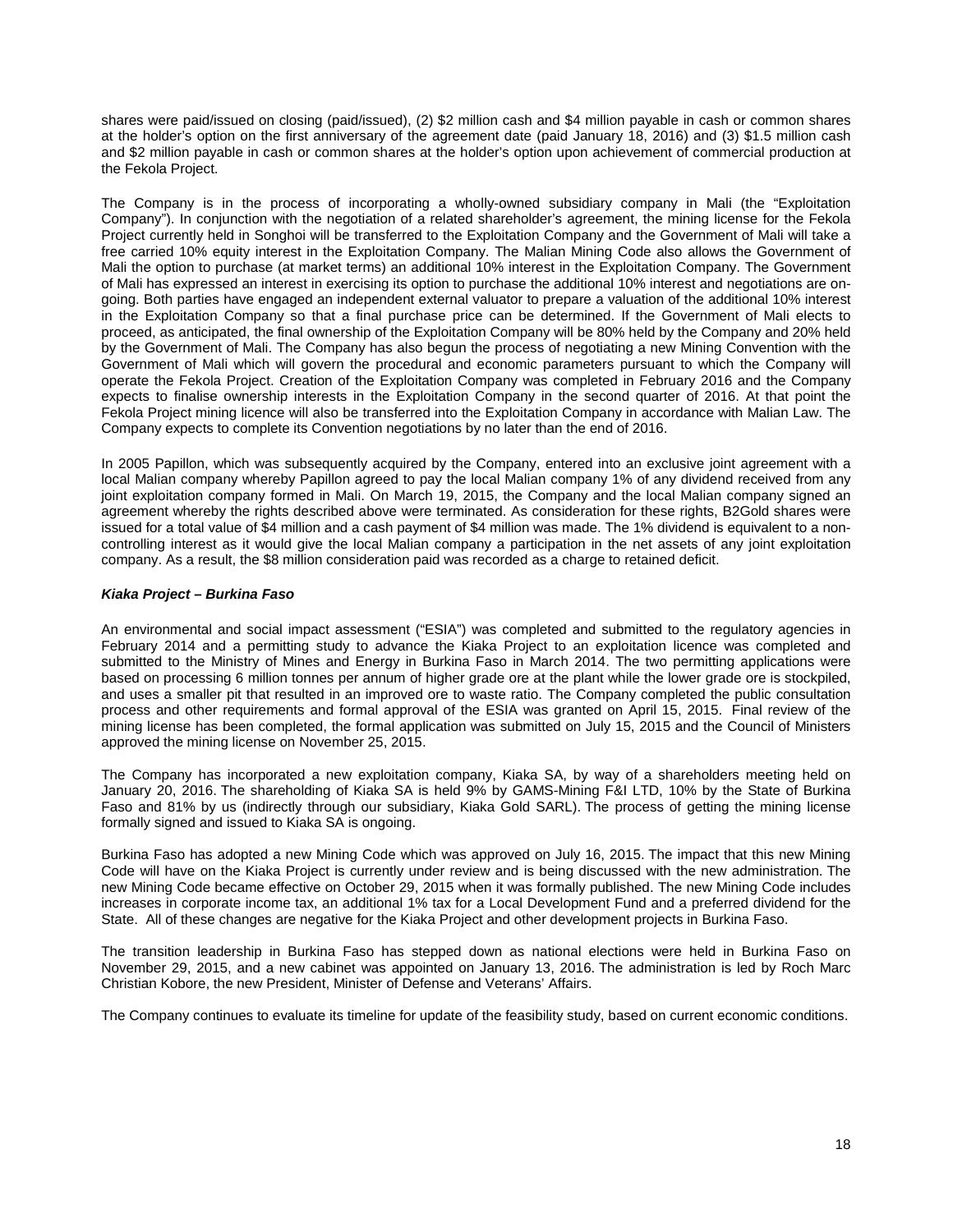# **LIQUIDITY AND CAPITAL RESOURCES**

As at December 31, 2015 the Company had cash and cash equivalents of \$85.1 million compared to cash and cash equivalents of \$132.6 million at December 31, 2014. Working capital at December 31, 2015 was \$104.7 million compared to working capital of \$175.0 million at December 31, 2014.

Cash flow from operating activities was \$48.5 million (\$0.05 per share) in the fourth quarter of 2015 compared to \$41.1 million (\$0.04 per share) in the fourth quarter of 2014. Cash flow from operating activities during the three months ended December 31, 2015 reflected higher sales volume compared to the same period in 2014 primarily as result of the inclusion of a full quarter's sales from the Otjikoto Mine in 2015 (sales of 35,266 ounces). The benefit of the higher sales volumes was offset by lower average gold prices and a \$13.4 million net working capital change decrease mainly resulting from an increase in accounts receivable and prepaids balances, lower value-added tax receipts and lower accounts payable balances. Cash flow from operating activities was \$175.4 million (\$0.19 per share) during the year ended December 31, 2015 compared to \$117.2 million (\$0.16 per share) in 2014. The increase in operating cashflows for the year ended December 31, 2015 is mainly the result of increased gold sales following the commencement of commercial production at the Otjikoto Mine on March 1, 2015, positive working capital changes of \$10.5 million and a reduction in VAT costs of \$6.4 million. The main changes in working capital related to inventories and accounts payable. The year ended December 31, 2015 benefitted from the drawdown of the ore stockpile at the Masbate Mine in the amount of \$6.4 million and a reduction of gold bullion inventory of \$8.6 million. These positive cashflow variances from operating activities were partially offset by lower realized gold prices (9%) in the period.

On May 20, 2015, as amended March 11, 2016, the Company signed a credit agreement with a syndicate of international banks for a New RCF for an aggregate amount of \$350 million. The New RCF also allows for an accordion feature whereby, upon receipt of additional binding commitments, the facility may be increased to \$450 million any time prior to the maturity date.

The term for the New RCF is four years, maturing on May 20, 2019, except that it shall become due on July 1, 2018 in the event that greater than 25% of the Company's convertible notes, initially due on October 1, 2018, remain outstanding or the maturity date of the convertible notes has not been extended to at least 90 days after May 20, 2019. The New RCF will bear interest on a sliding scale of between Libor plus 2.25% to 3.25% based on the Company's consolidated net leverage ratio. Commitment fees for the undrawn portion of the facility will also be on a similar sliding scale basis of between 0.5% and 0.925%.

The Company has provided security on the New RCF in the form of a general security agreement from the Company granting a security interest over the Company's assets and pledges creating a charge over the shares of certain of the Company's direct and indirect subsidiaries. In connection with the New RCF, the Company must also maintain certain net tangible worth and ratios for leverage and interest coverage. As at December 31, 2015, the Company was in compliance with these debt covenants.

On June 11, 2015, the Company drew down \$150 million under the New RCF. The amount drawn was used to repay the cumulative amount drawn under the Old RCF. During the six months ended December 31, 2015, the Company drew down an additional \$75 million under the New RCF leaving an undrawn balance of \$125 million at December 31, 2015.

Transaction costs relating to the New RCF totalled \$6.1 million and are being recognized over the term of the facility using the effective interest rate method. The principal amount owing under the New RCF has been presented on the balance sheet net of the unamortized balance of transaction costs.

On March 14, 2016, the Company received approvals for Prepaid Sales Financing Arrangements of up to \$120 million from its New RCF Bank Syndicate. The Prepaid Sales, in the form of metal sales forward contracts, allow the Company to deliver pre-determined volumes of gold on agreed future delivery dates in exchange for an upfront cash pre-payment ("Prepaid Amount").

The Prepaid Sales Arrangements have a term of 33 months commencing March 2016, and settlement will be in the form of physical deliveries of unallocated gold from any of the Company's mines in 24 equal monthly installments during 2017 and 2018.

Initial Prepaid Sales contracts have been entered into for the delivery of approximately 43,100 ounces of gold in each of 2017 and 2018, for total cash Prepaid Amount proceeds of \$100 million. Proceeds from the Prepaid Sales will be used for the construction of the Company's Fekola Project in Mali. The Company expects to enter into additional Prepaid Sales Arrangements totalling \$20 million.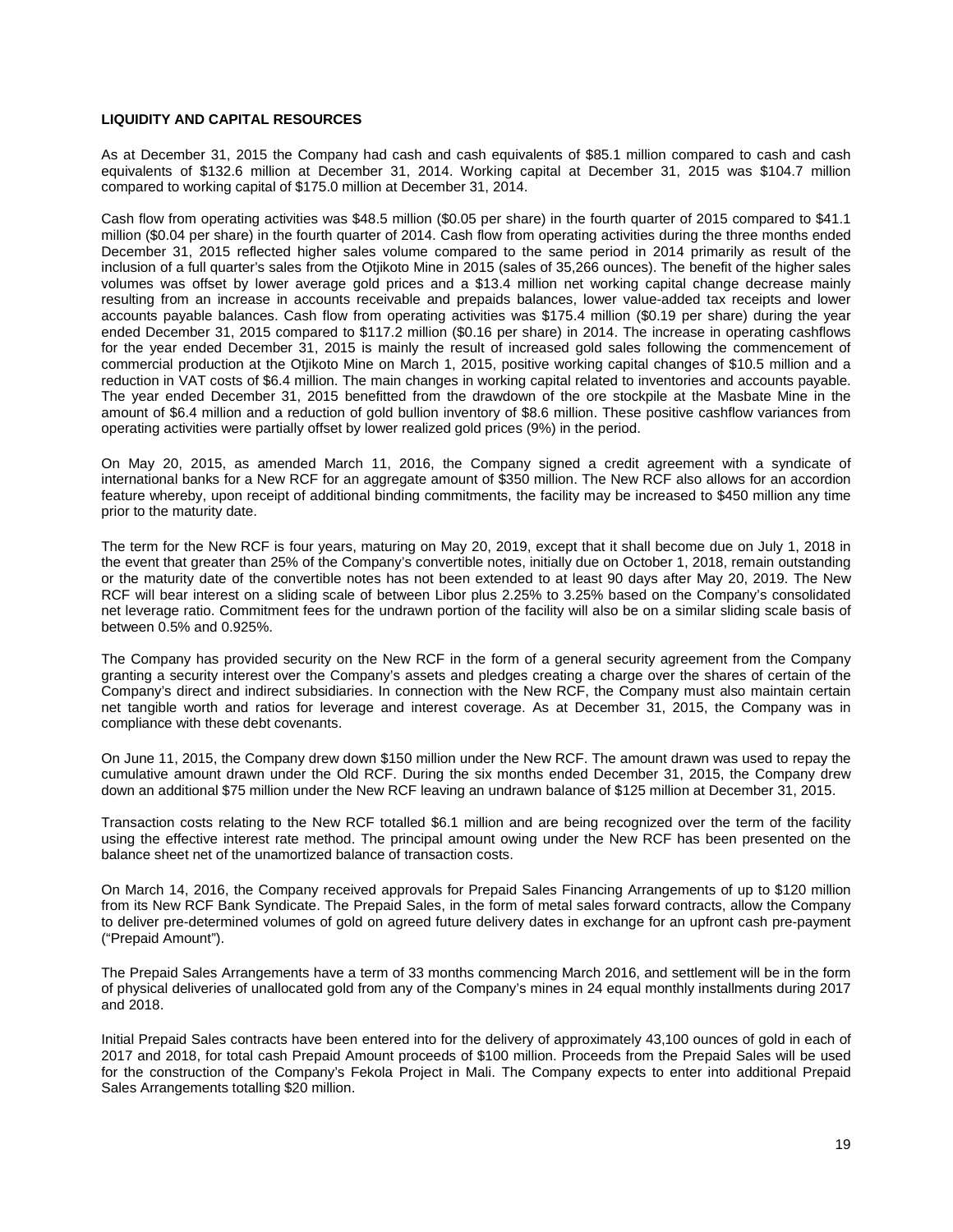On March 14, 2016, the Company signed a commitment letter to enter into a Euro equivalent of \$80.9 million term Equipment Facility ("The Facility") with Caterpillar Financial SARL, as Mandated Lead Arranger, and Caterpillar Financial Services Corporation, as original lender. The aggregate principal amount of up to Euro equivalent of \$80.9 million is to be made available to the Company's majority-owned subsidiary, Fekola S.A. to finance or refinance the mining fleet and other mining equipment at the Company's Fekola Project in Mali.

The Facility shall be available for a period commencing on the closing date of The Facility and ending on the earlier of the day when the Facility is fully drawn and 30 months from the closing date of The Facility. Completion and funding under the Facility are subject to normal conditions precedent, including the preparation and execution of definitive documentation, due diligence and receipt of any necessary regulatory approvals.

The Facility may be drawn in installments of not less than Euro 5 million, and each such installment shall be treated as a separate equipment loan.

Each equipment loan is repayable in 20 equal quarterly installments. The final repayment date shall be five years from the first disbursement under each equipment loan.

The Facility has an interest rate of EURIBOR plus a margin of 3.85% on equipment loans advanced under The Facility and a commitment fee of 1.15% per annum on the undrawn balance of The Facility for the first 24 months of the availability period and 0.5% thereafter, each payable quarterly.

The Otjikoto equipment loan facility, entered into on December 4, 2013 has been increased by \$4.5 million to \$45.4 million. This will allow B2Gold Namibia to finance or refinance 2016 mining fleet and equipment at the Company's Otjikoto Mine in Namibia. Completion and funding under the facility are subject to conditions precedent, including the preparation and execution of definitive documentation and due diligence.

For the three and twelve months ended December 31, 2015, resource property expenditures totalled \$91.2 million and \$285.8 million, respectively with the most significant components being the Fekola Project with expenditures of \$52.1 million and \$129.3 million, respectively, the Masbate Mine with capital expenditures of \$9.8 million and \$37.7 million, respectively, and the Otjikoto Mine with net capital expenditures of \$7.0 million and \$34.8 million, respectively. The Otjikoto Mine's net capital expenditures included a pre-production revenue offset of \$23.1 million. Commercial production was achieved ahead of schedule on February 28, 2015. The Otjikoto Mine development expenditures included payments for the year ended December 31, 2015, totalling \$14.4 million for capital costs incurred and liabilities recorded in 2014.

As at December 31, 2015, the Company had commitments, in addition to those disclosed elsewhere in this MD&A, for payments of \$90.6 million for the Fekola Project equipment and development costs. Of this \$87.5 million is expected to be incurred in 2016 and \$3.1 million in 2017.

For 2016, the Company has budgeted total capital expenditures at the Masbate Mine of approximately \$46.8 million, \$48.3 million at the Otjikoto Mine, \$31.5 million at La Libertad Mine and \$10.0 million at El Limon Mine. The 2016 construction and development budget for the Fekola Project totals approximately \$233 million. The Company's total 2016 exploration budget is approximately \$30.0 million.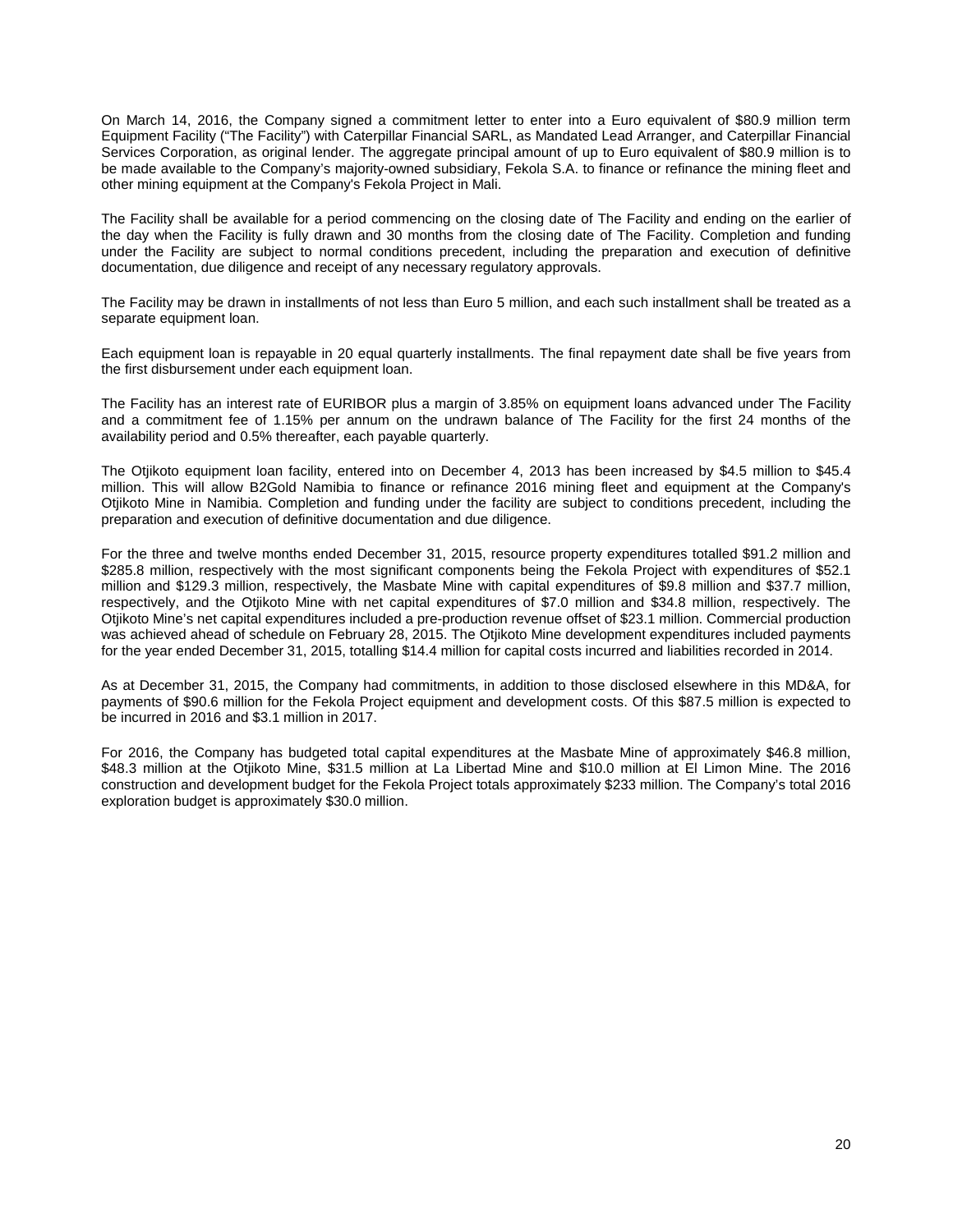The following table summarizes the Company's contractual obligations as at December 31, 2015 (by payment due date):

|                                          | 2016<br>S | 2017<br>S | 2018<br>S | 2019<br>S | 2020<br>S      | Total<br>\$ |
|------------------------------------------|-----------|-----------|-----------|-----------|----------------|-------------|
| Accounts payable and accrued liabilities | 58,744    |           |           |           |                | 58,744      |
| Derivative liabilities                   | 10,618    | 8,944     | 10,024    |           |                | 29,586      |
| Convertible senior subordinated notes:   |           |           |           |           |                |             |
| Principal                                |           |           | 258,750   |           | $\blacksquare$ | 258,750     |
| Interest                                 | 8,409     | 8,409     | 8,409     |           |                | 25,227      |
| New revolving credit facility:           |           |           |           |           |                |             |
| Principal                                |           |           |           | 225,000   | $\blacksquare$ | 225,000     |
| Interest & commitment fees (estimated)   | 8,785     | 8,785     | 8,785     | 3,416     |                | 29,771      |
| Otjikoto Mine equipment loan facility:   |           |           |           |           |                |             |
| Principal                                | 6,865     | 6,865     | 6,820     | 1,461     |                | 22,011      |
| Interest (estimated)                     | 795       | 514       | 233       | 29        |                | 1,571       |
| Nicaraguan equipment loans:              |           |           |           |           |                |             |
| Principal                                | 1,681     | 1,657     | 945       | 357       | 41             | 4,681       |
| Interest (estimated)                     | 167       | 100       | 37        | 8         |                | 312         |
| Capital expenditure commitments          | 87,451    | 3,144     |           |           |                | 90,595      |
| Mine restoration provision               | 483       | 1,723     |           | 6,030     | 12,035         | 20,271      |
| Employee future benefits                 | 662       | 662       | 662       | 2,476     | 2,055          | 6,517       |
| <b>Other liabilities</b>                 | 6,000     | 3,500     |           |           |                | 9,500       |
|                                          | 190,660   | 44,303    | 294,665   | 238,777   | 14,131         | 782,536     |

In light of the downturn in the spot price of gold during 2015, the Company's 2016 budget reflects cost control initiatives, the scale-back of non-core development activity and reductions in capital expenditures, exploration and G&A costs. The core activities of the Company remain its current mining operations and the construction of its Fekola Project. In addition, the Company will continue exploration programs focused primarily on brownfields exploration on the Company's existing projects.

The Company believes that with the receipt of cumulative cash Prepaid Sales funds of \$120 million, closing of the \$80.9 million Fekola Equipment Facility, and based on current assumptions, that the construction of the Fekola Project is fully funded and remains on schedule to commence gold production in late 2017. In addition to this funding, the Company also intends to fill the accordion feature of the New RCF later in 2016, to provide additional liquidity resources.

# *Gold commitments*

Under the terms of the Old RCF, the Company was required to maintain gold forward contracts, within certain parameters, over the term of the facility in order to manage the risk of volatility in the Company's future operating income and reduce risk in respect of debt service obligations. These contracts were excluded from the scope of IAS 39 and were accounted for as executory contracts because they were entered into and continued to be held for the purpose of delivery in accordance with the Company's expected production schedule. No fair value gains and losses on these commodity contracts were recorded in the financial statements.

At December 31, 2015, the following gold forward contracts with respect to the Otjikoto Mine were outstanding and continue to be accounted for as executory contracts (by maturity dates):

|                                                                            | 2016            | 2017            | 2018            | <b>Total</b>     |
|----------------------------------------------------------------------------|-----------------|-----------------|-----------------|------------------|
| Gold forward contracts:<br><b>Ounces</b><br>Average price per ounce (rand) | 9,000<br>16,020 | 9,000<br>16,020 | 7.500<br>16,020 | 25,500<br>16,020 |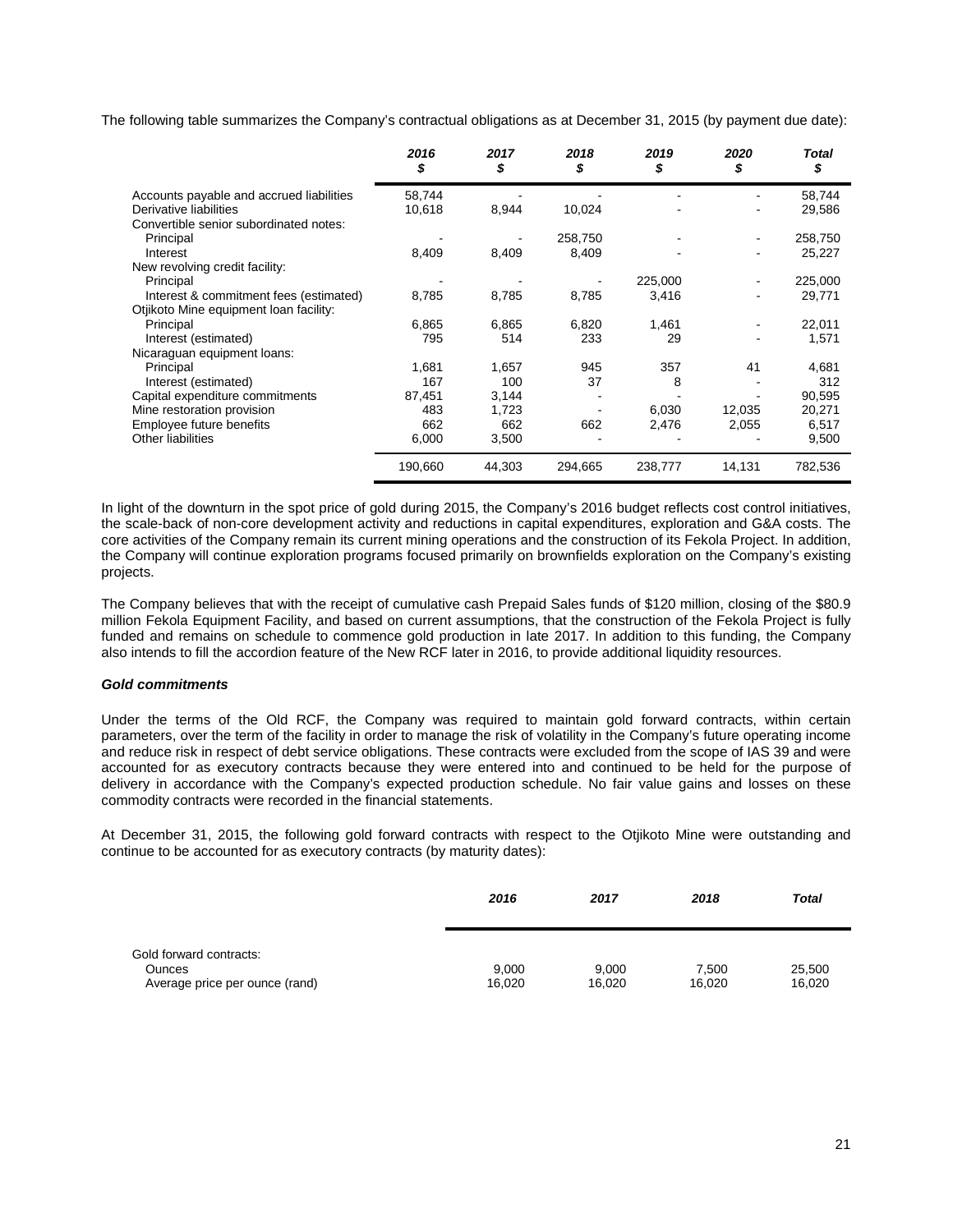# *Derivative financial instruments*

# *Gold forwards*

On June 11, 2015, in connection with the termination the Old RCF, the Company novated certain executory contracts required under the Old RCF to the counterparties of the New RCF. The novated contracts were repriced to include a \$2.5 million finance charge which has been included in interest and financing expense on the statement of operations.

As a result of the repricing, these contracts are no longer excluded from the scope of IAS 39. These derivative instruments were not designated as hedges by the Company and are recorded at their fair value at the end of each reporting period with changes in fair value recorded in the statement of operations. The Company recognised the full \$14.0 million fair value of the new contracts as a liability on the date of novation. Of this, \$11.5 million relating to the fair value of the old contracts at the time of novation was treated as an unrealized loss on derivative instruments and \$2.5 million, relating to the cost of the novation, was treated as a financing charge. Following initial recognition of the contracts, at December 31, 2015, a further unrealized loss on derivative instruments of \$7.4 million was recorded in the statement of operations relating to these contracts.

In connection with the termination of the Old RCF, the Company also settled contracts for the sale of 29,900 ounces at an average exercise price of 15,895 rand per ounce for \$1.6 million. This has been recorded as part of realized losses on derivative instruments in the statement of operations.

As at December 31, 2015, the following gold forward contracts which are recorded at fair value through the statement of operations with respect to the Otjikoto Mine were outstanding (by maturity dates):

|                                                                            | 2016             | 2017             | 2018             | Total             |
|----------------------------------------------------------------------------|------------------|------------------|------------------|-------------------|
| Gold forward contracts:<br><b>Ounces</b><br>Average price per ounce (rand) | 33,186<br>15,002 | 35,916<br>15.044 | 35.916<br>15.044 | 105,018<br>15,031 |

The unrealized fair value of these contracts at December 31, 2015 was \$(21.4) million.

#### *Gold zero-cost collar contracts*

In the second and third quarters of 2013, as a result of the requirements under the Old RCF, the Company entered into a series of "zero-cost put/ call" collar contracts for gold with settlements scheduled between January 30, 2015 and December 31, 2018 with an average floor price of \$1,000 per ounce and an average ceiling price of \$1,721 per ounce. These derivative instruments were not designated as hedges by the Company and recorded at their fair value at the end of each reporting period with changes in fair value recorded in the statement of operations. Adjustments to the market value are included in the statement of operations.

For the year ended December 31, 2015, the Company recorded an unrealized derivative gain of \$0.5 million (2014 – \$0.5 million) in the statement of operations on these contracts.

The following is a summary, by maturity dates, of the Company's zero-cost gold collar contracts outstanding as at December 31, 2015:

|                                                                         |    | 2016            | 2017                  |    | 2018           |   | Total           |  |
|-------------------------------------------------------------------------|----|-----------------|-----------------------|----|----------------|---|-----------------|--|
| Gold zero-cost collars:<br>Floor amount (ounces)<br>Average floor price | \$ | 10.200<br>1.000 | \$<br>10.200<br>1.000 | \$ | 1.400<br>1.000 | S | 21.800<br>1,000 |  |
| Ceiling amount (ounces)<br>Average ceiling price                        | S  | 18.300<br>1.721 | \$<br>18.300<br>1.721 | S  | 2.100<br>1.700 | S | 38.700<br>1,720 |  |

The unrealized fair value of these contracts at December 31, 2015 was \$0.9 million.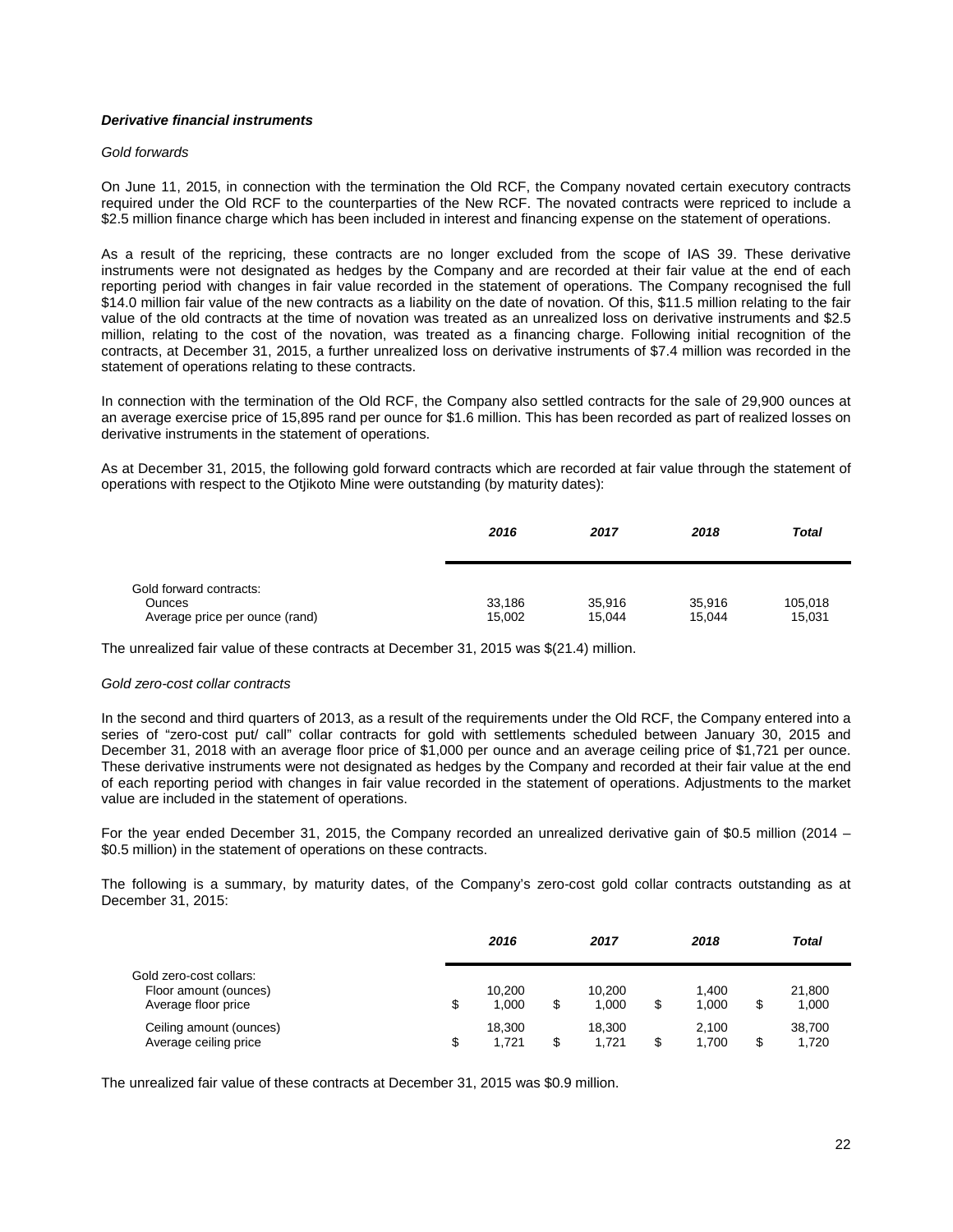### *Forward contracts – fuel oil, gas oil, diesel*

In the fourth quarter of 2014 and during the year ended December 31, 2015, the Company entered into a series of forward contracts for the purchase of fuel oil, gas oil and diesel with settlements scheduled between January 2015 and January 2018. These derivative instruments were not designated as hedges by the Company and are being recorded at their fair value at the end of each reporting period with changes in fair value recorded in the statement of operations. Adjustments to the market value are included in the statement of operations.

For the year ended December 31, 2015, the Company recorded an unrealized derivative loss of \$5.1 million (2014 – \$3.1 million) in the statement of operations on these contracts.

The following is a summary, by maturity dates, of the Company's forward contracts outstanding as at December 31,  $2015$ 

|                                                                   | 2016                 | 2017                 | 2018                 |    | <b>Total</b>   |
|-------------------------------------------------------------------|----------------------|----------------------|----------------------|----|----------------|
| Forward – fuel oil:<br>Litres (thousands)<br>Average strike price | \$<br>21,901<br>0.33 | \$<br>16,444<br>0.31 | \$<br>1,328<br>0.31  | \$ | 39,673<br>0.32 |
| Forward - gas oil:<br>Litres (thousands)<br>Average strike price  | \$<br>12,606<br>0.45 | \$<br>4,158<br>0.44  | \$<br>280<br>0.44    | \$ | 17,044<br>0.45 |
| Forward - diesel:<br>Litres (thousand)<br>Average strike price    | \$<br>8,484<br>0.47  | \$<br>706<br>0.46    | \$<br>$\blacksquare$ | S  | 9,190<br>0.46  |

The unrealized fair value of these contracts at December 31, 2015 was \$(8.2) million.

### *Foreign currency contracts*

In previous years, the Company entered into foreign currency contracts to manage its foreign currency exposure of forecast expenditures denominated in Namibian dollars relating to the development of the Otjikoto Mine. During the year ended December 31, 2014, all of the Company's forward currency contracts settled. The Company recognized a realized derivative loss of \$1.9 million on these contracts in 2014 and an unrealized gain of \$2.6 million.

# *Operating activities*

Cash flow from operating activities increased to \$175.4 million (\$0.19 per share) during the year ended December 31, 2015, despite a decline in realized gold prices, compared to \$117.2 million (\$0.16 per share) in 2014. The increase in operating cashflows for the year ended December 31, 2015 is mainly the result of increased gold sales following the commencement of commercial production at the Otjikoto Mine on March 1, 2015, positive working capital changes of \$10.5 million and a reduction in VAT costs of \$6.4 million. The main changes in working capital related to inventories and accounts payable. The year ended December 31, 2015 benefitted from the drawdown of the ore stockpile at the Masbate Mine in the amount of \$6.4 million and a reduction of gold bullion inventory of \$8.6 million. These positive cashflow variances from operating activities were partially offset by lower realized gold prices (9%) in the period.

# *Financing activities*

The Company's net cash from financing activities for the year ended December 31, 2015 was \$75.4 million. The Company made the following facility drawdowns, net of transaction costs during the year ended December 31, 2015: Old RCF - \$25 million, New RCF - \$218.7 million and Otjikoto equipment loan facility - \$3.9 million. During the same period, the Company repaid the following facilities: Old RCF - \$150 million and Otjikoto equipment loan facility - \$6.9 million.

During the year ended December 31, 2015, the Company made interest and commitment fee payments of \$14.6 million.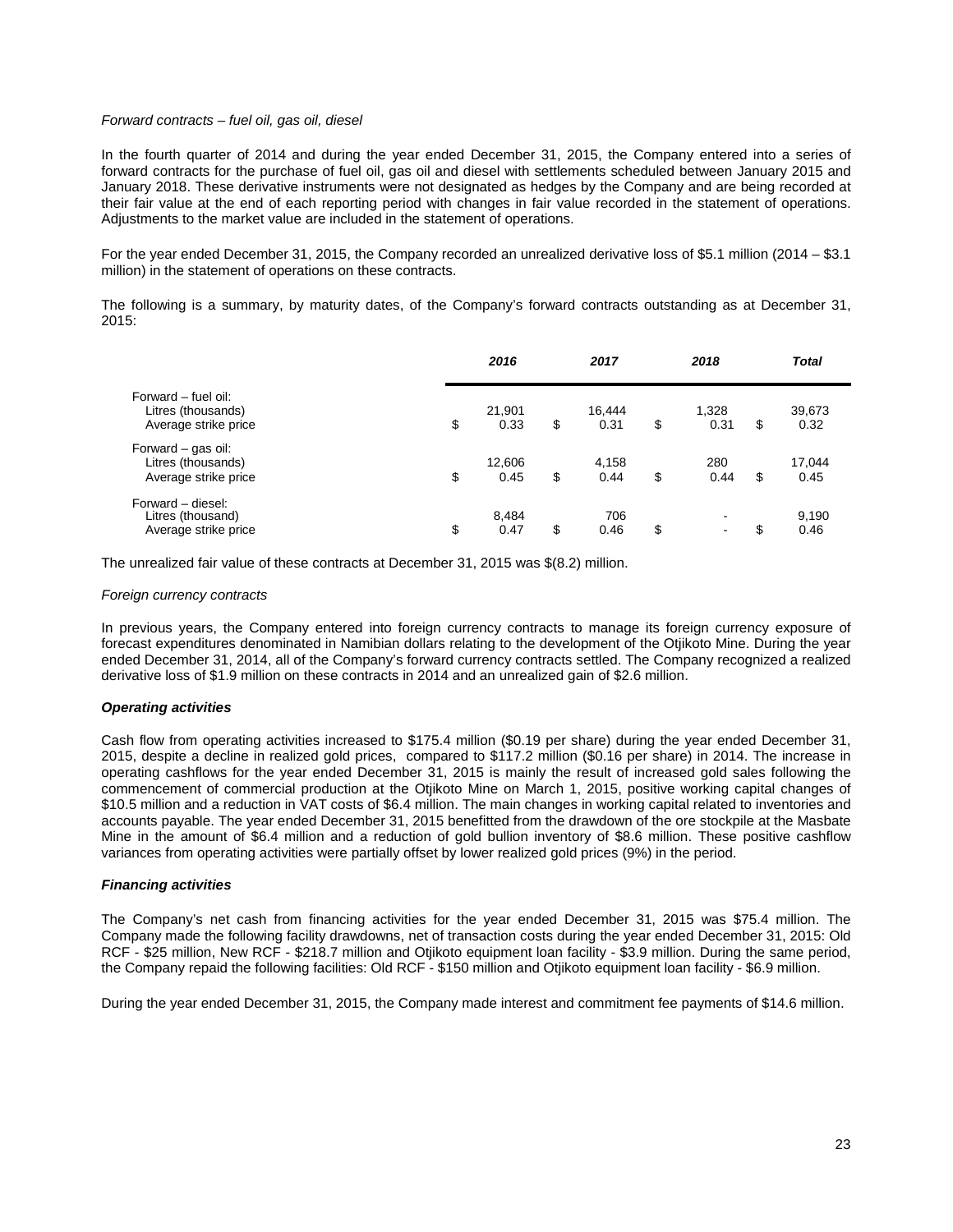### *Investing activities*

For the year ended December 31, 2015, resource property expenditures totalled \$285.8 million with the most significant components being the Fekola Project with expenditures of \$129.3 million, the Masbate Mine with capital expenditures of \$37.7 million, and the Otjikoto Mine with net capital expenditures of \$34.8 million. The Otjikoto Mine's net capital expenditures included a pre-production revenue offset of \$23.1 million. Commercial production was achieved ahead of schedule on February 28, 2015. The Otjikoto Mine development expenditures included payments for the year ended December 31, 2015 totalling \$14.4 million for capital costs incurred and liabilities recorded in 2014.

## *Exploration*

Resource property expenditures on exploration are disclosed in the table below.

|                                         |                              | Three months ended<br>Years ended<br>December 31<br>December 31<br>(unaudited)<br>(unaudited) |                                            |                       |
|-----------------------------------------|------------------------------|-----------------------------------------------------------------------------------------------|--------------------------------------------|-----------------------|
|                                         | $\frac{2015}{\$}$<br>(000's) | 2014<br>\$<br>(000's)                                                                         | 2015<br>$\overline{\mathbf{s}}$<br>(000's) | 2014<br>\$<br>(000's) |
| Masbate Mine, exploration               | 1,649                        | 928                                                                                           | 5,055                                      | 4,082                 |
| La Libertad Mine, exploration           | 1,382                        | 1,183                                                                                         | 4,637                                      | 4,654                 |
| Otjikoto Mine, exploration              | 957                          | 1.920                                                                                         | 4,196                                      | 6.274                 |
| Kiaka Project, exploration              | 1,245                        | 2,222                                                                                         | 3,958                                      | 7,906                 |
| El Limon Mine, exploration              | 659                          | 732                                                                                           | 3,324                                      | 4,163                 |
| Fekola Project, exploration/feasibility | 3,072                        | 6,887                                                                                         | 3,072                                      | 6,887                 |
| Other                                   | 2,509                        | 2,008                                                                                         | 9,755                                      | 6,704                 |
|                                         | 11,473                       | 15,880                                                                                        | 33,997                                     | 40,670                |

#### *Otjikoto Mine*

On January 20, 2015, the Company announced an increased inferred mineral resource estimate for the Wolfshag zone gold deposit at the Otjikoto Mine. An updated new Life of Mine Plan incorporating new geotechnical, hydrogeological, and other studies and designs has now been delayed to the end of 2016 in order to assess options for a larger Wolfshag open pit and related underground mining.

A total of 20,605 metres of diamond drilling was carried out in and near the Otjikoto deposit and Wolfshag zones at the Otjikoto Mine in 2015. An additional 1,453 metres of reverse circulation and 8,500 metres of rotary air blast (RAB) drilling was conducted on regional exploration targets. The majority of the diamond drilling was focussed on the southern, deeper, portion of the Wolfshag zone to decrease the drill hole spacing in support of a Wolfshag resource model update and underground scoping study. Exploration has confirmed a new zone of mineralisation, the Wolfshag East zone, 850 metres east of the Wolfshag zone. The new zone was first identified with 2014 in soil geochemistry and follow-up RAB drilling. Diamond drilling highlights from the new zone include 5.54 g/t gold over 6.0 metres in hole WH15-216 and 6.81 g/t gold over 11.6 metres in hole WH15-223. It is expected that these holes will be followed up in 2016 as part of a 29,000 metre core, reverse circulation and RAB drill program.

The total exploration budget for the Otjikoto Mine in 2016 is \$4.7 million, which is planned to include 10,700 meters of drilling to infill the down plunge extension of the Wolfshag resource. In addition, it is expected that drilling will commence to test the newly acquired Ondundu project, located 190 kilometres southwest of the Otjikoto Mine.

#### *Masbate Mine*

The 2015 Masbate exploration drill program comprised 12,254 metres of diamond drill core and reverse circulation drilling. The objective of the exploration drilling was to identify potential additional mineral resources to the mine and targeted six areas within trucking distance to the mine.

The Pajo area, located one kilometer north of the Colorado open pit with easy road access to the Masbate Mine mill complex was a primary focus of exploration in 2015. Highlights from the exploration drilling include PHRC079 which intersected 11.0 metres true width grading 1.71 g/t gold, PHRC118 which intersected 9.20 metres true width grading 6.93 g/t gold, PHRC136 which intersected 21.08 metres true width grading 2.26 g/t gold and PHRC077 which intersected 14.50 metres true width grading 3.54 g/t gold.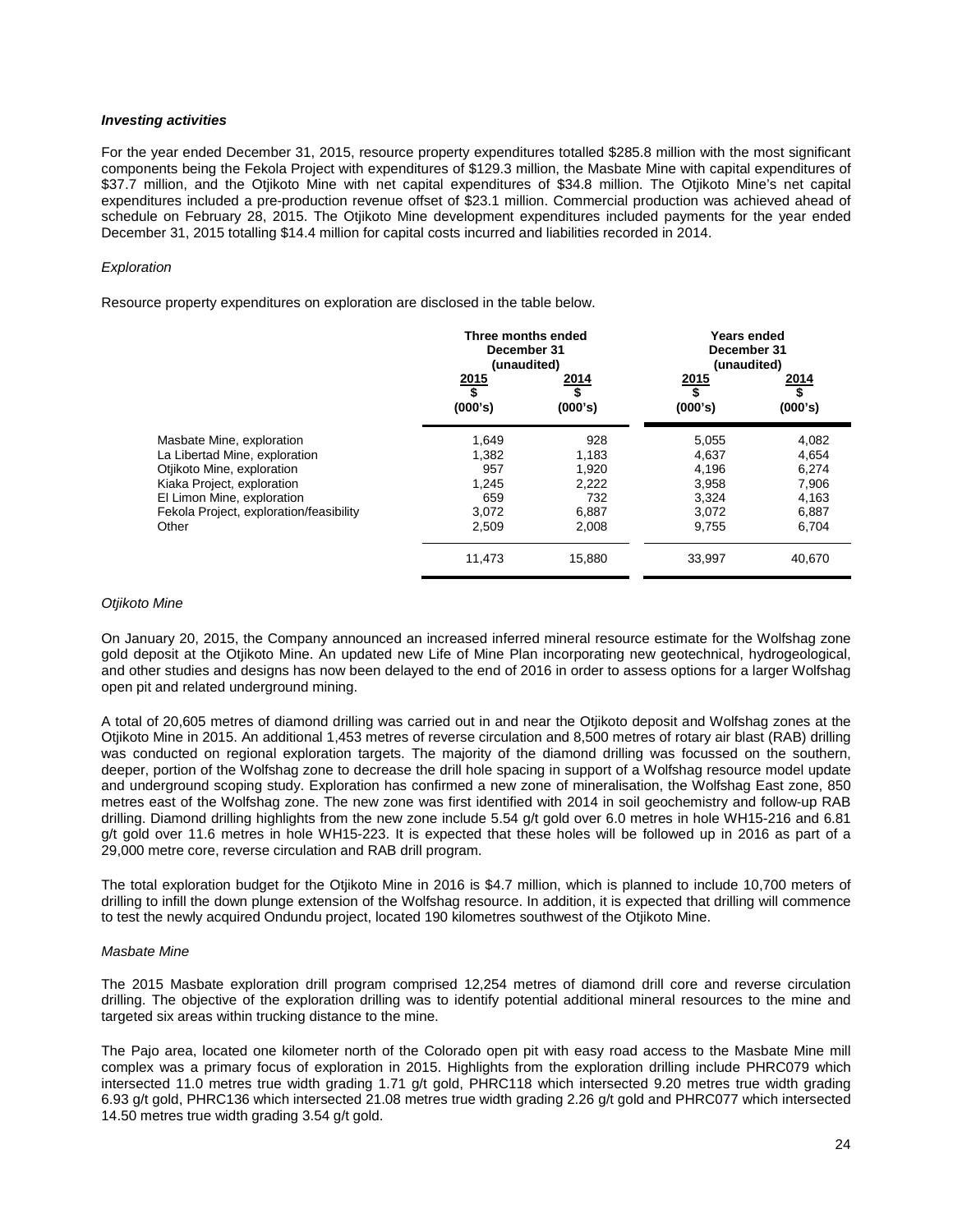The Montana SE zone is the southward extension of the Montana vein which is scheduled for production in 2017. Highlights from the 2015 exploration drilling include MONRC128 which intersected 19.20 metres true width grading 5.14 g/t gold including 3.01 metres true width grading 27.95 g/t gold, MONRC131 which intersected 6.34 metres true width grading 4.16 g/t gold, MONRC132 which intersected 17.14 metres true width grading 1.50 g/t gold and MONRC135 which intersected 11.51 metres true width grading 1.57 g/t gold.

The Masbate exploration budget for 2016 is approximately \$4.9 million and is expected to consist of 18,000 metres of drilling to continue to test these new zones. At the same time an aggressive surface exploration program comprising geological target generation and follow up prospecting, geochemical sampling and trenching is also planned for 2016.

#### *La Libertad Mine*

At La Libertad Mine, 11,692 metres of diamond drill core were drilled in 2015. The primary focus of exploration drilling in 2015 was evaluating the underground potential of the Jabali Antenna and Mojon vein systems as well as testing the open pit potential on other regional targets such as Los Angeles -Mestiza structure and San Francisco. Drilling at Jabali Antenna East returned high grade results with JB15-029 returning 8.24 metres grading 5.14 g/t gold, JB15-428 returning 3.57 metres grading 17.0 g/t gold and JB15-426 returning 4.55 metres grading 5.0 g/t gold. At Los Angeles-Mestiza, a potential strike extension of Los Angeles mineralization was identified in MZ 15-007 that intersected 8.2 metres grading 4.56 g/t. In addition, first-pass drilling on a new target near Mojon returned encouraging results with TP15-003 intersecting 16.0 metres grading 3.49 g/t gold (including 6.0 metres grading 5.52 g/t gold).

La Libertad's exploration budget for 2016 is approximately \$5 million for a total of 9,050 metres of planned diamond drilling. The program is largely comprised of brownfields (near mine) drilling, including Jabali Antenna East infill drilling, Mojon underground potential and other targets.

# *El Limon Mine*

El Limon Mine diamond drilling in 2015 totaled 10,271 metres, focused mainly on Santa Pancha 1 (SP1), Atravesada, Veta Nueva and other targets, including Portal. The SP1 (Pozo #8) results were encouraging with highlights including LIM-15-3900 which intersected 5.60 metres grading 19.66 g/t gold, LIM-15-3918 which intersected 5.54 metres grading 25.50 g/t gold and LIM-15-3899 which intersected 10.0 metres grading 7.19 g/t gold. Portal North vein returned 4.65 metres grading 4.61 g/t gold in hole LIM-15-3911.

El Limon's exploration budget for 2016 is approximately \$4.1 million for a total of 8,300 metres of planned diamond drilling. The program is largely comprised of brownfields (near mine) drilling, including further #8 shaft infill drilling, Atravesada infill drilling and some blue-sky potential to the west side of the property.

# *Fekola Project*

In 2015, exploration at the Fekola Project included 52,767 meters of core, reverse circulation, air core and auger drilling and focussed on the main open pit Fekola Project deposit, the extension of the main Fekola Project mineralization to depth outside the feasibility design pit and a number of regional grassroots targets. Highlights included 4.77 g/t gold over 45 m in hole FKD-181 in the Fekola Deep drilling and up to 8.73 g/t over 21 m in hole MSAC-47 and 9.88 g/t over 8 m in MSAC-196; both regional drill holes.

In 2016, the exploration program in Mali is expected to include approximately 54,000 meters of diamond, reverse circulation and aircore drilling at the Fekola Project and targets around the Fekola Project. The total budget for 2016 exploration in Mali will be \$6.9 million.

# *Kiaka Project*

In 2015, the Kiaka Project regional exploration was focused along a strand of the regionally significant Markoye fault corridor structure where an auger drilling program carried out in 2014 identified anomalous geochemical targets coincident with prospective geological structures identified in the interpretation of airborne geophysics and geological mapping. In 2015, 1,591 metres of diamond drilling and 3,870 metres of reverse circulation drilling were completed on this new prospect area. Results are up to 2.21 g/t gold over 106 m in NKRC-47 and 2.11 g/t over 71 m in NKRC-43. Studies are currently underway to determine whether this new prospect area contains sufficient mineral resources to supplement the Kiaka Project, or to constitute a viable, standalone gold project. A total of 13,000 metres of reverse circulation, diamond and air core drilling is planned in 2016.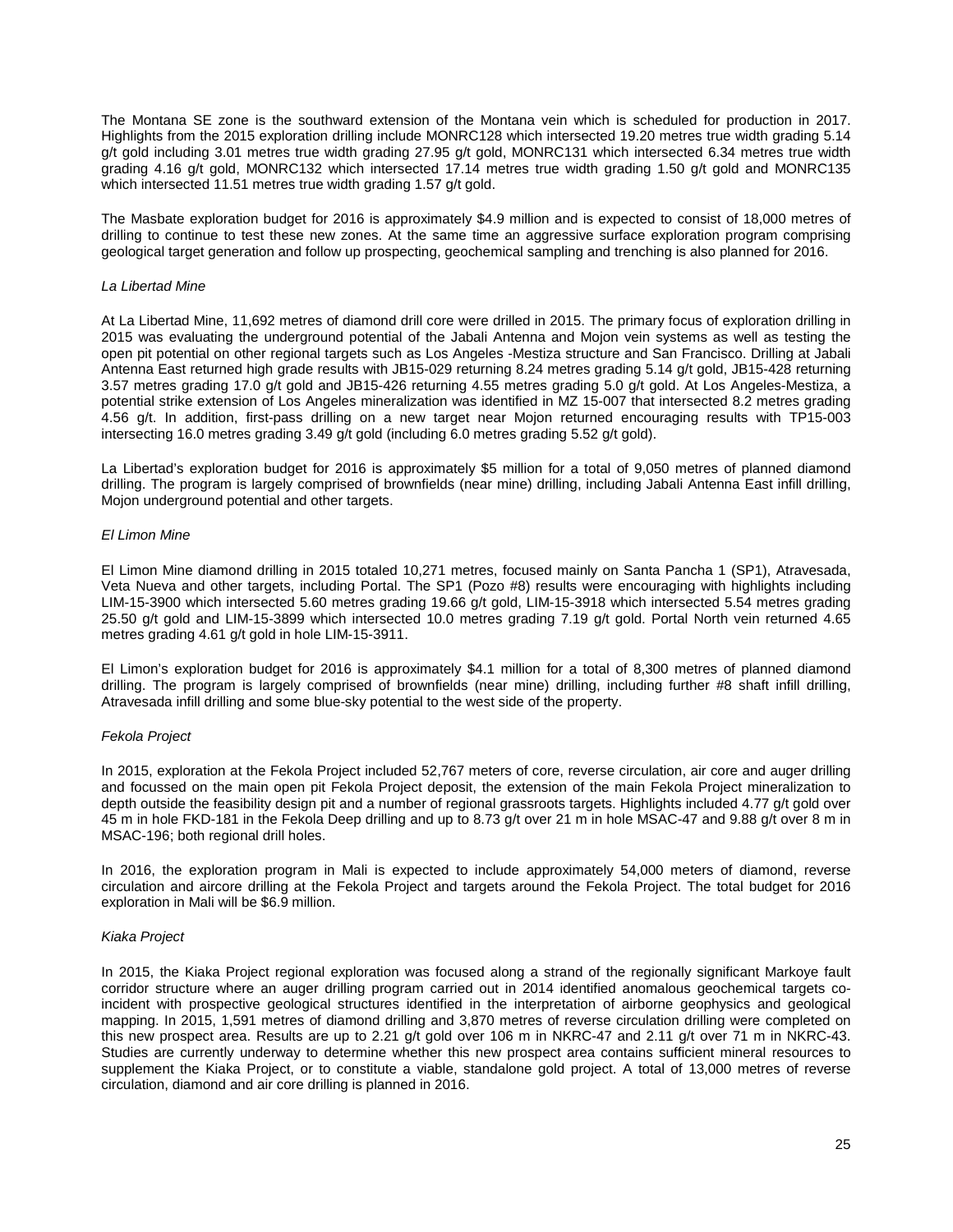# **CRITICAL ACCOUNTING ESTIMATES**

Full disclosure of the Company's accounting policies and significant accounting judgments and estimation uncertainties in accordance with IFRS can be found in Note 5 of its audited consolidated financial statements as at December 31, 2015. Management considers the following estimates to be the most critical in understanding the judgments involved in preparing the Company's interim consolidated financial statements and the uncertainties that could impact its results of operations, financial condition and cash flows:

- Impairment of goodwill and long-lived assets;
- Ore reserve and resource estimates:
- Exploration and evaluation expenditures;
- Value of value-added tax receivables;
- Uncertain tax positions; and
- Deferred income taxes and valuation allowances.

### *Impairment of goodwill and long-lived assets*

Long-lived assets are tested for impairment if there is an indicator of impairment. Determining the recoverable amount of cash generating units ("CGU") for long-lived asset impairment tests requires management to make estimates and assumptions with respect to future production levels, mill recoveries, operating and capital costs in its life-of-mine plans, future metal prices, foreign exchange rates, and discount rates. Changes in any of the assumptions or estimates used in determining the recoverable amount could impact the impairment analysis. Such changes could be material.

During the year ended and as at December 31, 2015, the long-term consensus gold price continued to be below the long-term gold price assumptions used in the Company's reserve estimations and life-of-mine plans of \$1,300 per ounce of gold. The prolonged decline of the long-term gold price was considered to be an impairment indicator. Consequently, the Company has revised its long-term gold price estimate to \$1,250 per ounce of gold.

The Company has performed impairment tests on the following CGUs: Otjikoto Mine, Masbate Mine, La Libertad Mine, El Limon Mine and the Fekola Project. The Company's investment in the Gramalote joint venture was also assessed for impairment. As a result of these assessments, the Company determined that impairment charges were required for La Libertad Mine long-lived assets, El Limon Mine long-lived assets and the Company's investment in Gramalote as described below.

During 2014, the Company recorded impairment charges for the goodwill relating to the Masbate Mine, the Masbate Mine long-lived assets and the Company's investment in Gramalote.

# *La Libertad long-lived assets*

The Company conducted an impairment analysis whereby the carrying values of La Libertad Mine property, plant and equipment, were compared to the mine's recoverable amount which was determined to be its fair value using the fair value less costs of disposal ("FVLCD") at December 31, 2015. In carrying out the review of La Libertad Mine's long-lived assets for impairment, the Company utilized discounted cash flow models incorporating estimates and assumptions that included such factors as future production levels, metallurgical recovery estimates, operating and capital costs in its lifeof-mine plans, future metal prices, foreign exchange rates and discount rates. Management's estimate of the FVLCD of its CGUs is classified as level 3 in the fair value hierarchy. The Company's estimate of future cash flows is subject to risks and uncertainties and therefore could change in the future if the underlying assumptions change.

Key assumptions used for the impairment test at December 31, 2015 were:

| - Long-term gold price | \$1,250/ounce |
|------------------------|---------------|
| - Silver price         | \$17/ounce    |
| - Mine life            | 2016 to 2018  |
| - Discount rate        | 5%            |

The Company's analysis concluded that the carrying values of La Libertad Mine property, plant and equipment at December 31, 2015 were impaired resulting in a pre-tax impairment charge of \$48.9 million. The net impairment recorded in the statement operations after taking into account a deferred income tax recovery of \$14.7 million was \$34.2 million.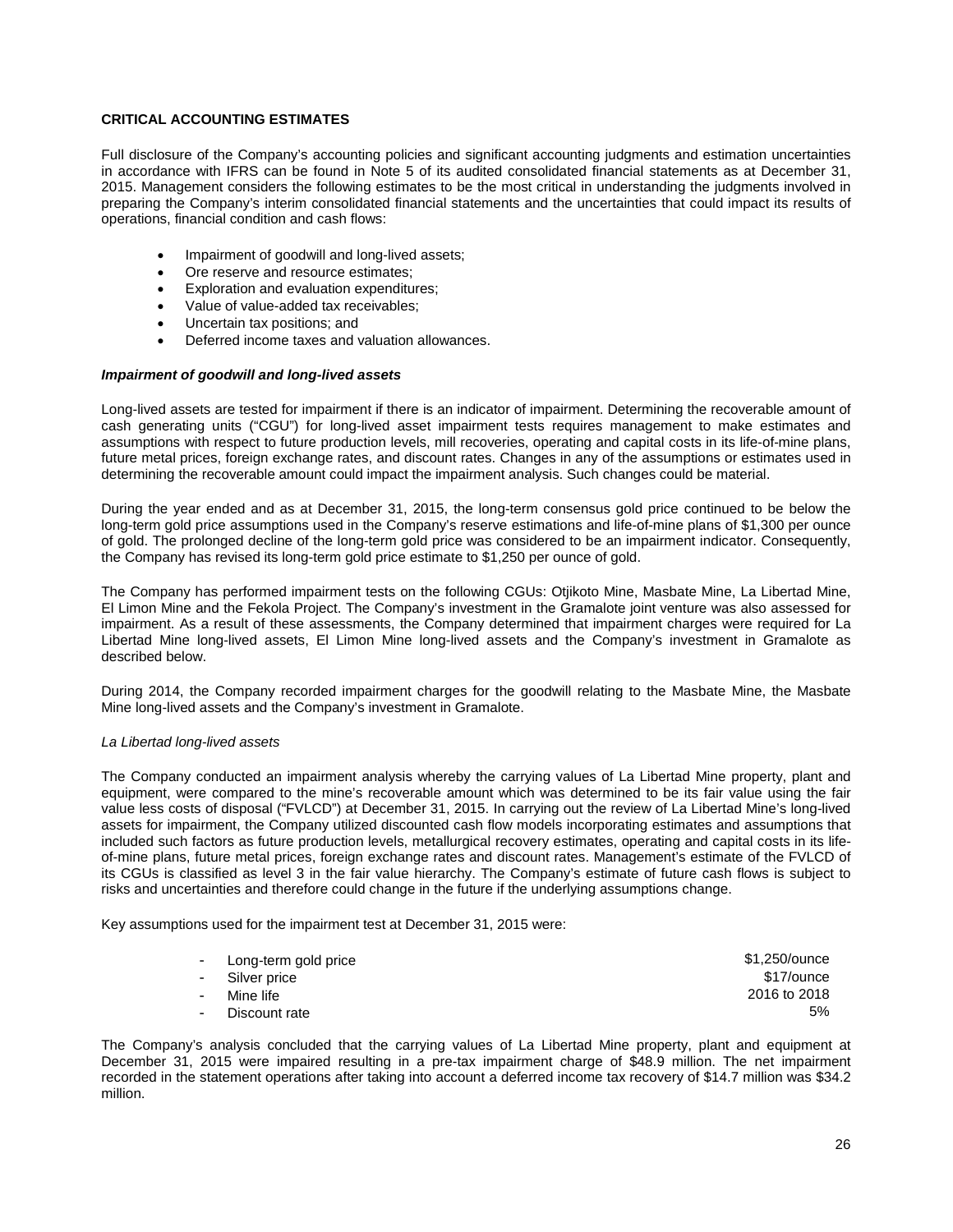## *El Limon long-lived assets*

The Company conducted an impairment analysis whereby the carrying values of El Limon Mine property, plant and equipment, were compared to the mine's recoverable amount which was determined to be its fair value using the FVLCD at December 31, 2015. In carrying out the review of El Limon Mine's long-lived assets for impairment, the Company utilized discounted cash flow models incorporating estimates and assumptions that included such factors as future production levels, metallurgical recovery estimates, operating and capital costs in its life-of-mine plans, future metal prices, foreign exchange rates and discount rates. Management's estimate of the FVLCD of its CGUs is classified as level 3 in the fair value hierarchy. The Company's estimate of future cash flows is subject to risks and uncertainties and therefore could change in the future if the underlying assumptions change.

Key assumptions used for the impairment test at December 31, 2015 were:

|        | - Long-term gold price | \$1,250/ounce |
|--------|------------------------|---------------|
|        | - Silver price         | \$17/ounce    |
| $\sim$ | Mine life              | 2016 to 2019  |
|        | - Discount rate        | 5%            |

The Company's analysis concluded that the carrying values of El Limon Mine property, plant and equipment at December 31, 2015 were impaired resulting in a pre-tax impairment charge of \$22.9 million. The net impairment recorded in the statement operations after taking into account a deferred income tax recovery of \$6.6 million was \$16.3 million.

#### *Investment in Joint Venture - Gramalote*

The Company conducted an impairment analysis whereby the carrying value of the investment in the Gramalote joint venture was compared to the investment's recoverable amount which was determined to be its FVLCD. In carrying out the impairment analysis, the Company utilized discounted cash flow models incorporating estimates and assumptions that include such factors as future production levels, mill recoveries, operating and capital costs in its life-of-mine plans, future metal prices, foreign exchange rates and discount rates. These factors were based on the assumptions and inputs disclosed by the Company on March 13, 2014 from the Gramalote Preliminary Economic Assessment. The Company used an updated long-term gold price assumption of \$1,250 per ounce of gold (2014 - \$1,300 per ounce) and a discount rate of 6.5% (2014 – 6.5%). Management's estimate of the FVLCD of its CGUs is classified as level 3 in the fair value hierarchy. The Company's estimate of future cash flows is subject to risks and uncertainties and therefore could change in the future if the underlying assumptions change.

The Company's analysis concluded that the investment in Gramalote was impaired resulting in an impairment charge of \$36.2 million (2014 - \$96.3 million) being recorded in the statement of operations.

## *Sensitivities*

These recoverable amounts are most sensitive to changes in long-term prices gold prices and discount rates. A decrease in long-term gold prices would result in the Company making amendments to the mine plans that would partially offset the effect of lower prices through lower operating and capital costs. Ignoring the impact on our mine plans, in isolation, a US\$50 decrease in long-term gold price assumptions would result in additional reductions in post-tax recoverable amounts of approximately \$13.9 million for La Libertad Mine, \$8 million for El Limon Mine, and \$32.6 million for Gramalote, respectively. A 50 basis point increase in the discount rate would result in additional reductions in recoverable amounts of approximately \$0.9 million for La Libertad Mine, \$0.7 million for El Limon Mine, and \$12.2 million for Gramalote, respectively.

### *Masbate long-lived assets*

During the quarter ended December 31, 2014 and subsequent to year-end, the Company completed an updated metallurgical recovery sampling and analysis program as part of the expansion study for the Masbate Mine along with an updated life-of-mine plan based on 2014 year-end reserve and resource estimates. The Company also determined not to proceed with an expansion of the Masbate Mine mill at this time in order to focus its construction team and resources on development of the Fekola Project. The finalized metallurgical report, updated reserve and resource estimates and change in assumption regarding the Masbate Mine mill expansion resulted in a decline in the life-of-mine recovery rate and production ounces for the Masbate Mine. This was considered an impairment indicator at December 31, 2014.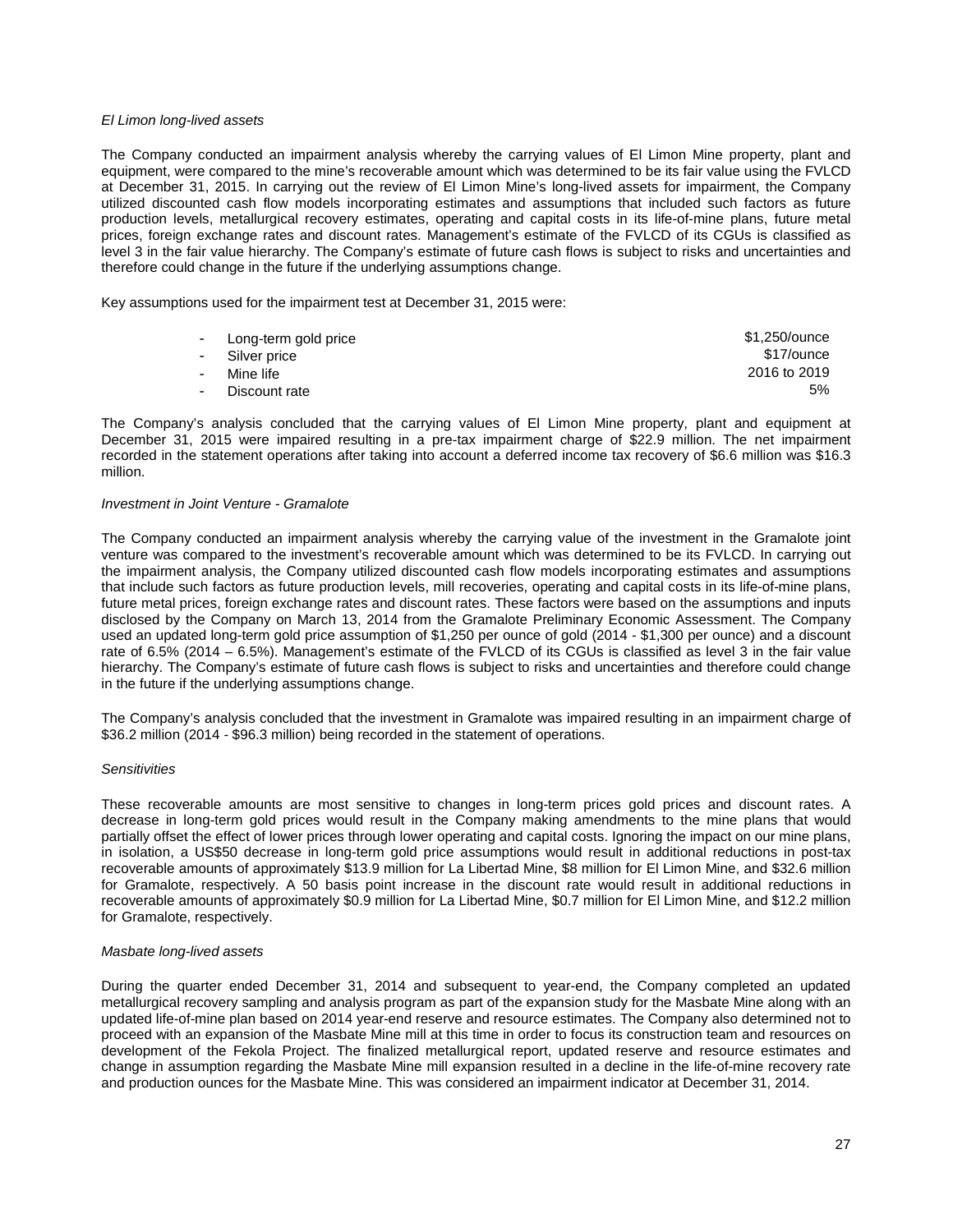The Company's impairment analysis concluded that the carrying values of the Masbate Mine property, plant and equipment and amounts assigned to undeveloped mineral interests at December 31, 2014 were impaired resulting in a pre-tax impairment charge of \$436.0 million consisting of \$362.1 million impairment of property, plant and equipment and \$73.9 million impairment of undeveloped mineral interests. The net impairment recorded in the statement operations for the year ended December 31, 2014 after taking into account a deferred income tax recovery of \$130.8 million was \$305.2 million. The Company updated this analysis at December 31, 2015 using the amended long-term gold price and updated operating and capital expenditure assumptions and concluded that no further impairment was required.

#### *Masbate goodwill*

At September 30, 2014, and in light of the reduction in the long-term gold price, the Company conducted a goodwill impairment analysis. The Company's analysis concluded that the full carrying value of Masbate Mine related goodwill was impaired, resulting in an impairment charge of \$202.1 million being recorded in the statement of operations for the year ended December 31, 2014.

### *Ore reserve and resource estimates*

Ore reserves are estimates of the amount of ore that can be economically and legally extracted from the Company's mining properties. The Company estimates its mineral reserves and mineral resources based on information compiled by appropriately qualified persons relating to the geological data on the size, depth and shape of the ore body, and requires complex geological judgments to interpret the data. The estimation of recoverable reserves is based upon factors such as estimates of foreign exchange rates, commodity prices, future capital requirements, metallurgical recoveries, and production costs along with geological assumptions and judgments made in estimating the size, and grade of the ore body. Changes in the reserve or resource estimates may impact the carrying value of mining interests, mine restoration provisions, recognition of deferred tax assets, and depreciation and amortization charges.

### *Exploration and evaluation expenditures*

The application of the Company's accounting policy for exploration and evaluation expenditures requires judgment in determining whether it is likely that future economic benefits are likely either from future exploitation or sale or where activities have not reached a stage which permits a reasonable assessment of the existence of reserves. The deferral policy requires management to make certain estimates and assumptions about future events or circumstances, in particular whether an economically viable mine can be established. Estimates and assumptions made may change if new information becomes available. If, after an expenditure is capitalized, information becomes available suggesting that the recovery of expenditure is unlikely, the amount capitalized is written off in the statement of operations in the period when the new information becomes available.

#### *Value-added tax receivables*

The Company incurs indirect taxes, including value-added tax, on purchases of goods and services at its operating mines and development projects. Indirect tax balances are recorded at their estimated recoverable amounts within current or long-term assets, net of provisions, and reflect the Company's best estimate of their recoverability under existing tax rules in the respective jurisdictions in which they arise. Management's assessment of recoverability involves judgments regarding balance sheet classification and the probable outcomes of claimed deductions and/or disputes. The provisions and balance sheet classifications made to date may be subject to change and such change may be material. A provision of \$16.3 million was recorded during the year ended December 31, 2014 for input taxes. Of the total charge recorded, \$13 million related to historical balances acquired as part of the CGA acquisition.

# *Uncertain tax positions*

The Company is periodically subject to income tax audits at its operating mine locations. As at December 31, 2015, the Company recorded provisions totalling \$4 million (2014 - \$6 million) representing its best estimate of the outcome of current assessments. The Company is appealing the assessments received and the final outcome of such appeals are not determinable at this time. The provisions made to date may be subject to change and such change may be material.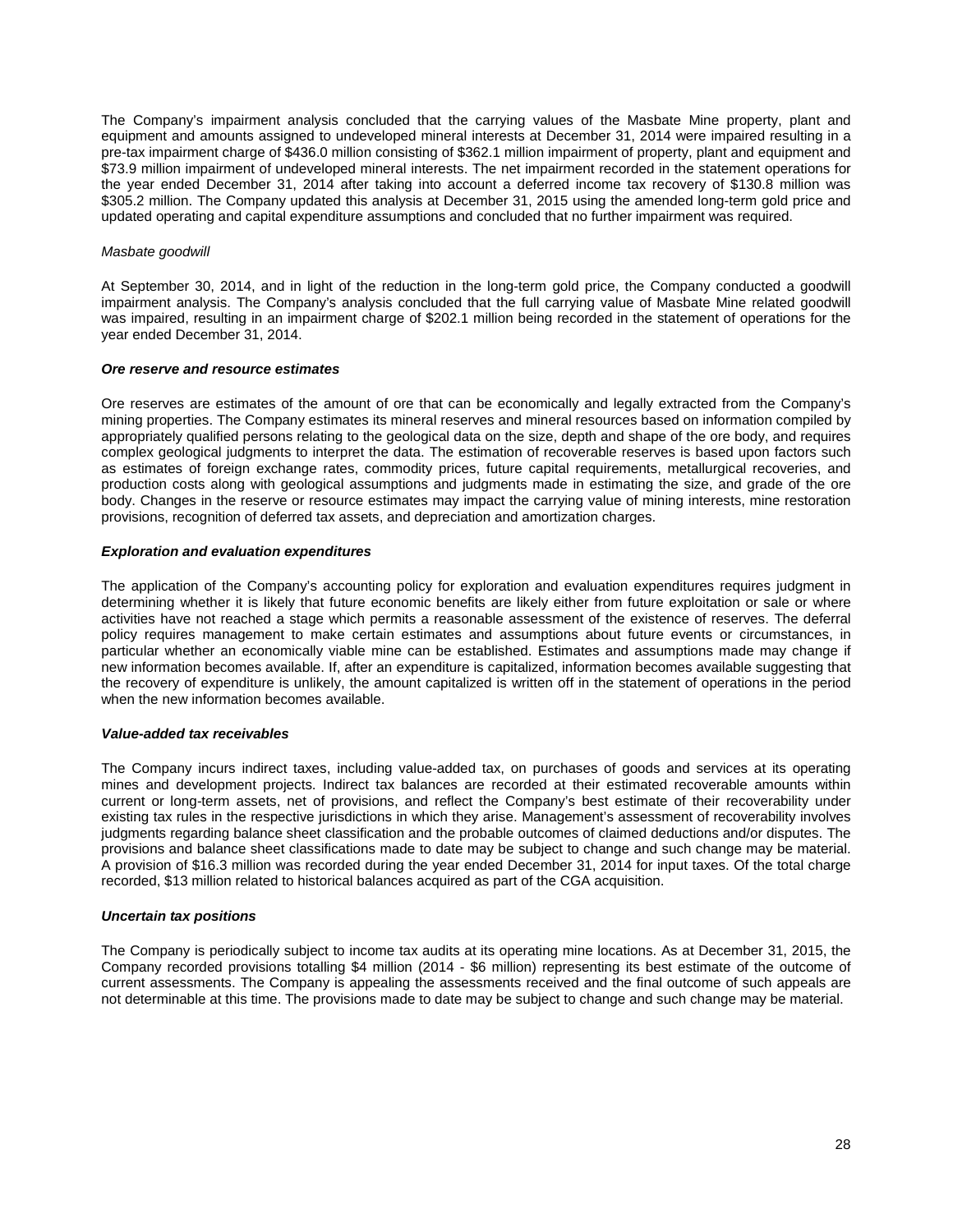## *Deferred income taxes and valuation allowances*

The Company is periodically required to estimate the tax basis of assets and liabilities. Where applicable tax laws and regulations are either unclear or subject to varying interpretations, it is possible that changes in these estimates could occur that materially affect the amounts of deferred income tax assets and liabilities recorded in the financial statements. Changes in deferred tax assets and liabilities generally have a direct impact on earnings in the period that the changes occur.

Each period, the Company evaluates the likelihood of whether some portion or all of each deferred tax asset will not be realized. This evaluation is based on historic and future expected levels of taxable income, the pattern and timing of reversals of taxable temporary timing differences that give rise to deferred tax liabilities, and tax planning initiatives. Levels of future taxable income are affected by, among other things, market gold prices, production costs, quantities of proven and probable gold reserves, interest rates and foreign currency exchange rates.

# **RECENT ACCOUNTING PRONOUNCEMENTS**

### *IFRS 15 – Revenue from contracts with customers*

The IASB has issued IFRS 15, Revenue from Contracts with Customers, which is effective for annual periods commencing on or after January 1, 2018. This new standard establishes a new control-based revenue recognition model which could change the timing of revenue recognition. The Company is currently evaluating the effect the standard will have on its consolidated financial statements.

# *IFRS 9 - Financial Instruments*

The final version of IFRS 9, Financial Instruments, was issued in July 2014 to replace IAS 39, Financial Instruments: Recognition and Measurement. IFRS 9 has two measurement categories for financial assets: amortized cost and fair value. In addition, this new standard amends some of the requirements of IFRS 7, Financial Instruments: Disclosures, including added disclosures about investments in equity instruments measured at fair value in OCI and guidance on financial liabilities and derecognition of financial instruments. The standard is effective for annual periods beginning on or after January 1, 2018, with early adoption permitted. The Company is currently evaluating the effect the standard will have on its consolidated financial statements.

## *IFRS 16 - Leases*

The IASB has issued IFRS 16, Leases, which is effective for annual periods commencing on or after January 1, 2019. This new standard eliminates the classification of leases as either operating leases or finance leases and introduces a single lessee accounting model which requires the lessee to recognize assets and liabilities for all leases with a term of longer than 12 months. Early adoption is permitted provided IFRS 15 has already been adopted or is applied from the same date. The Company is currently evaluating the effect the standard will have on its consolidated financial statements.

## **RISKS AND UNCERTAINTIES**

The Company's business, operations and future prospects, and investments in the Company are subject to significant risks. For details of these risks, please refer to the risk factors set forth in the Company's current Annual Information Form, which can be found under the Company's corporate profile on SEDAR at [www.sedar.com,](http://www.sedar.com/) and the Company's current Form 40-F Annual Report, which can be found on EDGAR at [www.sec.gov,](http://www.sec.gov/) which could materially affect the Company's business, operations, prospects and share price and could cause actual events to differ materially from those described in forward-looking statements relating to the Company. Additional risks and uncertainties not presently known to the Company or that the Company currently considers immaterial may also impair the business, operations, prospects and share price of the Company. If any of the risks actually occur, the business of the Company may be harmed and its financial condition and results of operations may suffer significantly.

# **DISCLOSURE CONTROLS AND INTERNAL CONTROL OVER FINANCIAL REPORTING**

#### *Disclosure controls and procedures*

Disclosure controls and procedures are designed (a) under Canadian law, to provide reasonable assurance and (b) under U.S. law, to ensure that information required to be disclosed in reports filed or submitted by the Company under Canadian securities legislation and the U.S. Securities and Exchange Act of 1934, as amended (the "Exchange Act") is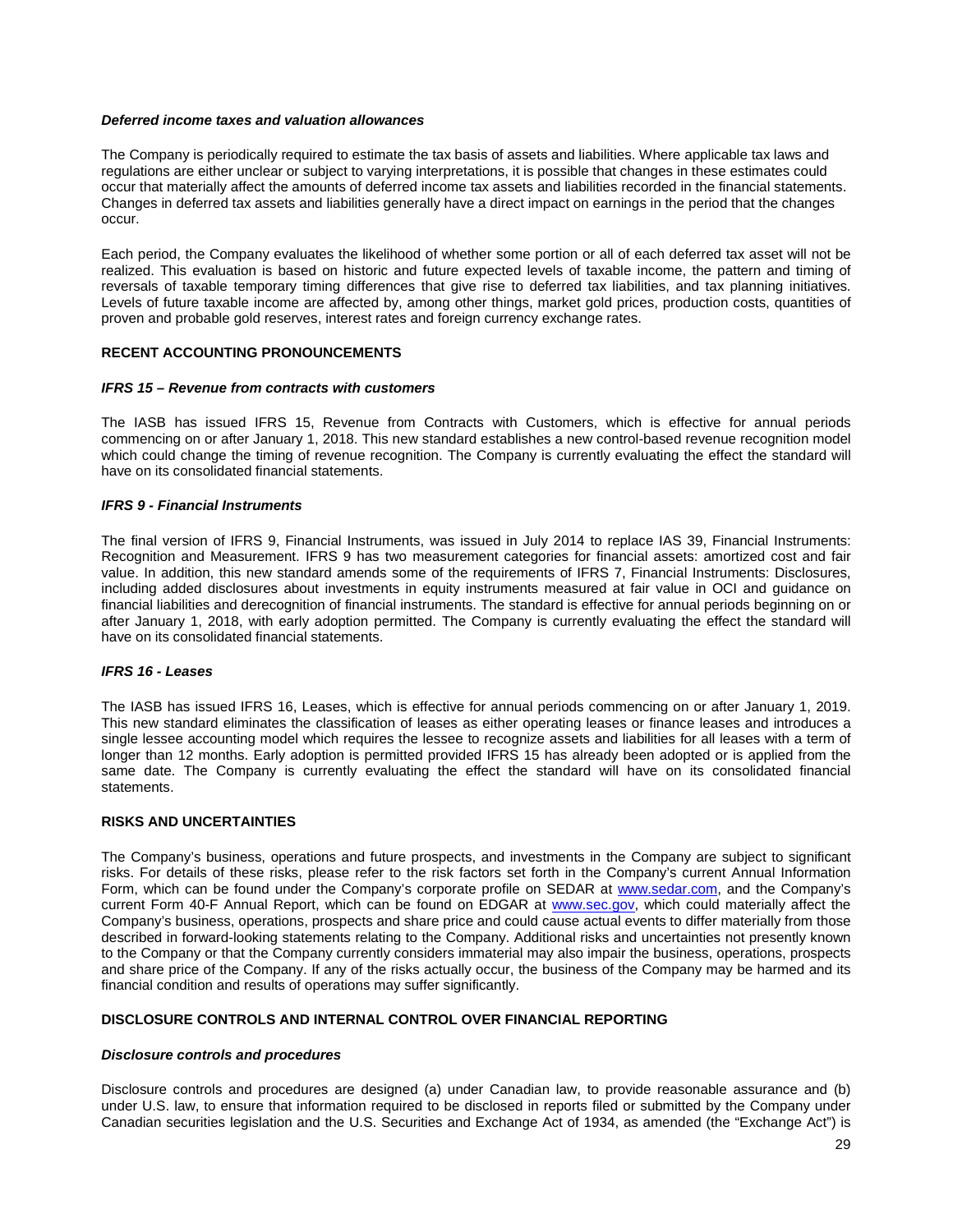recorded, processed, summarized and reported within the time periods specified in the applicable rules and forms and include controls and procedures designed to ensure that information required to be disclosed in reports filed or submitted by the Company under Canadian securities legislation and the Exchange Act is accumulated and communicated to management, including the Chief Executive Officer and Chief Financial Officer, as appropriate to permit timely decisions regarding resolution of the contract of the contract of the contract of the contract of the contract of the contract of the contract of the contract of the contract of the contract of the contract of the contract of the co

As at December 31, 2015, management, with the participation of the Chief Executive Officer and Chief Financial Officer, has evaluated the effectiveness of the design and operation of the Company's disclosure controls and procedures, as defined in the rules of the Canadian Securities Administrators and under the Exchange Act. Based upon the results of that evaluation, the Chief Executive Officer and Chief Financial Officer have concluded that as of December 31, 2015, the Company's disclosure controls and procedures were effective.

# *Management's annual report on internal control over financial reporting*

The Company's management, with the participation of the Chief Executive Officer and Chief Financial Officer is responsible for establishing and maintaining adequate internal control over financial reporting. Any system of internal control over financial reporting, no matter how well designed, has inherent limitations and may not prevent or detect misstatements. Even when the Company's system of internal control is determined to be effective, it can only provide reasonable assurance with respect to financial statement preparation and presentation.

Management has used the criteria established in the Internal Control – Integrated Framework (2013) issued by the Committee of Sponsoring Organizations of the Treadway Commission (COSO) to evaluate the effectiveness of the Company's internal control over financial reporting.

As at December 31, 2015, management, with the participation of the Chief Executive Officer and Chief Financial Officer assessed the effectiveness of the Company's internal control over financial reporting and concluded that the Company's internal control over financial reporting was effective.

The effectiveness of the Company's internal control over financial reporting has been audited by PricewaterhouseCoopers LLP, an independent registered public accounting firm, who have expressed their opinion in their report included with our annual consolidated financial statements.

# *Changes in internal control over financial reporting*

There has been no change in our internal control over financial reporting during the year ended December 31, 2015 which has materially affected, or is reasonably likely to materially affect, our internal control over financial reporting.

# **NON-IFRS MEASURES**

#### *Cash operating costs per gold ounce and total cash costs per gold ounce*

''Cash operating costs per gold ounce'' and "total cash costs per gold ounce" are common financial performance measures in the gold mining industry but , as non-IFRS measures, they do not have a standardized meaning under IFRS and therefore may not be comparable to similar measures presented by other issuers. Management believes that, in addition to conventional measures prepared in accordance with IFRS, certain investors use this information to evaluate our performance and ability to generate cash flow. Accordingly, these measures are intended to provide additional information and should not be considered in isolation or as a substitute for measures of performance prepared in accordance with IFRS. The measures, along with sales, are considered to be a key indicator of the Company's ability to generate earnings and cash flow from its mining operations.

Cash cost figures are calculated in accordance with a standard developed by The Gold Institute, which was a worldwide association of suppliers of gold and gold products and included leading North American gold producers. The Gold Institute ceased operations in 2002, but the standard is the accepted standard of reporting cash cost of production in North America. Adoption of the standard is voluntary and the cost measures presented may not be comparable to other similarly titled measures of other companies. Other companies may calculate these measures differently. Cash operating costs and total cash costs per ounce are derived from amounts included in the statement of operations and include mine site operating costs such as mining, processing, smelting, refining, transportation costs, royalties and production taxes, less silver by-product credits. The tables below show a reconciliation of cash operating costs per ounce and total cash costs per ounce to production costs as extracted from the annual consolidated financial statements on a consolidated basis and on a mine-by-mine basis: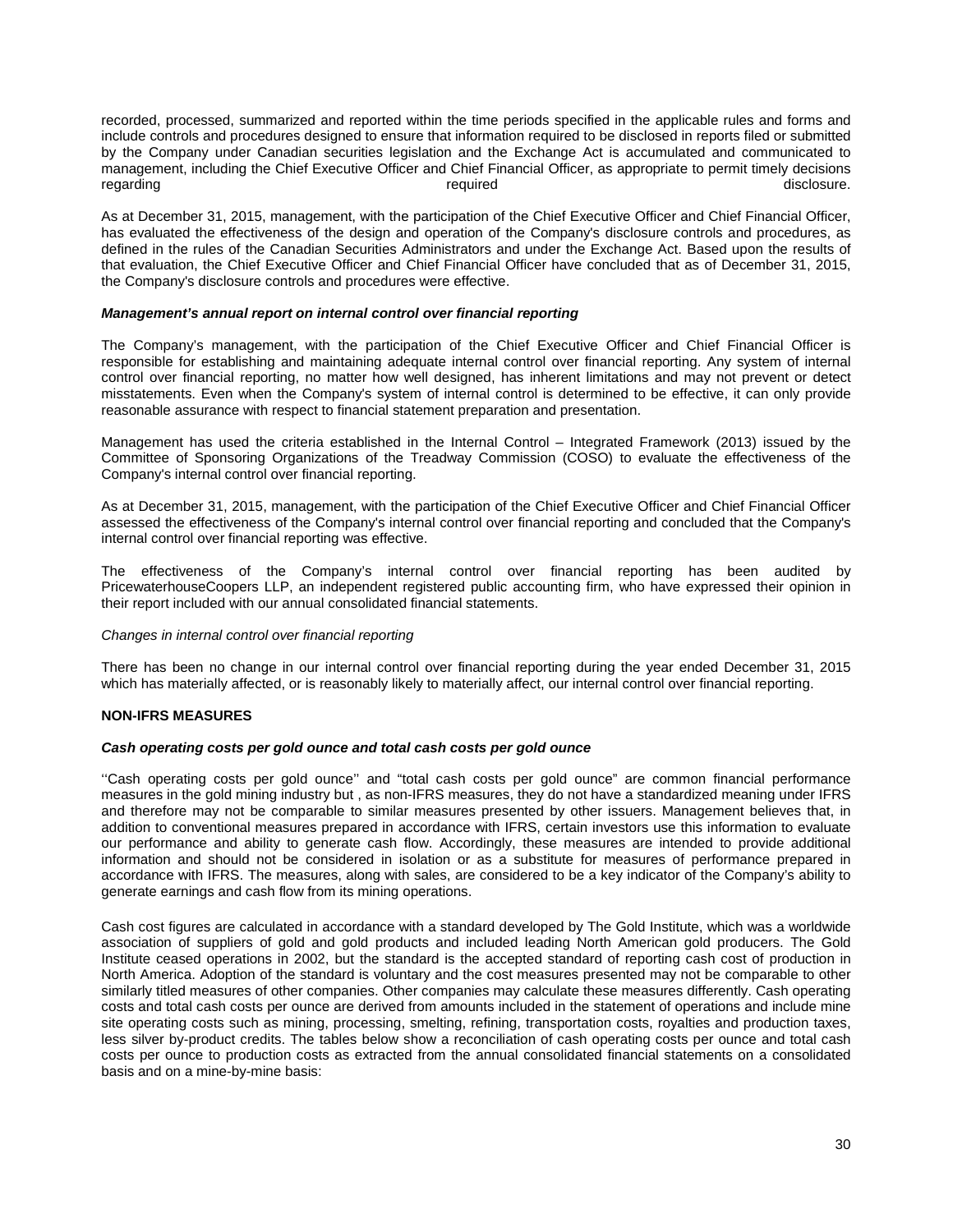# *Consolidated*

|                                                                         | Three months ended<br>December 31<br>(unaudited) |                              | Year ended<br>December 31<br>(unaudited) |                       |
|-------------------------------------------------------------------------|--------------------------------------------------|------------------------------|------------------------------------------|-----------------------|
|                                                                         | 2015<br>\$<br>(000's)                            | <u>2014</u><br>\$<br>(000's) | 2015<br>\$<br>(000's)                    | 2014<br>\$<br>(000's) |
| Production costs per consolidated financial<br>statements               | 70,148                                           | 69,194                       | 299,317                                  | 263,739               |
| Inventory sales adjustment                                              | (811)                                            | 2,984                        | (6,985)                                  | (2,781)               |
| <b>Cash operating costs</b>                                             | 69,337                                           | 72,178                       | 292,332                                  | 260,958               |
| Royalties and production taxes per<br>consolidated financial statements | 6,913                                            | 4,504                        | 23,016                                   | 16,461                |
| Total cash costs                                                        | 76,250                                           | 76,682                       | 315,348                                  | 277,419               |
| Gold production (in ounces)                                             | 131,469                                          | 111,804                      | 474,450                                  | 384,003               |
| Cash operating costs per gold ounce<br>(\$/ounce)                       | 527                                              | 646                          | 616                                      | 680                   |
| Total cash costs per gold ounce (\$/ounce)                              | 580                                              | 686                          | 665                                      | 722                   |

# *Otjikoto Mine*

|                                                               | Three months ended<br>December 31<br>(unaudited) |                 | Year ended<br>December 31<br>(unaudited) |                 |
|---------------------------------------------------------------|--------------------------------------------------|-----------------|------------------------------------------|-----------------|
|                                                               | <u>2015</u><br>(000's)                           | 2014<br>(000's) | 2015<br>(000's)                          | 2014<br>(000's) |
| <b>Production costs</b><br>Inventory sales adjustment         | 14,408<br>732                                    |                 | 54,508<br>(542)                          |                 |
| <b>Cash operating costs</b><br>Royalties and production taxes | 15,140<br>1,173                                  |                 | 53,966<br>4,249                          |                 |
| <b>Total cash costs</b>                                       | 16,313                                           |                 | 58,215                                   |                 |
| Gold production (in ounces)                                   | 39,374                                           |                 | 126,908                                  |                 |
| Cash operating costs per gold ounce<br>(\$/ounce)             | 385                                              |                 | 425                                      |                 |
| Total cash costs per gold ounce (\$/ounce)                    | 414                                              |                 | 459                                      |                 |

*(1) Includes the results from the Otjikoto Mine from March 1, 2015.*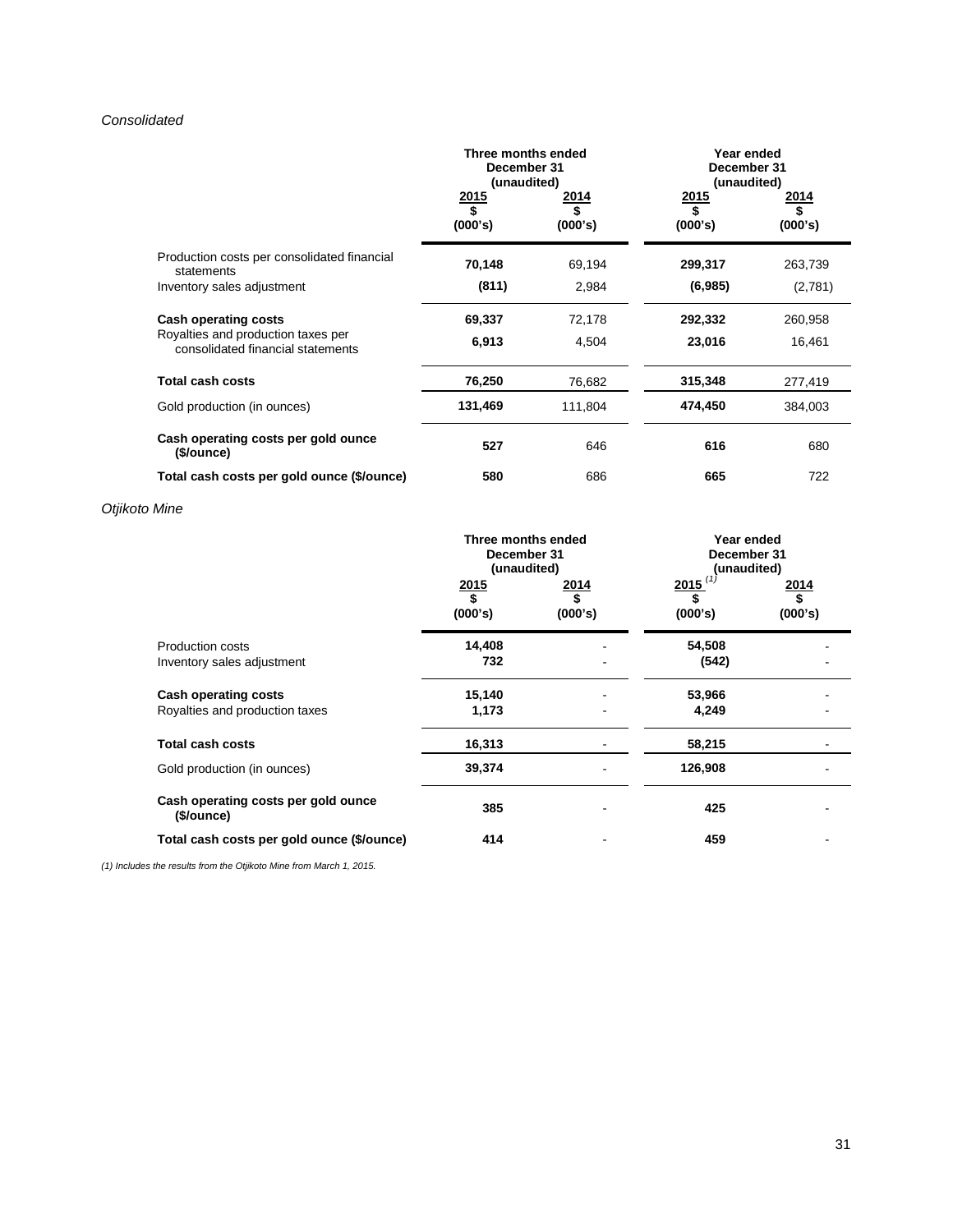### *Masbate Mine*

|                                                        | Three months ended<br>December 31<br>(unaudited) |                          | Year ended<br>December 31<br>(unaudited) |                    |
|--------------------------------------------------------|--------------------------------------------------|--------------------------|------------------------------------------|--------------------|
|                                                        | 2015<br>\$<br>(000's)                            | <u> 2014 </u><br>(000's) | 2015<br>\$<br>(000's)                    | 2014<br>(000's)    |
| <b>Production costs</b><br>Inventory sales adjustment  | 25,347<br>(844)                                  | 37,358<br>837            | 119,924<br>(4, 360)                      | 137,617<br>(2,798) |
| Cash operating costs<br>Royalties and production taxes | 24,503<br>4,273                                  | 38,195<br>2,690          | 115,564<br>12,155                        | 134,819<br>8,730   |
| <b>Total cash costs</b>                                | 28,776                                           | 40,885                   | 127,719                                  | 143,549            |
| Gold production (in ounces)                            | 47,958                                           | 62,972                   | 175,803                                  | 186,195            |
| Cash operating costs per gold ounce<br>(\$/ounce)      | 512                                              | 607                      | 657                                      | 724                |
| Total cash costs per gold ounce (\$/ounce)             | 601                                              | 649                      | 726                                      | 771                |

# *La Libertad Mine*

|                                                               | Three months ended<br>December 31<br>(unaudited) |                 | Year ended<br>December 31<br>(unaudited) |                 |
|---------------------------------------------------------------|--------------------------------------------------|-----------------|------------------------------------------|-----------------|
|                                                               | 2015<br>\$<br>(000's)                            | 2014<br>(000's) | <u>2015</u><br>\$<br>(000's)             | 2014<br>(000's) |
| <b>Production costs</b><br>Inventory sales adjustment         | 22.094<br>(933)                                  | 21,444<br>1,936 | 88,082<br>(2,523)                        | 85,158<br>445   |
| <b>Cash operating costs</b><br>Royalties and production taxes | 21,161<br>805                                    | 23,380<br>933   | 85,559<br>2,912                          | 85,603<br>4,008 |
| <b>Total cash costs</b>                                       | 21,996                                           | 24,313          | 88,471                                   | 89,611          |
| Gold production (in ounces)                                   | 35,234                                           | 36,862          | 119,475                                  | 149,763         |
| Cash operating costs per gold ounce<br>(\$/ounce)             | 601                                              | 634             | 716                                      | 572             |
| Total cash costs per gold ounce (\$/ounce)                    | 623                                              | 660             | 740                                      | 598             |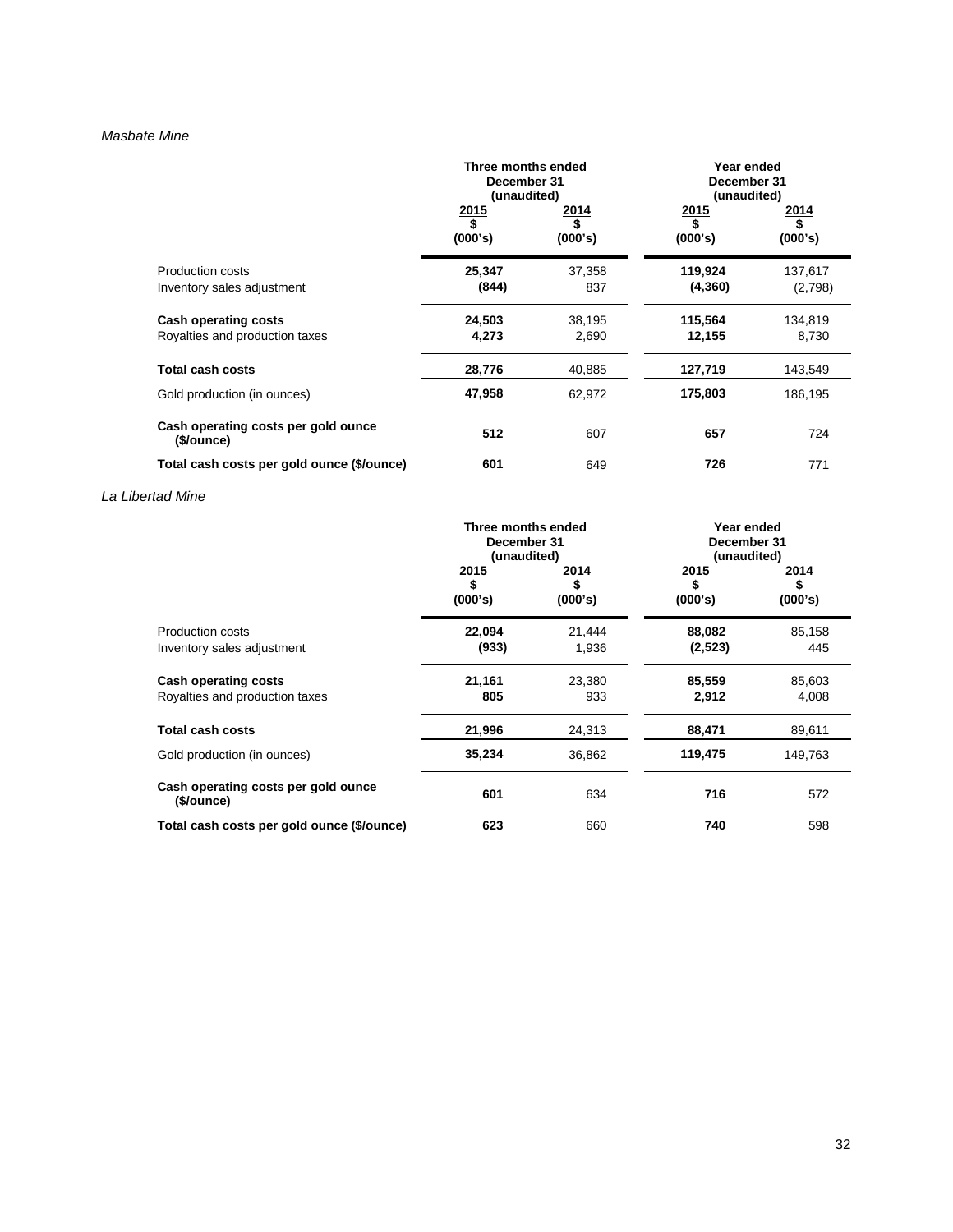### *El Limon Mine*

|                                                                         | Three months ended<br>December 31<br>(unaudited) |                          | Year ended<br>December 31<br>(unaudited) |                                |
|-------------------------------------------------------------------------|--------------------------------------------------|--------------------------|------------------------------------------|--------------------------------|
|                                                                         | $\frac{2015}{$}$<br>(000's)                      | <u> 2014 </u><br>(000's) | $\frac{2015}{$}$<br>(000's)              | <u> 2014 </u><br>\$<br>(000's) |
| Production costs per consolidated financial<br>statements               | 8,299                                            | 10,392                   | 36,803                                   | 40,964                         |
| Inventory sales adjustment                                              | 234                                              | 211                      | 440                                      | (429)                          |
| <b>Cash operating costs</b>                                             | 8,533                                            | 10,603                   | 37,243                                   | 40,535                         |
| Royalties and production taxes per<br>consolidated financial statements | 662                                              | 881                      | 3,700                                    | 3,723                          |
| <b>Total cash costs</b>                                                 | 9,195                                            | 11,484                   | 40,943                                   | 44,258                         |
| Gold production (in ounces)                                             | 8,903                                            | 11,970                   | 52,264                                   | 48,045                         |
| Cash operating costs per gold ounce<br>(\$/ounce)                       | 958                                              | 886                      | 713                                      | 844                            |
| Total cash costs per gold ounce (\$/ounce)                              | 1,033                                            | 959                      | 783                                      | 921                            |

#### *All-in sustaining costs per gold ounce*

In June 2013, the World Gold Council, a non-regulatory association of the world's leading gold mining companies established to promote the use of gold to industry, consumers and investors, provided guidance for the calculation of the measure "all-in sustaining costs per gold ounce", but, as non-IFRS measures, they do not have a standardized meaning under IFRS and therefore may not be comparable to similar measures presented by other issuers. These standards became effective January 1, 2014. Management believes that the all-in sustaining costs per gold ounce measure provides additional insight into the costs of producing gold by capturing all of the expenditures required for the discovery, development and sustaining of gold production and allows the Company to assess its ability to support capital expenditures to sustain future production from the generation of operating cash flows. Management believes that, in addition to conventional measures prepared in accordance with IFRS, certain investors use this information to evaluate our performance and ability to generate cash flow. Accordingly, it is intended to provide additional information and should not be considered in isolation or as a substitute for measures of performance prepared in accordance with IFRS. Adoption of the standard is voluntary and the cost measures presented may not be comparable to other similarly titled measures of other companies.

B2Gold defines all-in sustaining costs per gold ounce as the sum of cash operating costs, royalty and production taxes, capital expenditures and exploration costs that are sustaining in nature, corporate general and administrative costs, share-based payment expenses related to RSUs, community relations expenditures, and reclamation liability accretion, all divided by the total gold ounces produced to arrive at a per ounce figure.

The table below shows a reconciliation of all-in sustaining costs per gold ounce to production costs as extracted from the annual consolidated financial statements on a consolidated basis and on a mine-by-mine basis: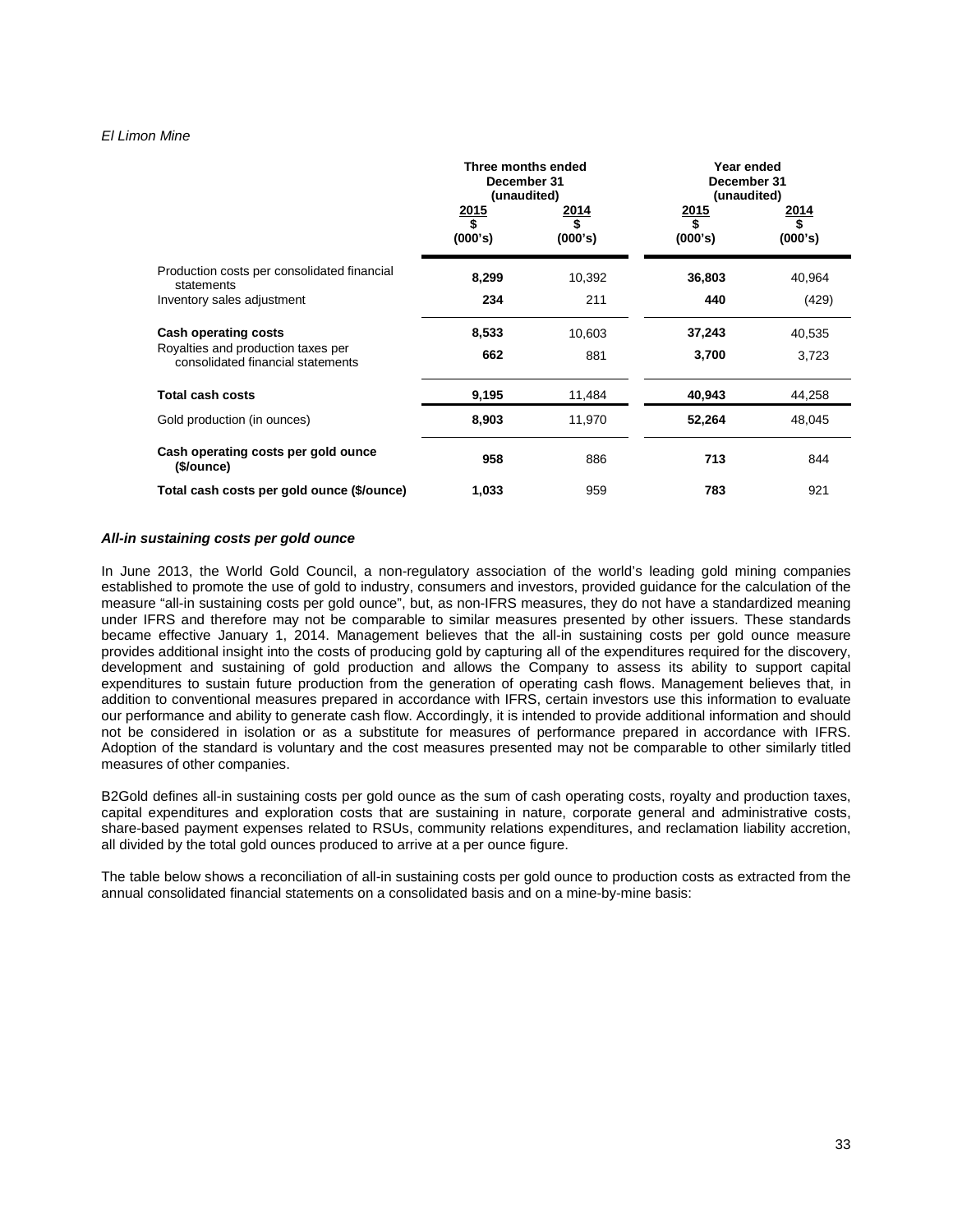# *Consolidated*

|                                                                         | Three months ended<br>December 31<br>(unaudited) |                      | Year ended<br>December 31<br>(unaudited) |                       |
|-------------------------------------------------------------------------|--------------------------------------------------|----------------------|------------------------------------------|-----------------------|
|                                                                         | 2015<br>\$<br>(000's)                            | 2014<br>S<br>(000's) | 2015<br>\$<br>(000's)                    | 2014<br>\$<br>(000's) |
| Production costs per consolidated financial<br>statements               | 70,148                                           | 69,194               | 299,317                                  | 263,739               |
| Inventory sales adjustment                                              | (811)                                            | 2,984                | (6,985)                                  | (2,781)               |
| <b>Cash operating costs</b>                                             | 69,337                                           | 72,178               | 292,332                                  | 260,958               |
| Royalties and production taxes per<br>consolidated financial statements | 6,913                                            | 4,504                | 23,016                                   | 16,461                |
| Corporate administration                                                | 7,562                                            | 9,957                | 36,392                                   | 37,977                |
| Share-based payments $-$ RSUs <sup>(1)</sup>                            | 595                                              | 1,136                | 4,342                                    | 8,436                 |
| Community relations                                                     | 1.713                                            | 1,733                | 4,687                                    | 7,529                 |
| Reclamation liability accretion $(2)$                                   | 328                                              | 259                  | 1,396                                    | 1,193                 |
| Realized losses on fuel derivative contracts                            | 1,474                                            |                      | 3,390                                    |                       |
| Sustaining capital expenditures <sup>(3)</sup>                          | 13,553                                           | 13,355               | 66,533                                   | 79,101                |
| Sustaining exploration <sup>(3)</sup>                                   | 4,647                                            | 2,645                | 17,212                                   | 11,016                |
| Total all-in sustaining costs                                           | 106,122                                          | 105,767              | 449,300                                  | 422,671               |
| Gold production (in ounces)                                             | 131,469                                          | 111,804              | 474,450                                  | 384,003               |
| All-in sustaining cost per gold ounce<br>(\$/ounce)                     | 807                                              | 946                  | 947                                      | 1,101                 |

*(1) Included as a component of Share-based payments on the statement of operations.* 

*(2) Excludes reclamation accretion relating to Farley Lake, the Kiaka Project and the Fekola Project.*

*(3) Refer to Sustaining Capital Expenditures and Exploration reconciliation below.*

The table below shows a reconciliation of the sustaining capital expenditures and exploration to operating mine expenditures as extracted from the annual consolidated financial statements:

|                                                                                                           | Three months ended<br>December 31<br>(unaudited)<br>2015<br>\$<br>(000's) | 2014<br>(000's) | Year ended<br>December 31<br>(unaudited)<br>2015<br>\$<br>(000's) | 2014<br>S<br>(000's) |
|-----------------------------------------------------------------------------------------------------------|---------------------------------------------------------------------------|-----------------|-------------------------------------------------------------------|----------------------|
| Operating mine expenditures per statement of<br>cash flows                                                | 25,428                                                                    | 14,051          | 111,819                                                           | 83,791               |
| Otjikoto Mine construction, expansion and pre-<br>production costs net of sales proceeds                  | (6,038)                                                                   |                 | (33,058)                                                          |                      |
| Masbate plant expansion<br>Jabali underground development                                                 | (4, 725)<br>(1, 112)                                                      |                 | (8,601)<br>(3,627)                                                |                      |
| Jabali Antenna growth capital expenditure<br>Santa Pancha 2 growth capital expenditure                    |                                                                           | (478)<br>(218)  |                                                                   | (2,008)<br>(2,682)   |
| <b>Sustaining capital expenditures</b>                                                                    | 13,553                                                                    | 13,355          | 66,533                                                            | 79,101               |
| Operating mine exploration expenditures per<br>statement of cash flows<br>Montana/Pajo growth exploration | 4,647                                                                     | 2,843<br>(198)  | 17,212                                                            | 12,899<br>(1,883)    |
| Sustaining exploration                                                                                    | 4,647                                                                     | 2,645           | 17,212                                                            | 11,016               |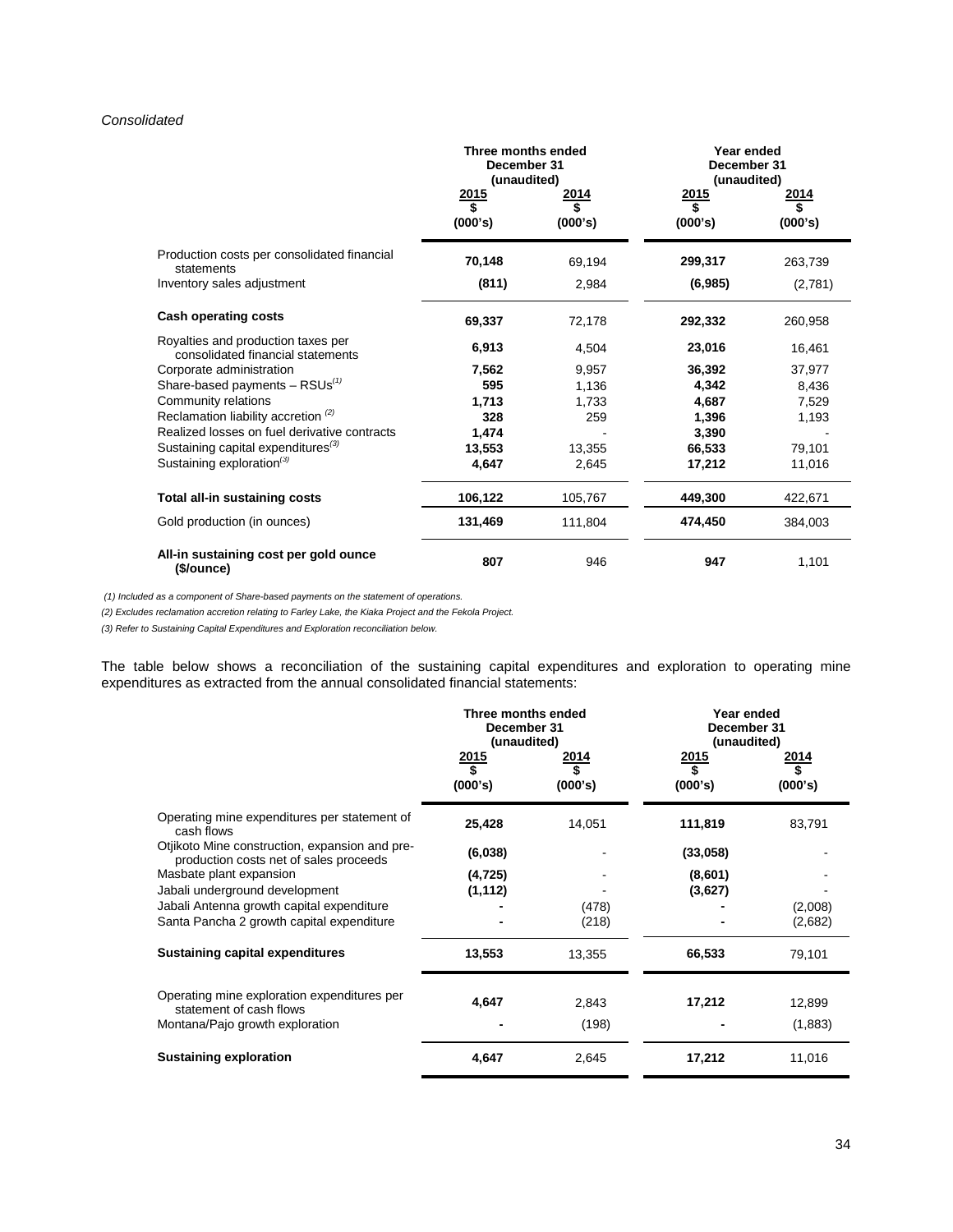# *Otjikoto Mine*

|                                                       | Three months ended<br>December 31<br>(unaudited)   |                 | Year ended<br>December 31<br>(unaudited) |                 |
|-------------------------------------------------------|----------------------------------------------------|-----------------|------------------------------------------|-----------------|
|                                                       | $2015^{(1)}$<br>$\overline{\mathbf{s}}$<br>(000's) | 2014<br>(000's) | $2015^{(1)}$<br>(000's)                  | 2014<br>(000's) |
| <b>Production costs</b><br>Inventory sales adjustment | 14,408<br>732                                      |                 | 54,508<br>(542)                          |                 |
| <b>Cash operating costs</b>                           | 15,140                                             |                 | 53,966                                   |                 |
| Royalties and production taxes                        | 1,173                                              |                 | 4,249                                    |                 |
| Corporate administration                              | 904                                                |                 | 3,962                                    |                 |
| Share-based payments $-$ RSUs <sup>(1)</sup>          | 162                                                |                 | 428                                      |                 |
| Community relations                                   | 677                                                |                 | 894                                      |                 |
| Reclamation liability accretion                       | 87                                                 |                 | 437                                      |                 |
| Sustaining capital expenditures <sup>(2)</sup>        | 925                                                |                 | 1,722                                    |                 |
| Sustaining exploration                                | 957                                                |                 | 4,196                                    |                 |
| Total all-in sustaining costs                         | 20,025                                             |                 | 69,854                                   |                 |
| Gold production (in ounces)                           | 39,374                                             |                 | 126,908                                  |                 |
| All-in sustaining cost per gold ounce<br>(\$/ounce)   | 509                                                |                 | 550                                      |                 |

*(1) Includes the results from the Otjikoto Mine from March 1, 2015.*

*(2) Refer to Sustaining Capital Expenditures reconciliation below.*

The table below shows a reconciliation of the sustaining capital expenditures to operating mine expenditures as extracted from the annual consolidated financial statements:

|                                                                                                                         |                  | Three months ended<br>December 31<br>(unaudited) |                         | Year ended<br>December 31<br>(unaudited) |  |
|-------------------------------------------------------------------------------------------------------------------------|------------------|--------------------------------------------------|-------------------------|------------------------------------------|--|
|                                                                                                                         | 2015<br>(000's)  | <u> 2014 </u><br>(000's)                         | <u> 2015</u><br>(000's) | <u>2014</u><br>(000's)                   |  |
| Operating mine expenditures<br>Otjikoto mine construction, expansion and pre-<br>production costs net of sales proceeds | 6,963<br>(6,038) |                                                  | 34,780<br>(33,058)      |                                          |  |
| <b>Sustaining capital expenditures</b>                                                                                  | 925              |                                                  | 1,722                   |                                          |  |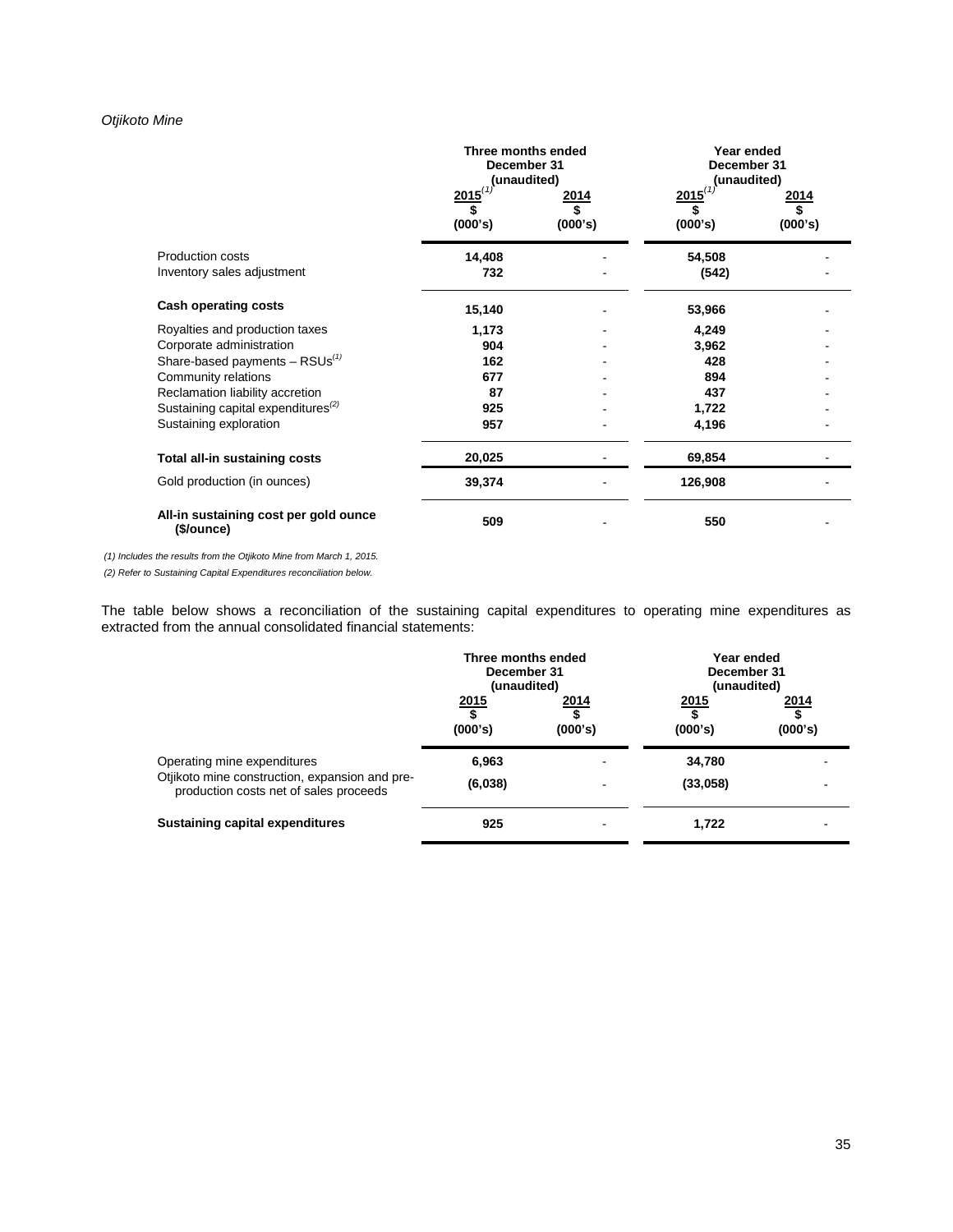# *Masbate Mine*

|                                                                                                | Three months ended<br>December 31<br>(unaudited) |                        | Year ended<br>December 31<br>(unaudited) |                          |
|------------------------------------------------------------------------------------------------|--------------------------------------------------|------------------------|------------------------------------------|--------------------------|
|                                                                                                | $\frac{2015}{$}$<br>(000's)                      | <u>2014</u><br>(000's) | $\frac{2015}{$}$<br>(000's)              | <u> 2014 </u><br>(000's) |
| <b>Production costs</b><br>Inventory sales adjustment                                          | 25,347<br>(844)                                  | 37,358<br>837          | 119,924<br>(4, 360)                      | 137,617<br>(2,798)       |
| <b>Cash operating costs</b>                                                                    | 24,503                                           | 38,195                 | 115,564                                  | 134,819                  |
| Royalties and production taxes<br>Corporate administration                                     | 4,273<br>1,348                                   | 2,690<br>(263)         | 12,155<br>4,511                          | 8,730<br>4,239           |
| Share-based payments $-$ RSUs <sup>(1)</sup><br>Reclamation liability accretion                | 113                                              | 19<br>98               | 38<br>449                                | 152<br>392               |
| Realized losses on fuel derivative contracts<br>Sustaining capital expenditures <sup>(2)</sup> | 1,192<br>5,030                                   | 7,390                  | 2,808<br>29,090                          | 39,889                   |
| Sustaining exploration <sup>(2)</sup>                                                          | 1,649                                            | 730                    | 5,055                                    | 2,199                    |
| Total all-in sustaining costs                                                                  | 38,108                                           | 48,859                 | 169,670                                  | 190,420                  |
| Gold production (in ounces)                                                                    | 47,958                                           | 62,972                 | 175,803                                  | 186,195                  |
| All-in sustaining cost per gold ounce<br>(\$/ounce)                                            | 795                                              | 776                    | 965                                      | 1,023                    |

*(1) Included as a component of Share-based payments on the statement of operations.* 

*(2) Refer to Sustaining Capital Expenditures and Exploration reconciliation below.*

The table below shows a reconciliation of the sustaining capital expenditures and exploration to operating mine expenditures as extracted from the annual consolidated financial statements:

|                                                                            | Three months ended<br>December 31<br>(unaudited) |                 | Year ended<br>December 31<br>(unaudited) |                       |
|----------------------------------------------------------------------------|--------------------------------------------------|-----------------|------------------------------------------|-----------------------|
|                                                                            | $\frac{2015}{$}$<br>(000's)                      | 2014<br>(000's) | $\frac{2015}{\$}$<br>(000's)             | 2014<br>\$<br>(000's) |
| Operating mine expenditures<br>Masbate Mine plant expansion                | 9,755<br>(4, 725)                                | 7.390           | 37,691<br>(8,601)                        | 39,889                |
| Sustaining capital expenditures                                            | 5,030                                            | 7.390           | 29,090                                   | 39,889                |
| Operating mine exploration expenditures<br>Montana/Pajo growth exploration | 1,649                                            | 928<br>(198)    | 5,055                                    | 4,082<br>(1,883)      |
| <b>Sustaining exploration</b>                                              | 1,649                                            | 730             | 5,055                                    | 2,199                 |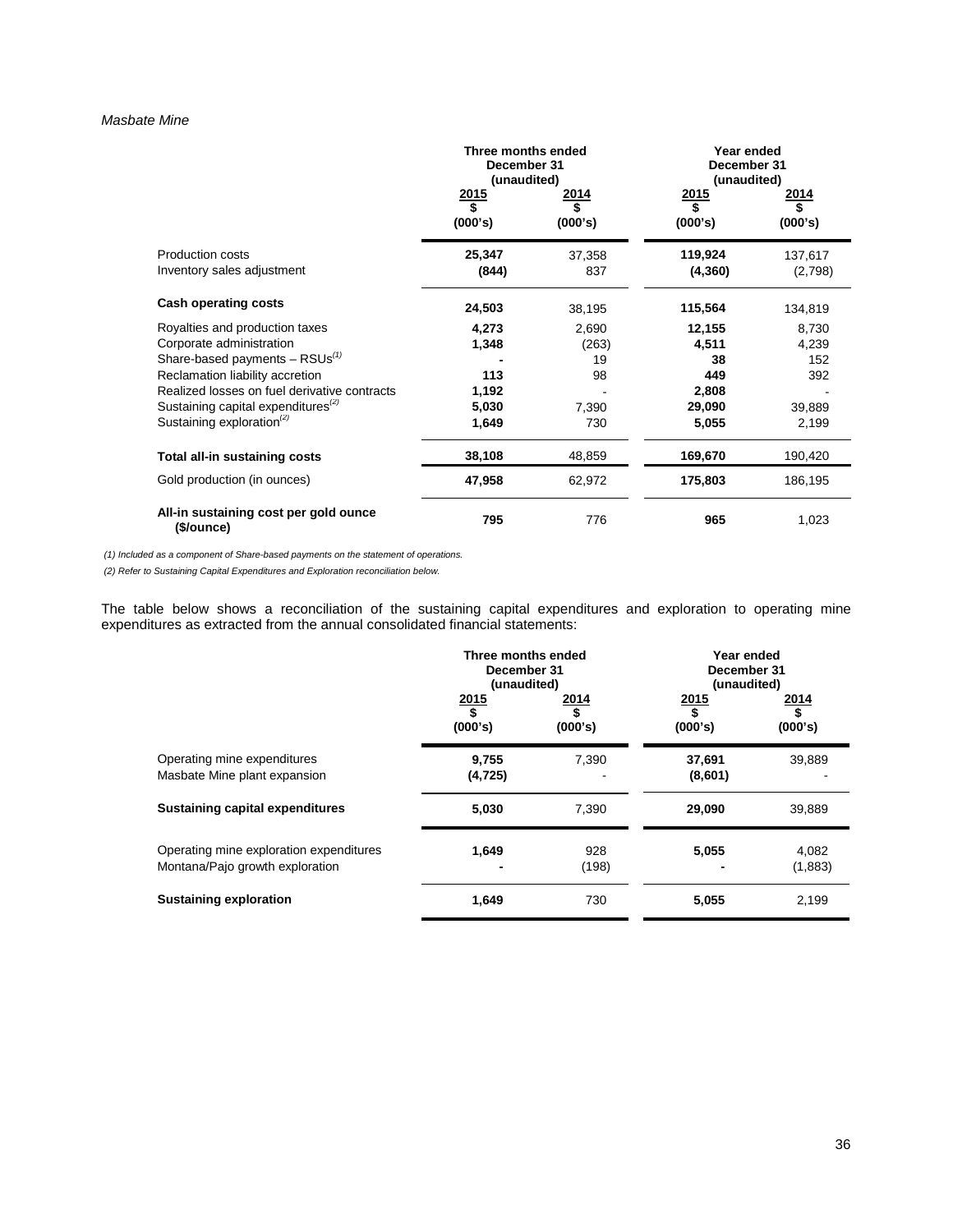# *La Libertad Mine*

|                                                     | Three months ended<br>December 31<br>(unaudited)<br><u> 2015</u><br>2014 |                 | Year ended<br>December 31<br>(unaudited)<br>2015<br><u> 2014</u> |               |
|-----------------------------------------------------|--------------------------------------------------------------------------|-----------------|------------------------------------------------------------------|---------------|
|                                                     | \$<br>(000's)                                                            | (000's)         | \$<br>(000's)                                                    | (000's)       |
| Production costs<br>Inventory sales adjustment      | 22,094<br>(933)                                                          | 21,444<br>1,936 | 88,082<br>(2,523)                                                | 85,158<br>445 |
| <b>Cash operating costs</b>                         | 21,161                                                                   | 23,380          | 85,559                                                           | 85,603        |
| Royalties and production taxes                      | 805                                                                      | 933             | 2,912                                                            | 4,008         |
| Corporate administration                            | 1,006                                                                    | 1,394           | 4,605                                                            | 5,174         |
| Share-based payments $-$ RSUs <sup>(1)</sup>        |                                                                          | 14              | 12                                                               | 89            |
| Community relations                                 | 695                                                                      | 1,332           | 2,615                                                            | 6,048         |
| Reclamation liability accretion                     | 51                                                                       | 72              | 204                                                              | 288           |
| Realized losses on fuel derivative contracts        | 281                                                                      |                 | 581                                                              |               |
| Sustaining capital expenditures $^{(2)}$            | 5,523                                                                    | 3,964           | 16,875                                                           | 26,355        |
| Sustaining exploration <sup>(2)</sup>               | 1,382                                                                    | 1,183           | 4,637                                                            | 4,654         |
| Total all-in sustaining costs                       | 30,904                                                                   | 32,272          | 118,000                                                          | 132,219       |
| Gold production (in ounces)                         | 35,234                                                                   | 36,862          | 119,475                                                          | 149,763       |
| All-in sustaining cost per gold ounce<br>(\$/ounce) | 877                                                                      | 876             | 988                                                              | 883           |

*(1) Included as a component of Share-based payments on the statement of operations.* 

*(2) Refer to Sustaining Capital Expenditures reconciliation below.*

The table below shows a reconciliation of the sustaining capital expenditures to operating mine expenditures as extracted from the annual consolidated financial statements:

|                                                                                                            | Three months ended<br>December 31<br>(unaudited) |                 | Year ended<br>December 31<br>(unaudited) |                   |
|------------------------------------------------------------------------------------------------------------|--------------------------------------------------|-----------------|------------------------------------------|-------------------|
|                                                                                                            | 2015<br>(000's)                                  | 2014<br>(000's) | <u>2015</u><br>(000's)                   | 2014<br>(000's)   |
| Operating mine expenditures<br>Jabali underground development<br>Jabali Antenna growth capital expenditure | 6,635<br>(1, 112)                                | 4.442<br>(478)  | 20,503<br>(3,628)                        | 28,363<br>(2,008) |
| <b>Sustaining capital expenditures</b>                                                                     | 5,523                                            | 3.964           | 16,875                                   | 26,355            |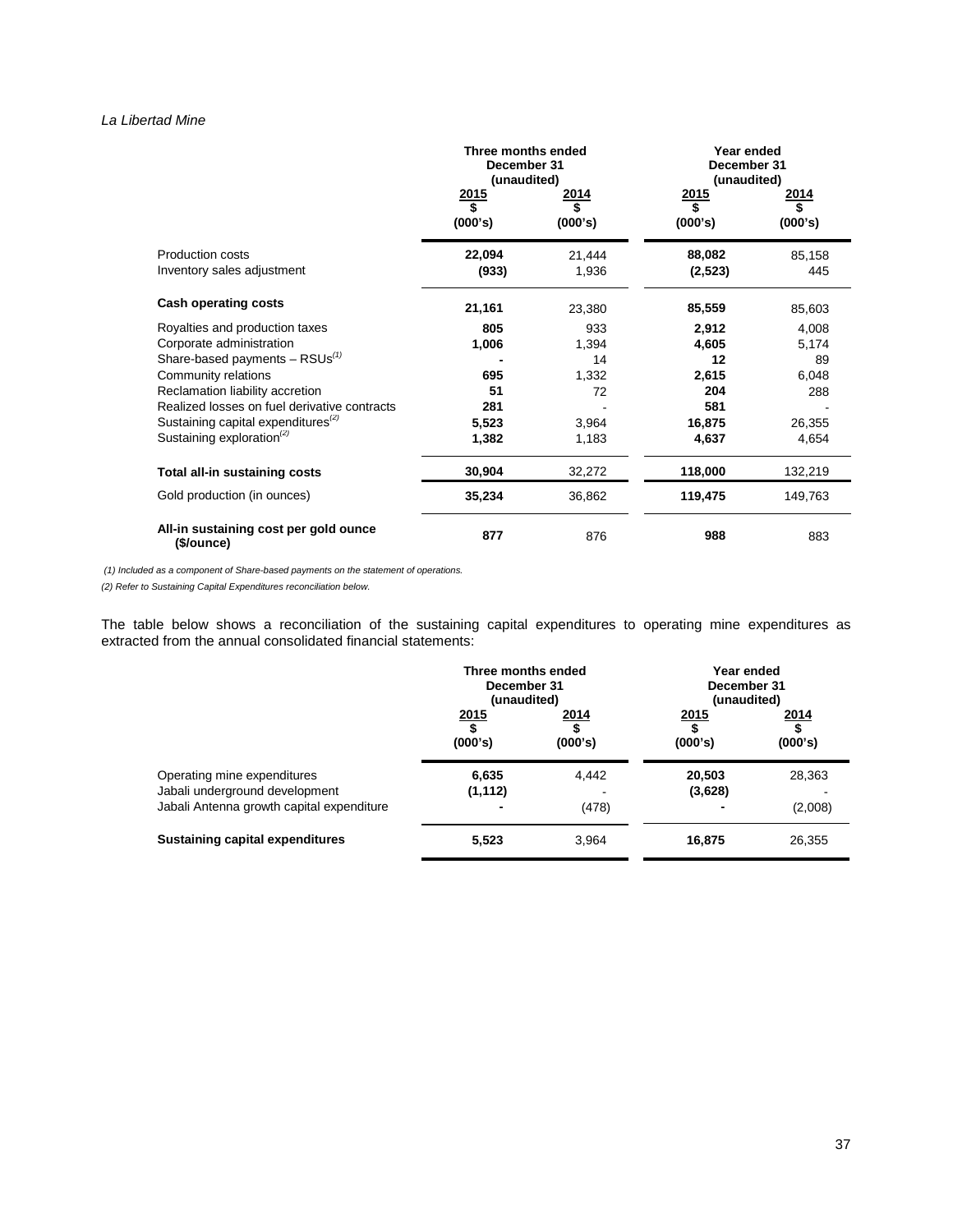# *El Limon Mine*

|                                                     | Three months ended<br>December 31<br>(unaudited) |                        | Year ended<br>December 31<br>(unaudited) |                 |  |
|-----------------------------------------------------|--------------------------------------------------|------------------------|------------------------------------------|-----------------|--|
|                                                     | $\frac{2015}{\$}$<br>(000's)                     | <u>2014</u><br>(000's) | <u>2015</u><br>(000's)                   | 2014<br>(000's) |  |
| Production costs<br>Inventory sales adjustment      | 8,299<br>234                                     | 10,392<br>211          | 36,803<br>440                            | 40,964<br>(429) |  |
| <b>Cash operating costs</b>                         | 8,533                                            | 10,603                 | 37,243                                   | 40,535          |  |
| Royalties and production taxes                      | 662                                              | 881                    | 3,700                                    | 3,723           |  |
| Corporate administration                            | 708                                              | 519                    | 2,218                                    | 2,038           |  |
| Share-based payments $-$ RSUs <sup>(1)</sup>        |                                                  | 8                      | 6                                        | 44              |  |
| Community relations                                 | 341                                              | 340                    | 1,178                                    | 1,344           |  |
| Reclamation liability accretion                     | 77                                               | 89                     | 306                                      | 356             |  |
| Sustaining capital expenditures <sup>(2)</sup>      | 2,075                                            | 2,001                  | 18,846                                   | 12,856          |  |
| Sustaining exploration <sup>(2)</sup>               | 659                                              | 732                    | 3,324                                    | 4,163           |  |
| Total all-in sustaining costs                       | 13,055                                           | 15,173                 | 66,821                                   | 65,059          |  |
| Gold production (in ounces)                         | 8,903                                            | 11,970                 | 52,264                                   | 48,045          |  |
| All-in sustaining cost per gold ounce<br>(\$/ounce) | 1,466                                            | 1,268                  | 1,279                                    | 1,354           |  |

*(1) Included as a component of Share-based payments on the statement of operations.* 

*(2) Refer to Sustaining Capital Expenditures reconciliation below.*

The table below shows a reconciliation of the sustaining capital expenditures to operating mine expenditures as extracted from the annual consolidated financial statements:

|                                                                          | Three months ended<br>December 31<br>(unaudited) |                 | Year ended<br>December 31<br>(unaudited) |                   |  |
|--------------------------------------------------------------------------|--------------------------------------------------|-----------------|------------------------------------------|-------------------|--|
|                                                                          | 2015<br>(000's)                                  | 2014<br>(000's) | 2015<br>(000's)                          | 2014<br>(000's)   |  |
| Operating mine expenditures<br>Santa Pancha 2 growth capital expenditure | 2,075                                            | 2,219<br>(218)  | 18,846                                   | 15,538<br>(2,682) |  |
| Sustaining capital expenditures                                          | 2.075                                            | 2,001           | 18.846                                   | 12,856            |  |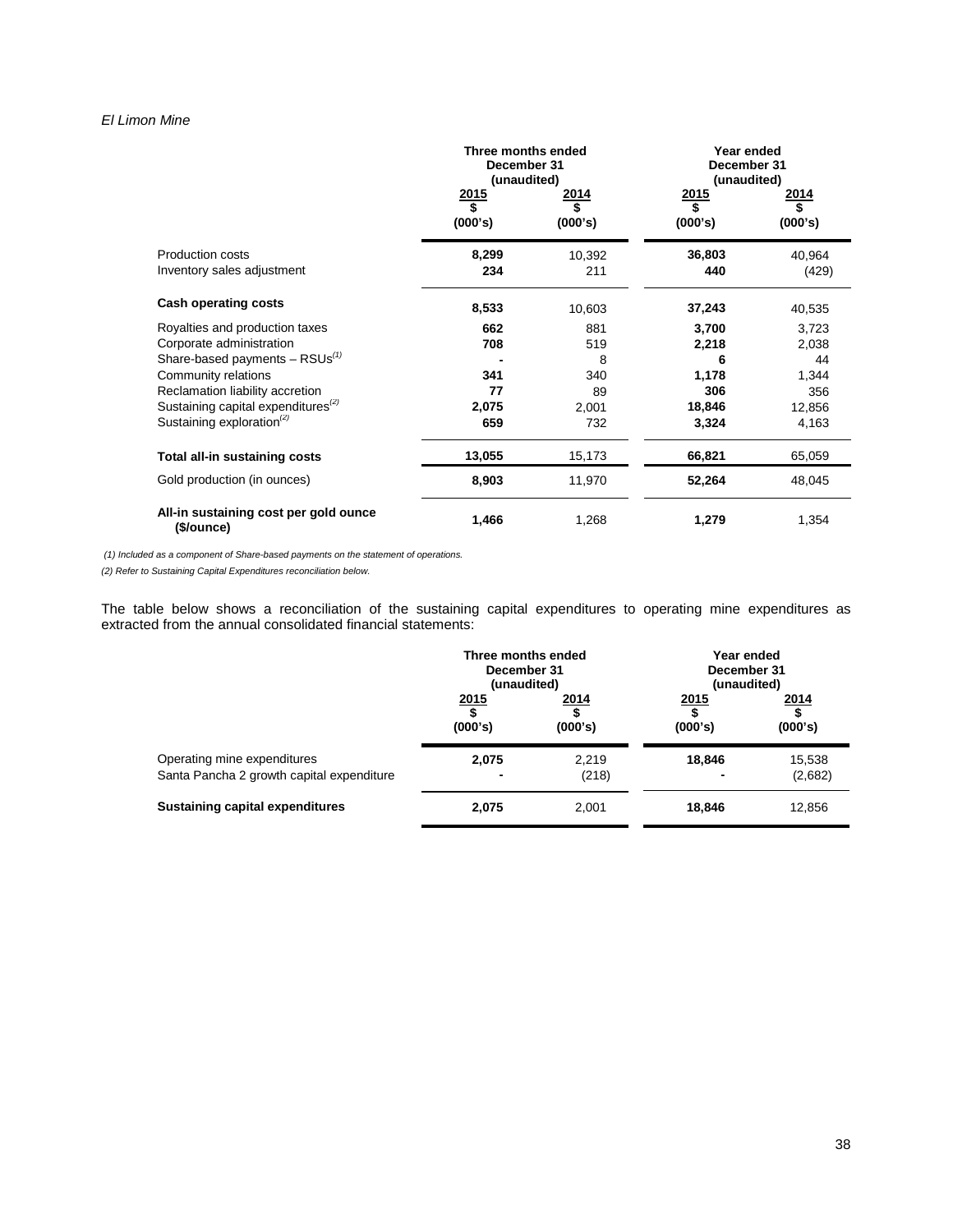# *Adjusted net income and adjusted earnings per share - basic*

Adjusted net income and adjusted earnings per share are non-IFRS measures that do not have standardized meanings prescribed by IFRS and therefore may not be comparable to similar measures presented by other issuers.

Adjusted net income excludes certain non-cash items from net income or net loss to provide a measure which allows the Company and investors to evaluate the results of the underlying core operations of the Company and its ability to generate cash flows.

Management believes that the presentation of adjusted net income and adjusted earnings per share is appropriate to provide additional information to investors regarding items that we do not expect to continue at the same level in the future or that management does not believe to be a reflection of the Company's ongoing operating performance. Management further believes that its presentation of these non-IFRS financial measures provides information that is useful to investors because it is an important indicator of the strength of our operations and the performance of our core business.

A reconciliation of net income to adjusted net income and adjusted earnings per share is set out in the table below:

|                                                                                                                                                                                                                                                                                                                                                                                                                                  | Three months ended<br>December 31<br>(unaudited)                    |                                                                                   | Year ended<br>December 31<br>(unaudited)                                                  |                                                                               |
|----------------------------------------------------------------------------------------------------------------------------------------------------------------------------------------------------------------------------------------------------------------------------------------------------------------------------------------------------------------------------------------------------------------------------------|---------------------------------------------------------------------|-----------------------------------------------------------------------------------|-------------------------------------------------------------------------------------------|-------------------------------------------------------------------------------|
|                                                                                                                                                                                                                                                                                                                                                                                                                                  | 2015<br>\$<br>(000's)                                               | 2014<br>\$<br>(000's)                                                             | 2015<br>$\overline{\mathbf{s}}$<br>(000's)                                                | 2014<br>\$<br>(000's)                                                         |
| Net loss for the period<br>Adjustments for non-recurring and significant<br>recurring non-cash items:                                                                                                                                                                                                                                                                                                                            | (115,085)                                                           | (356, 750)                                                                        | (145, 113)                                                                                | (666, 385)                                                                    |
| Impairment of goodwill and long-lived assets<br>Write-off of mineral property interests<br>Share-based payments<br>Provision for non-recoverable input taxes<br>Gain on fair value of convertible notes<br>Gain on sale of Bellavista property<br>Non-recurring non-cash interest and<br>financing expense<br>Unrealized losses on derivative instruments<br>Write-down of long-term investments<br>Deferred income tax recovery | 107,984<br>7,978<br>3,002<br>(1,061)<br>8,477<br>1,537<br>(11, 192) | 435,981<br>21,101<br>2,665<br>13,018<br>(20, 970)<br>1,992<br>4,187<br>(109, 576) | 107,984<br>16,095<br>15,215<br>(6,903)<br>(2, 192)<br>5,521<br>23,487<br>6,752<br>(7,502) | 734,378<br>21,465<br>16,105<br>13,018<br>(9,797)<br>50<br>7,194<br>(109, 316) |
| Adjusted net income (loss)                                                                                                                                                                                                                                                                                                                                                                                                       | 1,640                                                               | (8, 352)                                                                          | 13,344                                                                                    | 6,712                                                                         |
| Basic weighted average number of common<br>shares outstanding (in thousands)                                                                                                                                                                                                                                                                                                                                                     | 924,241                                                             | 914,931                                                                           | 922,114                                                                                   | 741,097                                                                       |
| Adjusted net earnings (loss) per share-<br>basic (\$/share)                                                                                                                                                                                                                                                                                                                                                                      | 0.00                                                                | (0.01)                                                                            | 0.01                                                                                      | 0.01                                                                          |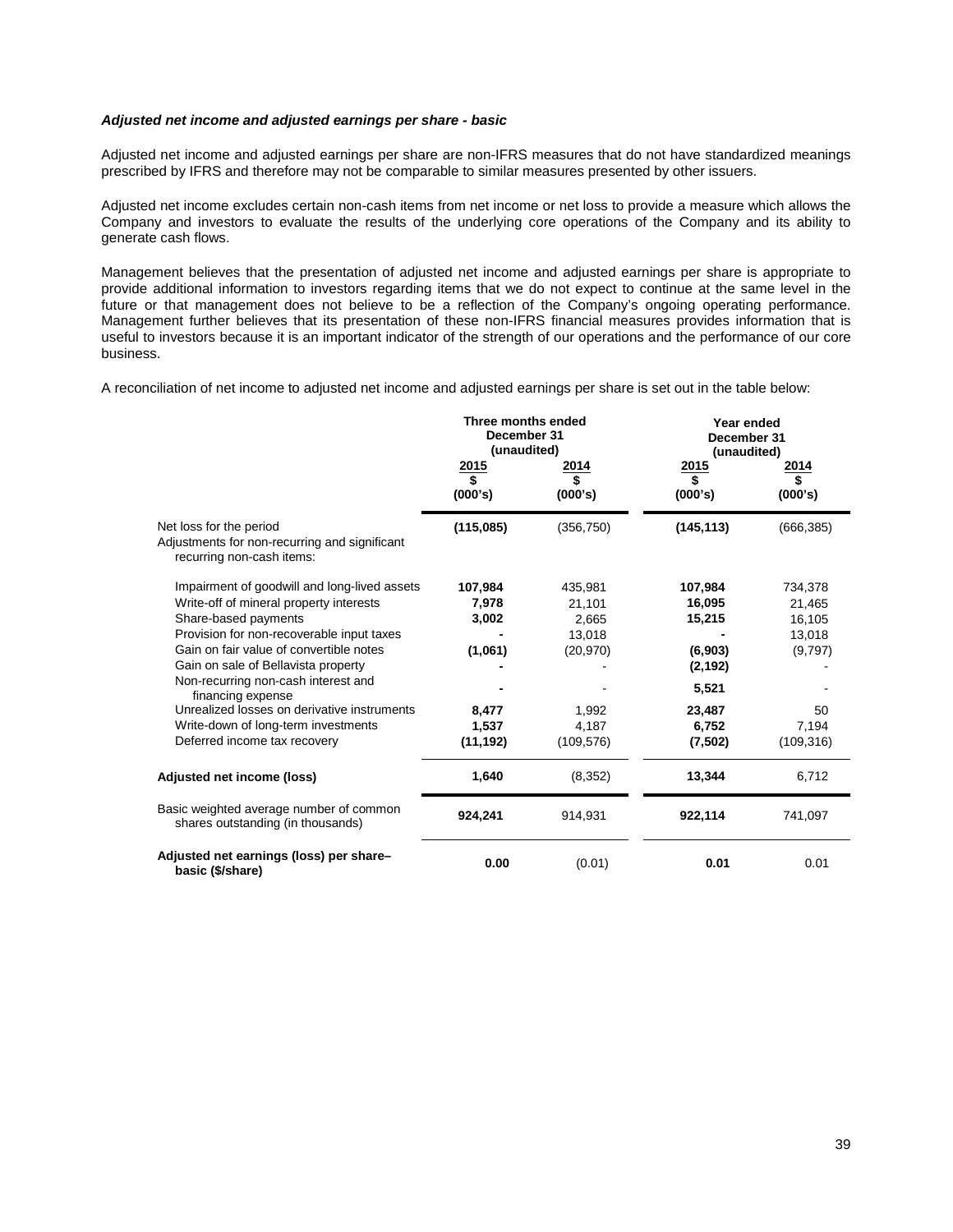# **SUMMARY OF UNAUDITED QUARTERLY RESULTS**

|                                                             | $Q_4$     | Q <sub>3</sub> | Q2        | $Q_1$        | Q <sub>4</sub> | <u>Q3</u>  | <u>Q2</u> | <u>Q1</u> |
|-------------------------------------------------------------|-----------|----------------|-----------|--------------|----------------|------------|-----------|-----------|
|                                                             | 2015      | 2015           | 2015      | $2015^{(3)}$ | 2014           | 2014       | 2014      | 2014      |
| Gold revenue (\$ in thousands)                              | 139,008   | 139,250        | 136,506   | 138,892      | 122,422        | 114,924    | 120,258   | 129,020   |
| Gold sold (ounces)                                          | 127,482   | 124,481        | 114,423   | 114,799      | 102,612        | 91,282     | 93,330    | 98,995    |
| Average realized gold price<br>(\$/ounce)                   | 1,090     | 1,119          | 1,193     | 1,210        | 1,193          | 1,259      | 1,289     | 1,303     |
| Gold produced (ounces)                                      | 131,469   | 124,371        | 121,566   | 97,044       | 111,804        | 90,192     | 85,704    | 96,303    |
| Cash operating costs (1)<br>(\$/ounce gold)                 | 527       | 584            | 677       | 701          | 646            | 732        | 720       | 634       |
| Total cash costs (1) (\$/ounce gold)                        | 580       | 627            | 725       | 753          | 686            | 772        | 766       | 679       |
| Net (loss) income for the period $(2)$<br>(\$ in thousands) | (115,085) | (13, 585)      | (22, 784) | 6,341        | (356, 750)     | (274, 128) | (11,529)  | (23, 978) |
| Earnings (loss) per share $(2)$ -<br>basic $(\$)$           | (0.13)    | (0.02)         | (0.02)    | 0.01         | (0.39)         | (0.39)     | (0.02)    | (0.04)    |
| Earnings (loss) per share $(2)$ -<br>diluted $(\$)$         | (0.13)    | (0.02)         | (0.02)    | 0.00         | (0.39)         | (0.39)     | (0.02)    | (0.04)    |
| Cash flows from operating activities<br>(\$ in thousands)   | 48,513    | 33,911         | 34,315    | 58,663       | 41,090         | 33,723     | 24,013    | 18,414    |

*(1) Non-IFRS measure. A cautionary note regarding non-IFRS measures is included in the section titled "Non-IFRS Measures."* 

*(2) Attributable to the shareholders of the Company.*

*(3) Starting March 1, 2015, the table includes results from the Otjikoto Mine which reached commercial production February 28, 2015.*

Quarterly gold revenue increased significantly in all four quarters of 2015 due to the start of commercial production at the Company's new Otjikoto Mine which contributed to higher ounces sold. The Otjikoto Mine reached commercial production on February 28, 2015. The net loss in the fourth quarter of 2015 reflects the \$108.0 million impairment charge relating to the Company's El Limon and La Libertad Mines and investment in Gramalote joint venture. The net loss recorded in the first quarter of 2014 primarily resulted from the loss on fair value of convertible notes of \$38.3 million recorded during the quarter, while the net loss in the second quarter of 2014 primarily related to the loss on fair value of convertible notes of \$4.4 million and a write-down of long-term investments of \$2.7 million. The net loss in the third and fourth quarters of 2014 reflect the \$298.4 million impairment charge relating to the Company's goodwill and investment in Gramalote joint venture and a \$436.0 million impairment charge, net of deferred income tax recoveries of \$130.8 million, relating to the Masbate Mine's long-lived assets, respectively.

# **OUTLOOK**

For 2016, consolidated gold production at B2Gold is expected to increase to between 510,000 to 550,000 ounces, compared to 493,265 ounces produced in 2015. The expected higher production relates mainly to increased throughput at the Otjikoto Mine, following the completion of its mill expansion project in September 2015. Gold production in 2016 is anticipated to be slightly weighted towards the second-half of the year (53%), due to a number of factors. Consolidated cash operating costs per gold ounce are projected to further decrease in 2016 and be in the range of \$560 to \$595 (2015 guidance range was \$630 to \$660 per ounce). The favourable reduction (approximately 10%) reflects the positive impact of greater production from the low-cost Otjikoto Mine, including the benefit of an anticipated weaker Namibian dollar, lower projected fuel and energy costs across all operations, and continued efforts to enhance productivity and cost efficiencies. The Company's consolidated all-in sustaining costs per gold ounce are also expected to be significantly lower, between \$895 and \$925 (2015 guidance range was \$950 to \$1,025). Due to the anticipated timing of budgeted capital expenditures, all-in sustaining costs per gold ounce are expected to be higher in the first half of 2016 than in the second-half.

In March 2016, the Company put in place additional financing measures which it expects will provide sufficient liquidity and resources to ensure that based on current assumptions, construction of the Fekola Project is fully funded through to completion (forecast to be the fourth quarter of 2017).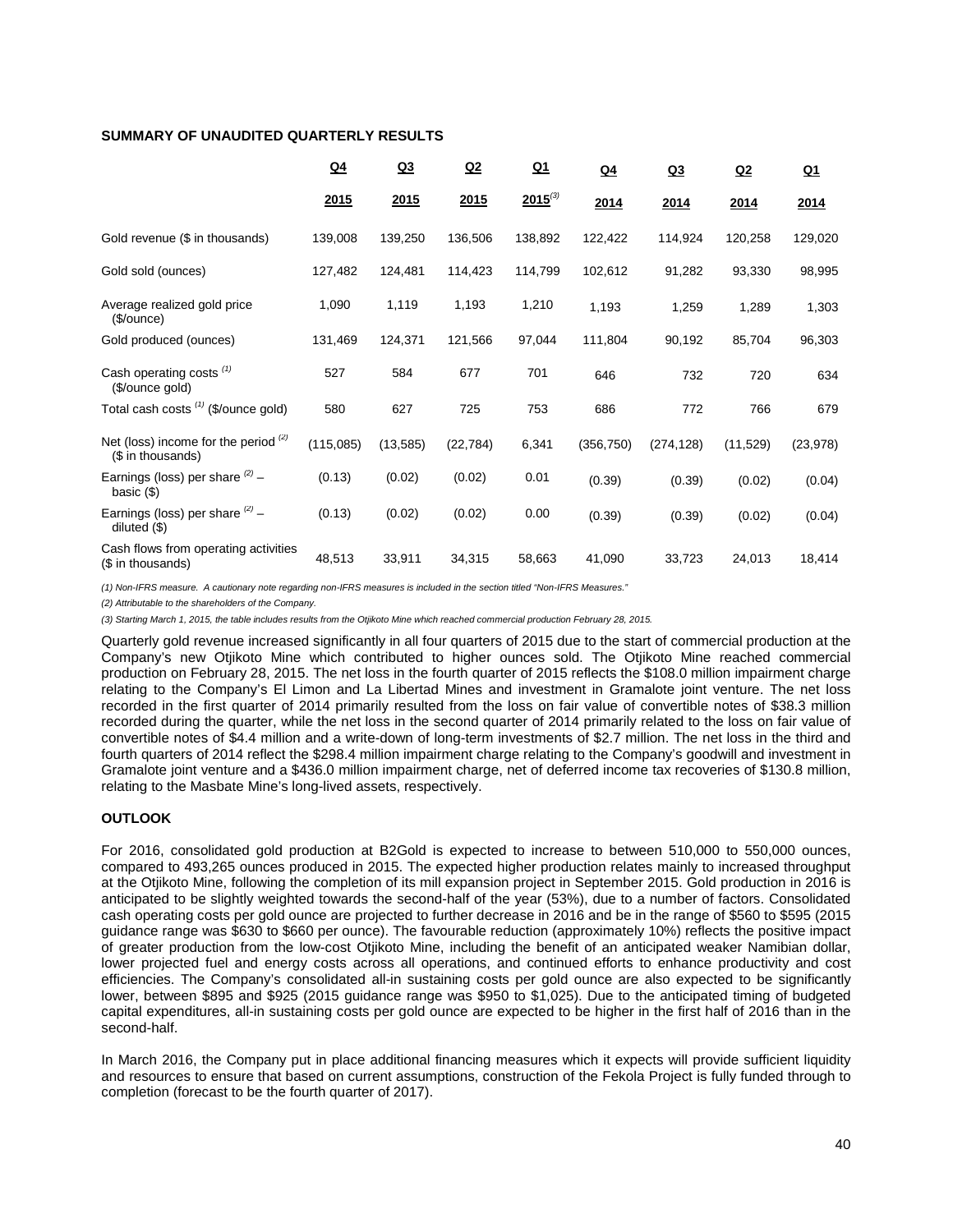The Prepaid Sales are a flexible way of generating additional funding today from the Company's existing operations. Execution of the Prepaid Sales with the Company's RCF Bank Syndicate further reinforces the support the Company has received from and the working relationship the Company has developed with its core lending group.

In addition, signing of a new \$80.9 million equipment financing facility with Caterpillar underscores the continued support of another of the Company's long term business partners and secures the funding of the Fekola Project Mining Fleet and other equipment.

The recent upturn in the gold price has provided optimism for many gold companies. However, no mining company can afford to be complacent. The Company's 2016 budget reflects cost control initiatives, the scale-back of non-core development activity and reductions in capital expenditures, exploration and G&A costs. The core activities of the Company remain its current mining operations and the construction of its Fekola Project. In addition, the Company expects to continue exploration programs focused primarily on brownfields exploration on the Company's existing projects.

The Company's ability to secure funding for the construction of the Fekola Project on attractive terms without a dilutive equity financing, combined with a strong growth in the Company's production profile, clearly demonstrates that, in the Company's view, its Company's construction and growth strategy is effective and successful. It is this strategy that continues to strengthen the Company via accretive acquisitions, exploration success and the demonstrated ability to reduce operating costs. The Company's Otjikoto Mine was a key contributor towards the Company's overall production growth profile in 2015, and is projected to be the Company's lowest cost producing mine in 2016. Adding what we expect to be another low-cost producing mine to the Company's production profile, the Fekola Project, which is currently in construction and scheduled to commence production in late 2017, is expected to enable the Company to further increase its production base and reduce its consolidated cash operating costs per gold ounce and all-in sustaining costs per gold ounce.

Based on current assumptions, the Company is projecting gold production in 2016 of between 510,000 to 550,000 ounces, increasing to between 800,000 to 850,000 ounces in 2018.

# **OUTSTANDING SHARE DATA**

At March 15, 2016, 927,064,871 common shares were outstanding. In addition, there were approximately 69,900,368 stock options outstanding with exercise prices ranging between Cdn.\$0.84 to Cdn.\$13.67 per share and 1,724,855 RSUs. As of January 1, 2015 and December 31, 2015, we had 21,436,594 and 11,165,370 unoptioned common shares available for option grants under our incentive stock option plan (amended and restated).

# **CAUTION ON FORWARD-LOOKING INFORMATION**

This Management's Discussion and Analysis includes certain "forward-looking information" and "forward-looking statements" (collectively "forward-looking statements") within the meaning of applicable Canadian and United States securities legislation, including projections of future financial and operational performance; statements with respect to future events or future performance, production estimates, anticipated operating and production costs and revenue, estimates of capital expenditures, future demand for and prices of commodities and currencies; and statements regarding anticipated exploration, development, construction, production, permitting and other activities on the Company's properties, including finalizing the negotiation of the Mining Convention and the structuring and ownership of the Exploitation Company that will hold the Fekola Project with the Government of Mali, the construction of, and the potential development and potential production from, the Fekola Project; the Fekola Project being fully funded; the Fekola Project being on schedule to commence gold production in late 2017; the completion, terms, receipt and use of funds and effect of the Prepaid Sales, The Facility and the increased Otjikoto equipment loan facility; the number of ounces to be delivered under the Prepaid Sales arrangements representing approximately 7% and 5% of forecast consolidated gold production in 2017 and 2018; the entering into of additional Prepaid Sales arrangements; the accounting treatment of the Prepaid Amount(s); satisfaction of conditions precedent, including the completion and terms of definitive documentation, and completion and funding under the Facility and the Otjikoto equipment facility; projections regarding future production and production costs, including the Otiikoto Mine being the Company's lowest cost producer in 2016; the Fekola Project increasing the Company's production base and decreasing consolidated operating and sustaining costs; the magnitude and effect of hedging transactions; completion of a mining study for the Otjikoto Mine incorporating the Wolfshag zone; the impact of the new Burkinabe Mining Code on the Kiaka Project; the projections included in existing technical reports, economic assessments, feasibility studies and geological models and the completion of new studies, including an updated life of mine plan for the Otjikoto Mine, and the Feasibility Study for the Fekola Project; the potential for expansion of mineral resources and mineral reserves or conversion of mineral resources and mineral reserves from one category to another, including at the Masbate Mine and the Wolfshag zone near Otjikoto; the potential for expansion of production capacity, including the cost reduction and continued ramp up, improvements and expansion of gold production at the Otjikoto Mine and development of the adjacent Wolfshag zone; the planned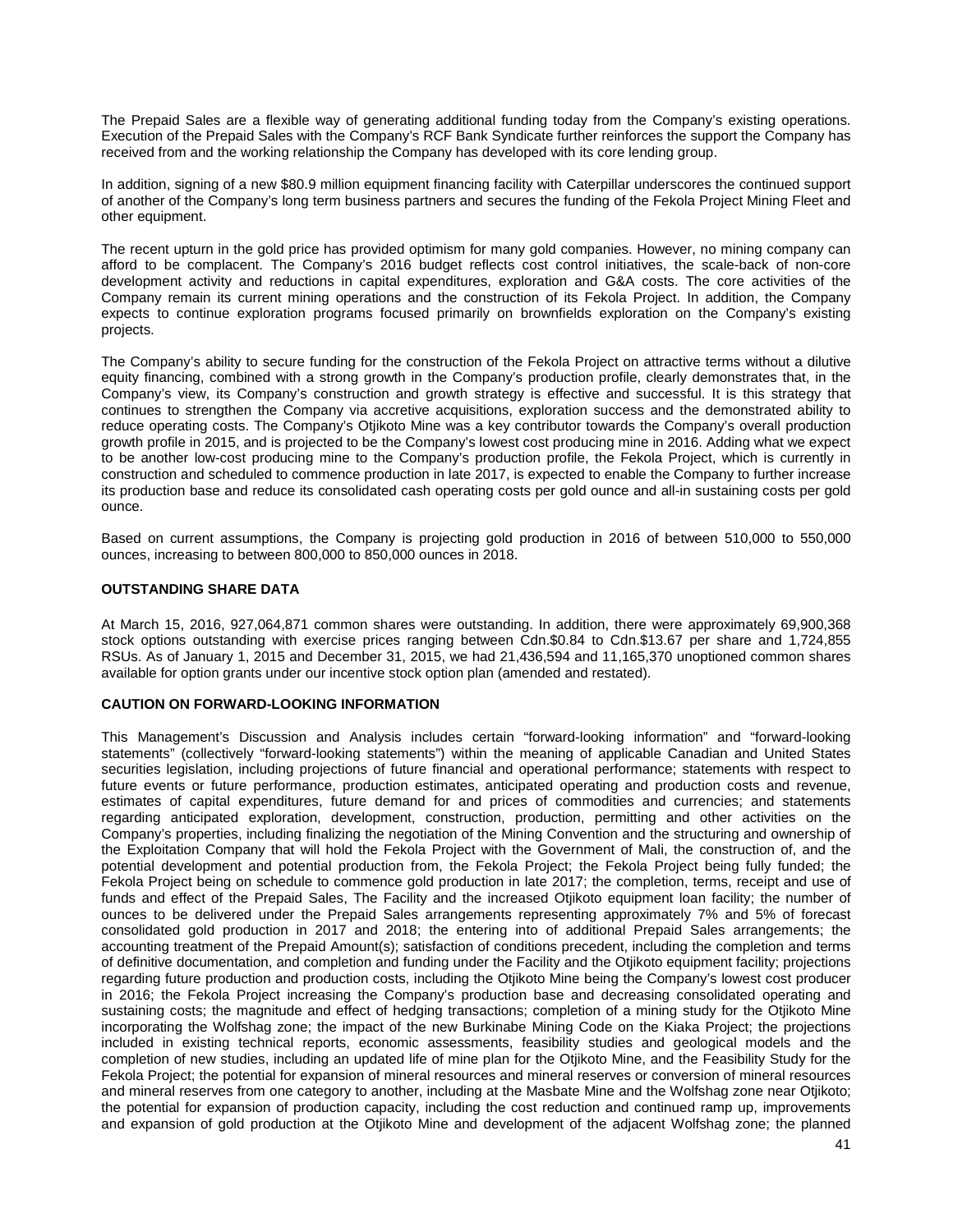upgrade of the Masbate plant; potential expansion options for the Masbate Mine; the completion of permitting and resettlement activities in respect of the Jabali Antenna Pit; production from the Jabali Antenna Pit and increased production at La Libertad Mine; projected capital investments and exploration; the extension of the Company's income tax holiday for the Masbate Mine; the adequacy of capital, financing needs and the potential availability of and potential for receiving further commitments under the New RCF; the potential availability of flexible financing arrangements; and the potential value of acquisitions. Estimates of mineral resources and reserves are also forward looking statements because they constitute projections, based on certain estimates and assumptions, regarding the amount of minerals that may be encountered in the future and/or the anticipated economics of production, should a production decision be made. All statements in this Management's Discussion and Analysis that address events or developments that we expect to occur in the future are forward-looking statements. Forward-looking statements are statements that are not historical facts and are generally, although not always, identified by words such as "expect", "plan", "anticipate", "project", "target", "potential", "schedule", "forecast", "budget", "estimate", "intend" or "believe" and similar expressions or their negative connotations, or that events or conditions "will", "would", "may", "could", "should" or "might" occur. All such forwardlooking statements are based on the opinions and estimates of management as of the date such statements are made. Forward-looking statements necessarily involve assumptions, risks and uncertainties, certain of which are beyond B2Gold's control, including the ability of B2Gold to complete and obtain full funding under the New RCF, the Prepaid Sales, The Facility and the increased Otjikoto equipment loan facility; the uncertainty of estimates regarding the costs of construction and the timing and amount of production; risks associated with the volatility of metal prices and currencies; risks and dangers inherent in exploration, development and mining activities; uncertainty of reserve and resource estimates; risks related to hedging activities; the ability to obtain and maintain any necessary permits, consents or authorizations required for mining activities; risks related to environmental regulations or hazards and compliance with complex regulations associated with mining activities; the ability to replace mineral reserves and identify acquisition opportunities; unknown liabilities of companies acquired by B2Gold; fluctuations in exchange rates; availability of financing and financing risks; risks related to operations in foreign countries and compliance with foreign laws, risks related to remote operations and the availability adequate infrastructure, fluctuations in price and availability of energy and other inputs necessary for mining operations; shortages or cost increases in necessary equipment, supplies and labour; regulatory, political and country risks; risks related to reliance upon contractors, third parties and joint venture partners; challenges to title or surface rights; dependence on key personnel; the risk of an uninsurable or uninsured loss; litigation risk; changes in tax laws; community support for our operations including risks related to strikes and the halting of such operations from time to time; as well as other factors identified and as described in more detail under the heading "Risk Factors" in B2Gold's most recent Annual Information Form and B2Gold's other filings with Canadian securities regulators and the U.S. Securities and Exchange Commission (the "SEC"), which may be viewed at www.sedar.com and www.sec.gov, respectively. The list is not exhaustive of the factors that may affect the Company's forward-looking statements. There can be no assurance that such statements will prove to be accurate, and actual results, performance or achievements could differ materially from those expressed in, or implied by, these forward-looking statements. Accordingly, no assurance can be given that any events anticipated by the forward-looking statements will transpire or occur, or if any of them do, what benefits or liabilities B2Gold will derive therefrom. The Company's forward looking statements reflect current expectations regarding future events and operating performance and speak only as of the date hereof and the Company does not assume any obligation to update forward-looking statements if circumstances or management's beliefs, expectations or opinions should change other than as required by applicable law. For the reasons set forth above, undue reliance should not be placed on forward-looking statements.

# **CAUTIONARY STATEMENT REGARDING MINERAL RESERVE AND RESOURCE ESTIMATES**

This Management's Discussion and Analysis has been prepared in accordance with the requirements of the securities laws in effect in Canada, which differ from the requirements of U.S. securities laws. All mineral resource and reserve estimates included in this Management's Discussion and Analysis have been prepared in accordance with National Instrument 43-101 *Standards of Disclosure for Mineral Projects* ("NI 43-101"). NI 43-101 is a rule developed by the Canadian Securities Administrators that establishes standards for all public disclosure an issuer makes of scientific and technical information concerning mineral projects. These standards differ significantly from the mineral reserve disclosure requirements of the SEC set out in Industry Guide 7. Consequently, reserve and resource information contained in this Management's Discussion and Analysis is not comparable to similar information that would generally be disclosed by U.S. companies in accordance with the rules of the SEC.

In particular, the SEC's Industry Guide 7 applies different standards in order to classify mineralization as a reserve. As a result, the definitions of proven and probable reserves used in NI 43-101 differ from the definitions in SEC Industry Guide 7. Under SEC standards, mineralization may not be classified as a "reserve" unless the determination has been made that the mineralization could be economically and legally produced or extracted at the time the reserve determination is made. Among other things, all necessary permits would be required to be in hand or issuance imminent in order to classify mineralized material as reserves under the SEC standards. Accordingly, mineral reserve estimates contained in this Management's Discussion and Analysis may not qualify as "reserves" under SEC standards.